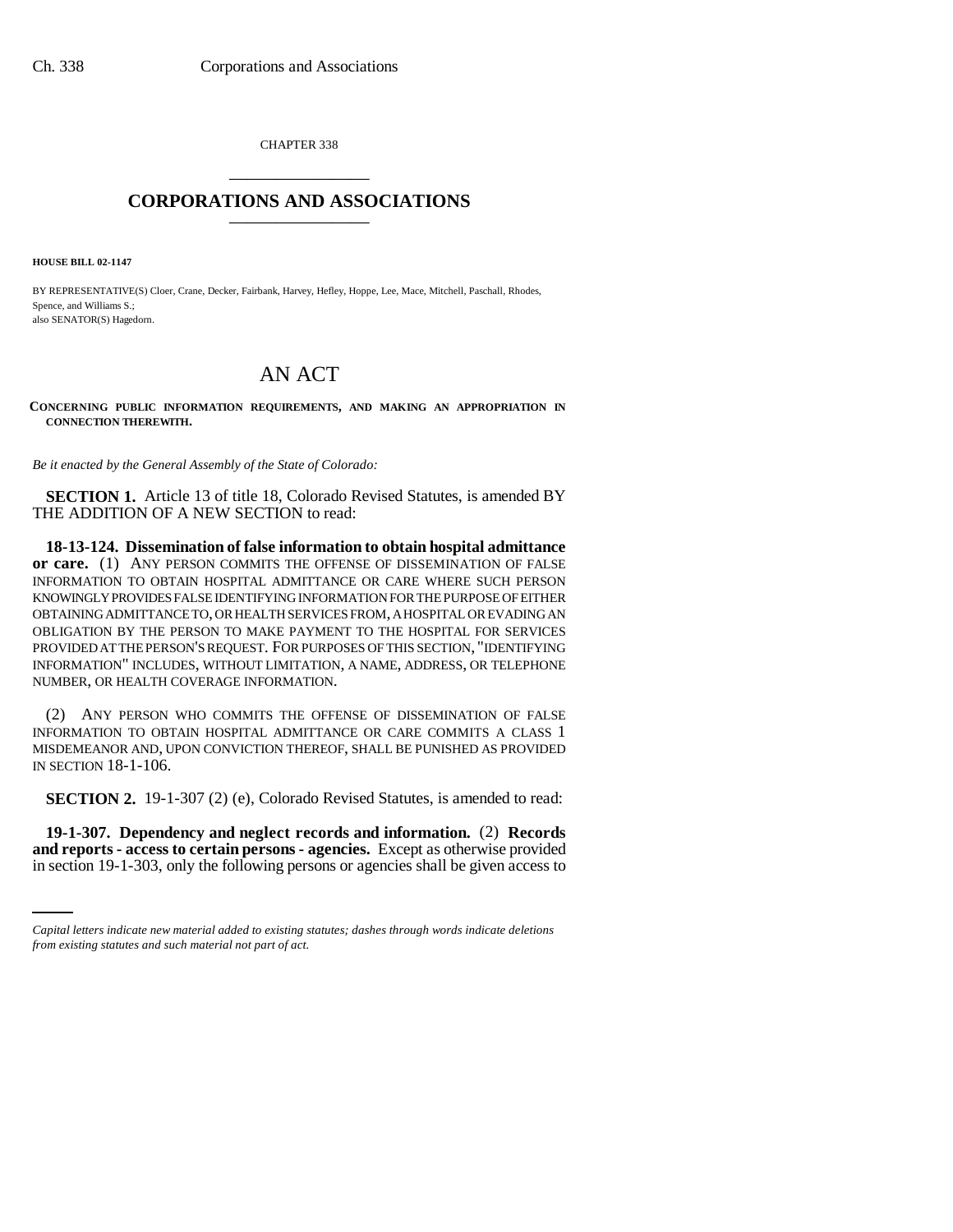child abuse or neglect records and reports:

(e) A parent, guardian, legal custodian, or other person responsible for the health or welfare of a child named in a report, OR THE ASSIGNED DESIGNEE OF ANY SUCH PERSON ACTING BY AND THROUGH A VALIDLY EXECUTED POWER OF ATTORNEY, with protection for the identity of reporters and other appropriate persons;

**SECTION 3.** 7-30-110 (1), (3), (4), (5), and (6), Colorado Revised Statutes, are amended to read:

**7-30-110. Appointment of agent to receive service of process.** (1) A nonprofit association may file in the office of DELIVER TO the secretary of state, FOR FILING PURSUANT TO PART 3 OF ARTICLE 90 OF THIS TITLE, a statement appointing an agent authorized to receive service of process.

(3) A PERSON CAUSING A statement appointing an agent must TO BE DELIVERED TO THE SECRETARY OF STATE FOR FILING SHALL be signed by a person authorized to manage the affairs of a DO SO BY THE nonprofit association. The statement must also be signed by the person appointed agent, who thereby accepts the appointment. The appointed agent may resign by filing a resignation in the office of the secretary of state and giving notice to the nonprofit association.

(4) A filing officer may collect a fee for filing a statement appointing an agent to receive service of process, an amendment, or a resignation in the amount charged for filing similar documents.

(5) An amendment to a statement appointing an agent to receive service of process must meet the requirements for execution of an original statement.

(6) The signature of each person signing a statement appointing an agent to receive process or an amendment to such a statement shall constitute the affirmation or acknowledgment of such person under penalty of perjury that such statement or amendment is the act and deed of such person or the act and deed of the nonprofit association and the facts stated in such statement or amendment are true.

**SECTION 4.** The introductory portion to 7-40-111 (1) and 7-40-111 (2), (3), and (4), Colorado Revised Statutes, are amended to read:

**7-40-111. Certificate of merger or consolidation.** (1) Upon approval OF A PLAN OF MERGER OR CONSOLIDATION BY EACH CORPORATION THAT IS A PARTY THERETO, a certificate of merger or of consolidation shall be executed in the name of each corporation, signed and acknowledged by its respective president or vice-president, and attested to by its respective secretary or assistant secretary and shall set BE DELIVERED TO THE SECRETARY OF STATE, FOR FILING PURSUANT TO PART 3 OF ARTICLE 90 OF THIS TITLE, SETTING forth:

(2) The certificate of consolidation or merger shall be filed in the office of the secretary of state, and a fee which shall be determined and collected pursuant to section 24-21-104 (3), C.R.S., shall be collected for this filing.

(3) The secretary of state shall certify true copies of the certificate of merger or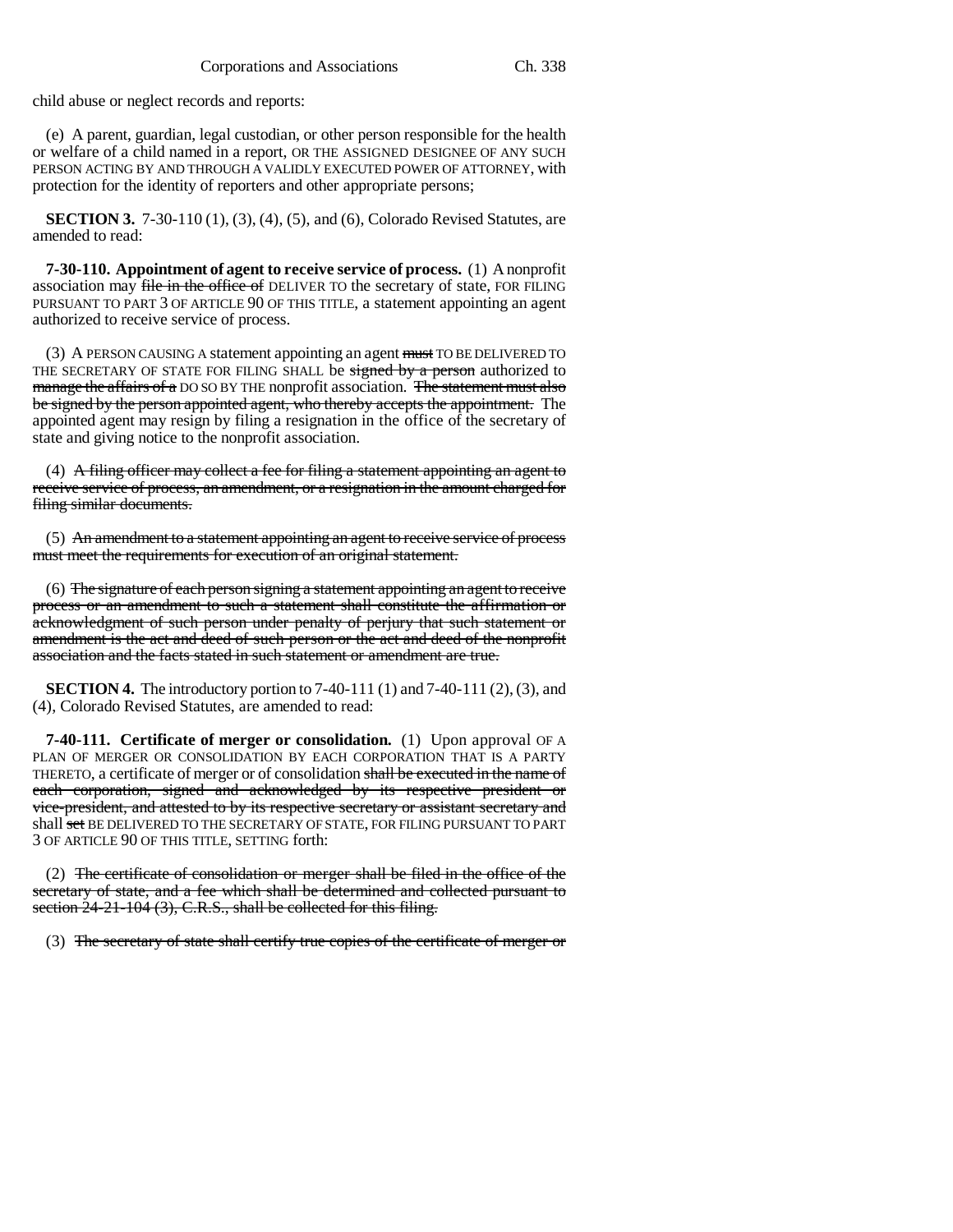consolidation for a fee which shall be determined and collected pursuant to section 24-21-104 (3), C.R.S., for each certificate presented to him and in such certification shall state that the original is on file in his office and the date of filing of the original certificate.

(4) A certified copy of the certificate of merger or consolidation CERTIFICATE OF THE SECRETARY OF STATE AS TO THE FACT OF FILING OF THE CERTIFICATE OF MERGER OR CONSOLIDATION IN THE RECORDS OF THE SECRETARY OF STATE shall be filed in the recorder's office of each county in which the surviving or new corporation owns real estate.

**SECTION 5.** 7-40-112 (1), Colorado Revised Statutes, is amended to read:

**7-40-112. Effect of merger or consolidation.** (1) Upon the filing with BY the secretary of state of a certificate of merger or consolidation, the merger or consolidation shall become effective and the certificate of merger or consolidation shall thereafter constitute the certificate of incorporation of the surviving or new corporation.

**SECTION 6.** 7-42-110, Colorado Revised Statutes, is amended to read:

**7-42-110. Consolidation of ditch companies.** Companies organized under the laws of this state holding ditches or canals by virtue of their organization, which derive their supply of water for their respective ditches or canals from the same head gate or the same source of supply, may consolidate their interests and unite their respective companies under one name and management by DELIVERING TO THE SECRETARY OF STATE, FOR filing PURSUANT TO PART 3 OF ARTICLE 90 OF THIS TITLE, a certificate of that fact in the office of the secretary of state and a counterpart thereof in the office of the recorder of the counties in which such ditches or canals are situated CONSOLIDATION. The certificate shall be signed by the presidents of the companies so uniting with the common seals of the companies affixed thereto, and shall set forth the fact of such union of interests, CONSOLIDATION and give the name of the new company thus formed. A CERTIFICATE OF THE SECRETARY OF STATE AS TO THE FACT OF FILING OF THE CERTIFICATE OF CONSOLIDATION IN THE RECORDS OF THE SECRETARY OF STATE SHALL BE FILED IN THE RECORDER'S OFFICE OF EACH COUNTY IN WHICH SUCH DITCHES OR CANALS ARE SITUATED.

**SECTION 7.** 7-42-112 (2), Colorado Revised Statutes, is amended to read:

**7-42-112. Procedure to extend term.** (2) The votes shall be taken by ballot and each stockholder shall be entitled to as many votes as he owns shares of stock in said company or holds proxies therefor. If a majority of the votes cast is in favor of a renewal of the corporation, the president and secretary of said company, under the corporate seal of said company, shall certify the fact, and shall make as many certificates as may be necessary, so as to file one in the office of the recorder of deeds in each county where the company does business and DELIVER one in the office of TO the secretary of state FOR FILING PURSUANT TO PART 3 OF ARTICLE 90 OF THIS TITLE. Thereupon the corporate life of said company shall be renewed upon filing the declaration, and all stockholders shall have the same rights in the renewed corporation as they had in the company as originally formed. Upon filing said certificate such corporation shall pay to the secretary of state a fee which shall be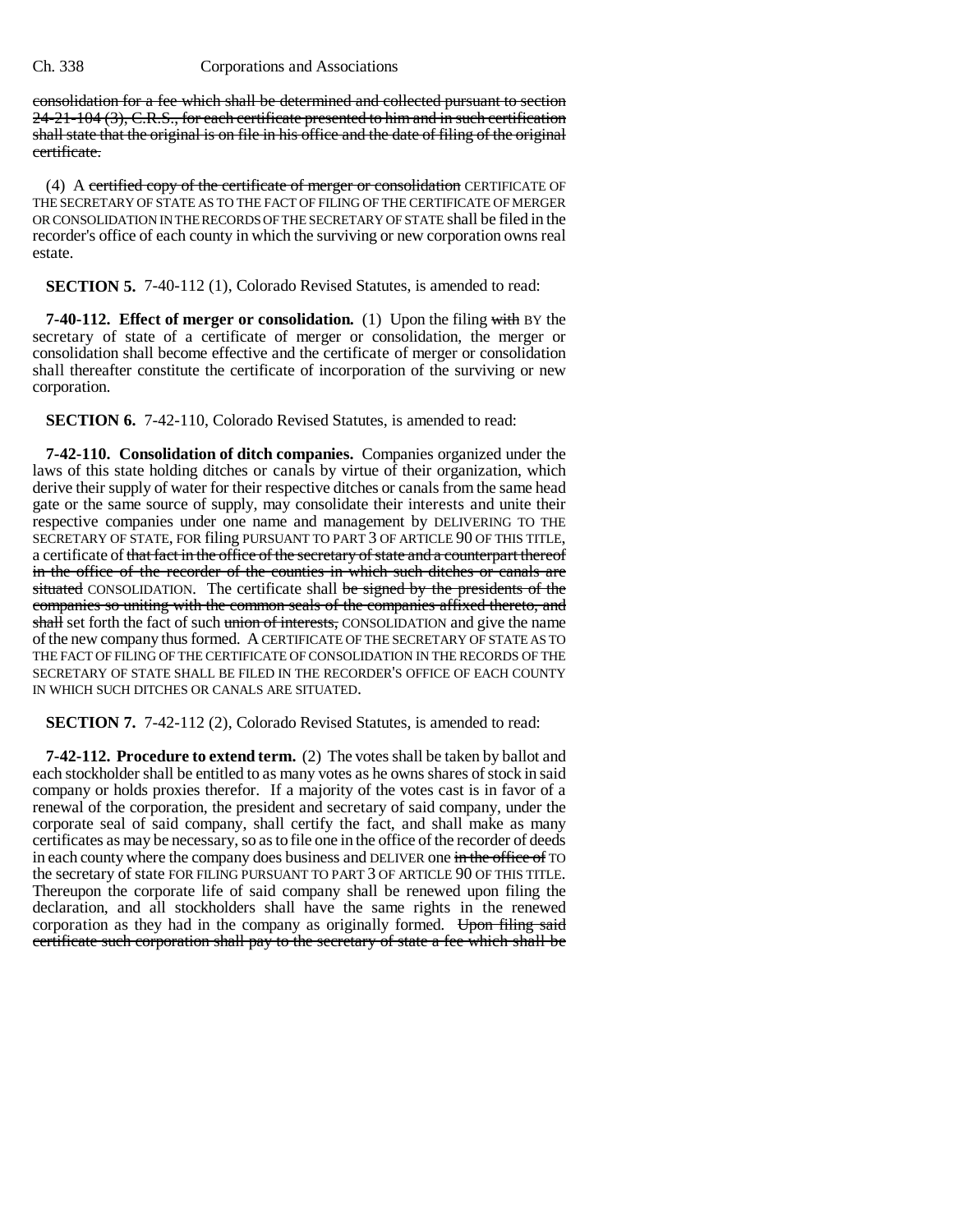determined and collected pursuant to section 24-21-104 (3), C.R.S., and this fee shall entitle the corporation to receive a certificate from the secretary of state as evidence of the filing of the certificate of renewal.

**SECTION 8.** 7-42-116, Colorado Revised Statutes, is amended to read:

**7-42-116. Duplicate conclusive against original.** If no claim of interest or ownership other than that made by the person filing such notice or his legal representative or assignee is filed with IN THE RECORDS OF the secretary of the corporation prior to the date stated in the notice, the corporation shall issue, on or after said date, a duplicate certificate to said person or his legal representative or assignee, and all rights under the original certificate shall immediately cease and determine and no person shall at any time thereafter assert any claim or demand against the corporation or any other person on account of such original certificate.

**SECTION 9.** 7-49-105, Colorado Revised Statutes, is amended to read:

**7-49-105. Approval of governor and state treasurer.** The articles of incorporation shall not be filed with DELIVERED TO the secretary of state, FOR FILING PURSUANT TO PART 3 OF ARTICLE 90 OF THIS TITLE, unless the governor and the state treasurer have approved in writing the method for selection of public members of the board of directors and the creation of the corporation.

**SECTION 10.** 7-50-112, Colorado Revised Statutes, is amended to read:

**7-50-112. Amendment filed before effective.** (1) When the affidavit of incorporation is amended, a copy of the amendment shall be subscribed and sworn to by the president or chief executive officer of the corporation with the corporate seal affixed and filed in the office of DELIVERED TO the secretary of state, FOR FILING PURSUANT TO PART 3 OF ARTICLE 90 OF THIS TITLE, and upon such filing, the amendment shall become effective.

(2) The secretary of state shall collect a fee which shall be determined and collected pursuant to section 24-21-104 (3), C.R.S., for the filing of each such amendment. When a true copy of such amendment is presented to the secretary of state, he shall certify the same for a fee which shall be determined and collected pursuant to section 24-21-104 (3), C.R.S., as a true copy of the original amendment filed in his office, showing the date the original amendment was filed.

(3) Such A certified copy OF THE AMENDMENT shall be recorded in the office of the clerk and recorder of the county where the organization was organized and also in each county where the corporation owns real estate.

**SECTION 11.** 7-50-113, Colorado Revised Statutes, is amended to read:

**7-50-113. Certificate evidence of amendment.** The certificate OF AMENDMENT, or copy thereof, duly certified by the secretary of state or by the recorder, shall be received as evidence of the change, alteration, or amendment of the certificate of incorporation of such corporation.

**SECTION 12.** 7-50-114, Colorado Revised Statutes, is amended to read: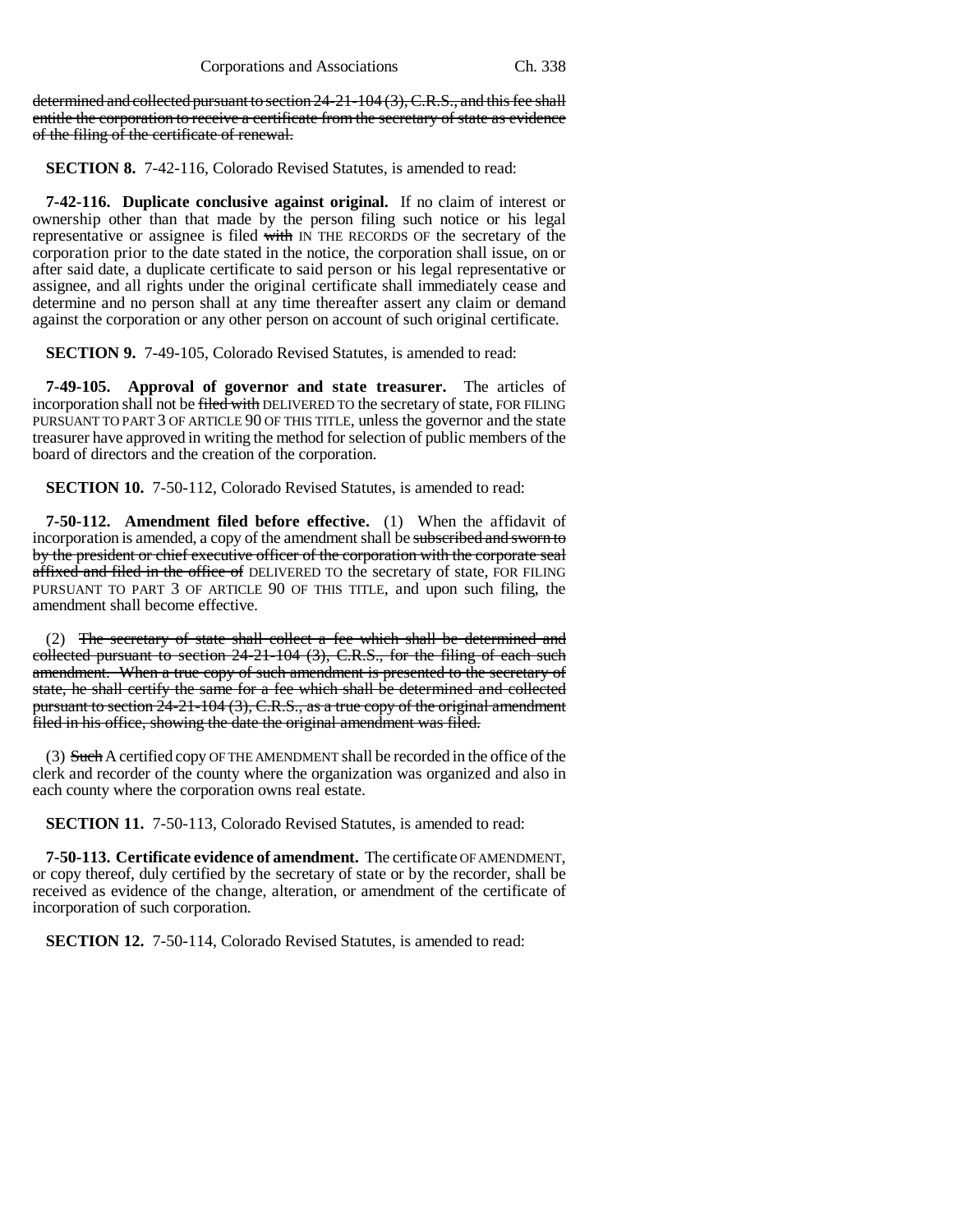**7-50-114. Dissolution.** When a majority of the members of any corporation organized pursuant to this article vote to dissolve the corporation, the president or chief executive officer of the corporation shall file DELIVER TO THE SECRETARY OF STATE, FOR FILING PURSUANT TO PART 3 OF ARTICLE 90 OF THIS TITLE, an affidavit of dissolution. with corporate seal affixed, in the office of the secretary of state. Such affidavit shall state that all the debts of the corporation are fully paid or provided for. When such affidavit has been filed, the corporation shall be forever dissolved. The president shall obtain from the secretary of state a certified copy of the affidavit showing the filing date and shall record a copy thereof in the office of the clerk and recorder of the county where the corporation was organized and also in every county where the corporation owns real estate. A fee which shall be determined and collected pursuant to section 24-21-104 (3), C.R.S., shall be charged for filing the affidavit and for each certified copy thereof.

**SECTION 13.** 7-52-104, Colorado Revised Statutes, is amended to read:

**7-52-104. Succession to property upon death, resignation, or removal of person incorporated as corporation sole.** In the event of the death or resignation of the archbishop, bishop, president, trustee in trust, president of stake, president of congregation, overseer, presiding elder, or clergyman who has been incorporated as a corporation sole under sections 7-52-101 and 7-52-102, or his removal from office by the person or body having the authority to remove him, his successor in office as the corporation sole shall be vested with the title of all property held by his predecessor with the same power and authority over the property, subject to all the legal liabilities and obligations with reference to the property, upon the filing with BY the secretary of state, PURSUANT TO PART 3 OF ARTICLE 90 OF THIS TITLE, of a certificate of his commission or certified copy of his letter of election or appointment. In the interim between the appointment of a successor in office to said corporation sole, the person who is charged by said church or religious society pursuant to its constitution, canons, rites, regulations, or discipline to administer said church or religious society shall be vested with the title to any property held by the corporation sole with like powers and authority over the same, upon the filing with BY the secretary of state, PURSUANT TO PART 3 OF ARTICLE 90 OF THIS TITLE, of a certificate of his commission or certified copy of his letter of appointment as such administrator.

**SECTION 14.** 7-55-112, Colorado Revised Statutes, is amended to read:

**7-55-112. Merger or consolidation.** Two or more corporations formed under articles 30 to 55 or subject to articles 121 to 137 or articles 101 to 117 of this title, or a similar law of any state, may be merged or consolidated as a cooperative association upon such terms and for such purpose and by such domestic entity name as may be agreed upon. Such agreement shall also state all the matters necessary to articles of merger or consolidation and must SHALL must be approved by a two-thirds majority of the members of the boards of directors and a two-thirds majority vote of the members or stockholders of each association, nonprofit corporation, or corporation present and voting in person or by mail ballot at any regular or special meeting at which prior notice, with mail ballot attached, had been mailed to each member or stockholder stating the plan of merger or consolidation; except that cooperative associations with less than one hundred members may post notice of such plan of merger or consolidation in a conspicuous place at its normal place of business for at least thirty days prior to such meeting. The articles of merger or consolidation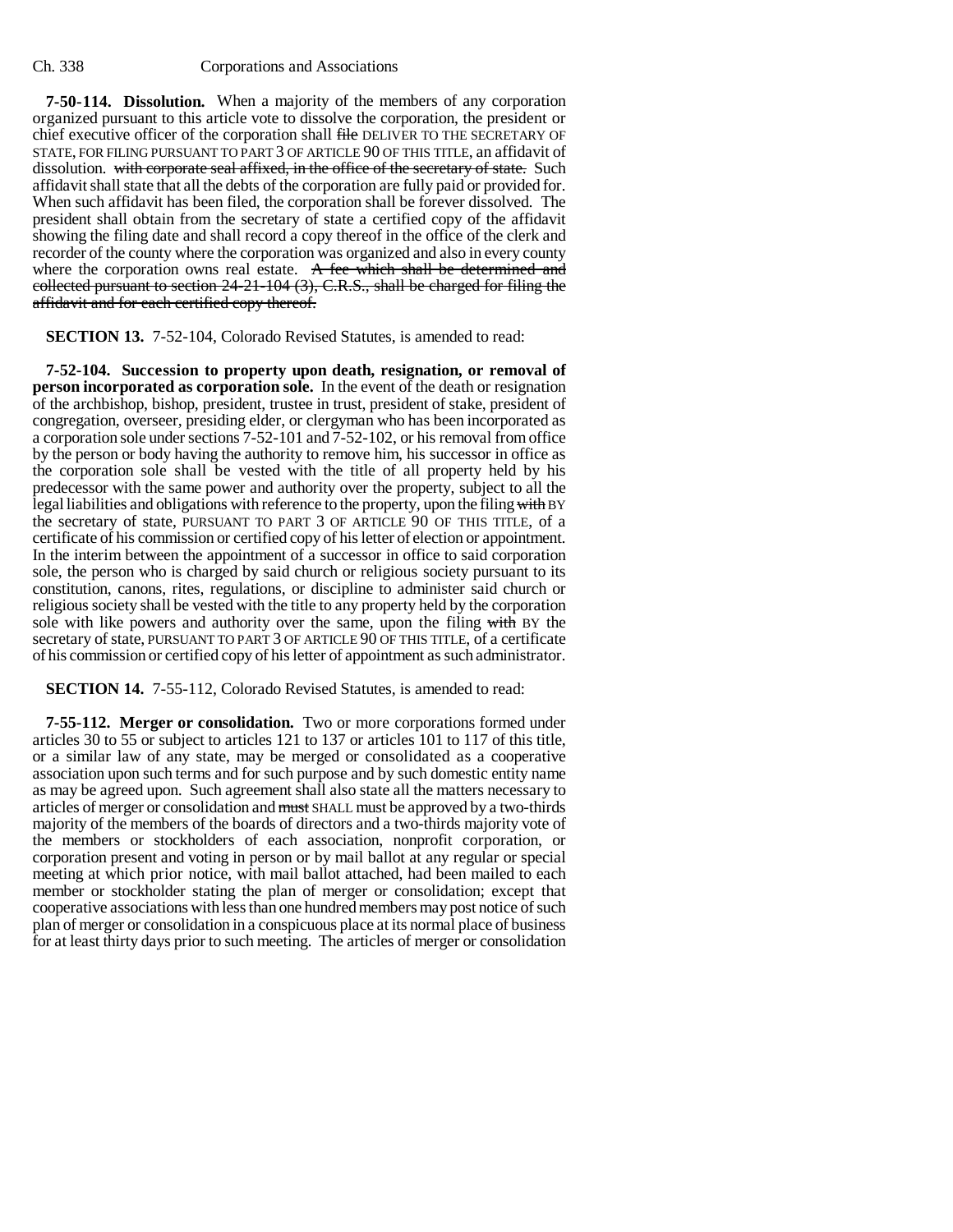Corporations and Associations Ch. 338

shall be filed with DELIVERED TO the secretary of state, FOR FILING PURSUANT TO PART 3 OF ARTICLE 90 OF THIS TITLE, and the A CERTIFICATE OF THE SECRETARY OF STATE AS TO THE FACT OF FILING OF THE CERTIFICATE OF MERGER OR CONSOLIDATION SHALL BE RECORDED IN THE OFFICE OF EACH county clerk of the county in which each party to the merger or consolidation is situated. A fee, which shall be determined and collected pursuant to section 24-21-104 (3), C.R.S., shall be paid to the secretary of state for filing the articles. From and after the filing of the articles of merger or consolidation, the former associations, nonprofit corporations, or corporations comprising the component parts shall cease to exist, and the consolidated or merged cooperative association shall succeed to all rights, duties, and powers prescribed in the agreement of consolidated or merged associations, nonprofit corporations, or corporations, not inconsistent with this article, and shall be subject to all liabilities and obligations of the former component associations, nonprofit corporations, or corporations and succeed to all property and interest thereof and may adopt bylaws and do all things permitted by this article.

**SECTION 15.** 7-55-113, Colorado Revised Statutes, is amended to read:

**7-55-113. Adoption of provisions of this article.** Every domestic corporation or association, as defined in section 7-55-101 or organized or incorporated under any repealed Colorado statute pertaining to cooperative associations, except corporations or associations organized or incorporated under article 56 of this title, shall be conclusively presumed to have accepted and adopted the provisions of this article and shall be governed by the provisions of this article, unless such domestic corporation or association or agricultural or livestock association has filed with DELIVERED TO the secretary of state, FOR FILING PURSUANT TO PART 3 OF ARTICLE 90 OF THIS TITLE, a certified copy of a resolution adopted by its board of directors, its members, or its stockholders stating that it has elected not to become subject to the provisions of this article. This section shall not apply to cooperative associations organized and incorporated under article 56 of this title. The fee for filing a certified copy of any such resolution shall be determined and collected pursuant to section 24-21-104 (3), C.R.S.

**SECTION 16.** 7-55-114, Colorado Revised Statutes, is amended to read:

**7-55-114. Dissolution of association.** Any association formed under this article may be dissolved and its affairs terminated voluntarily by a two-thirds majority vote of the members present and voting in person or by mail ballot at a regular or special meeting, if the meeting notice, with a mail ballot attached, stated that dissolution would be discussed; except that cooperative associations with less than one hundred members may post notice of such discussion of such dissolution in a conspicuous place at their normal place of business for at least thirty days prior to such meeting. The board of directors by a two-thirds majority vote of its members shall first adopt a resolution recommending dissolution and submit it to the members, stating the reasons why the termination of the affairs of the association is deemed advisable, the time by which it should be accomplished, and shall also name three persons who are members of the association to act as trustees in liquidation who shall have full power to do all things necessary in liquidation and termination of the affairs of the association. Upon approval of the resolution to dissolve by the members, the board of directors shall file the statement of intent to dissolve with the secretary of state and pay a fee, which shall be determined and collected pursuant to section 24-21-104 (3),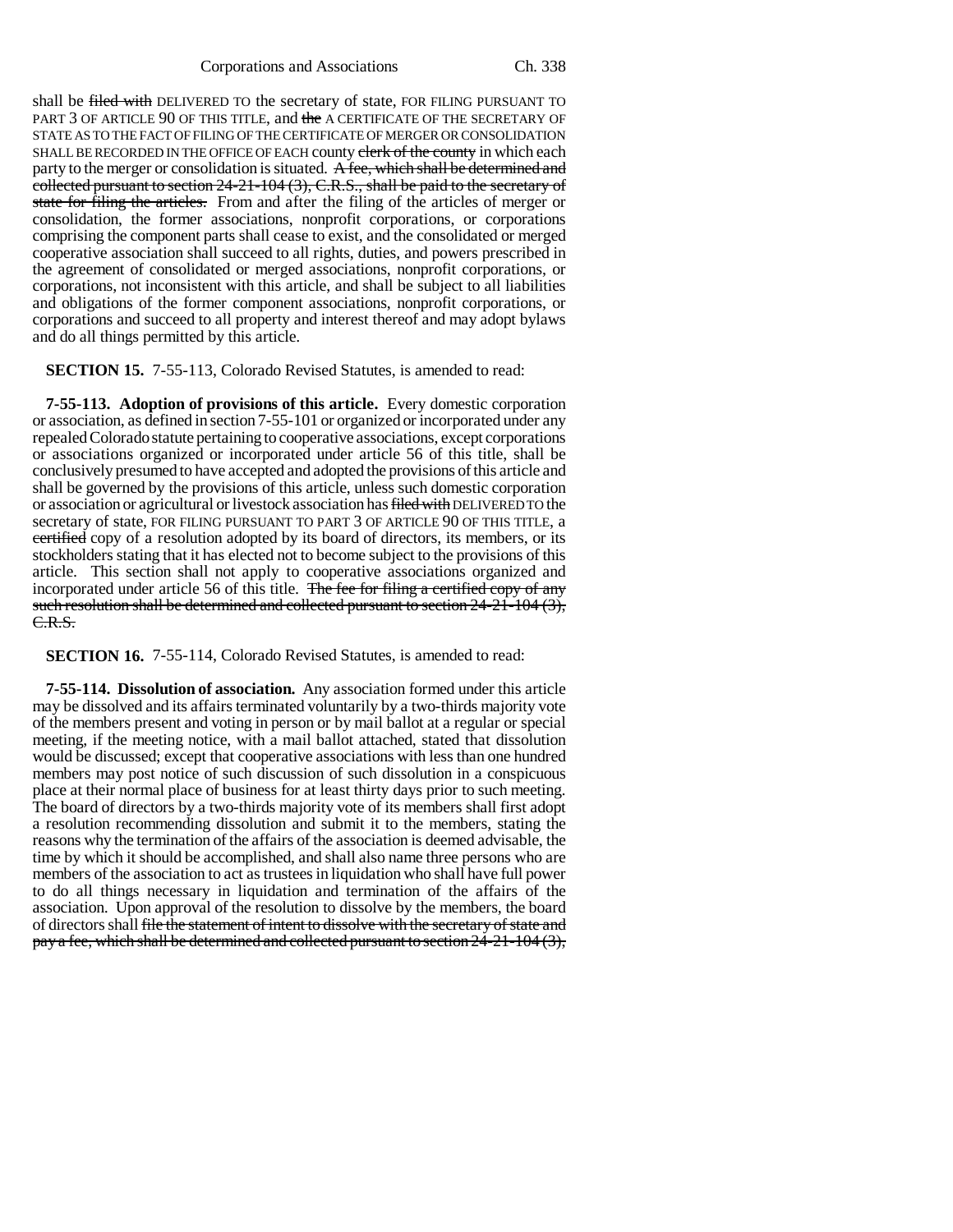C.R.S. DELIVER TO THE SECRETARY OF STATE, FOR FILING PURSUANT TO PART 3 OF ARTICLE 90 OF THIS TITLE, A STATEMENT OF INTENT TO DISSOLVE. A certified copy of the statement of intent to dissolve shall be filed with the county clerk in the county where the principal business is transacted. All power of the directors shall cease and the persons appointed shall proceed to terminate the affairs of the association and realize upon its assets, pay its debts, and divide the remaining money among the members and holders of equity, as set forth in the bylaws or, if not stated, in proportion to their property interests. Upon completion of liquidation and termination of the affairs of the association and distribution of all moneys, the said association shall be deemed dissolved with the filing of articles of dissolution in the office of BY the secretary of state. and the payment of the filing fee, which shall be determined and collected pursuant to section 24-21-104 (3), C.R.S.

**SECTION 17.** 7-56-104, Colorado Revised Statutes, is amended to read:

**7-56-104. Filings by the secretary of state.** (1) For filing articles of incorporation or an amendment to the articles, a cooperative organized under or that has elected to be subject to this article shall pay a fee that shall be determined and collected pursuant to the provisions of section  $24-21-104$   $(3)$ , C.R.S. The payment of the fee entitles the cooperative to evidence of incorporation or evidence of amendment, as applicable. ANY DOCUMENT DELIVERED TO THE SECRETARY OF STATE FOR FILING PURSUANT TO THIS ARTICLE SHALL BE SUBJECT TO THE PROVISIONS OF PART 3 OF ARTICLE 90 OF THIS TITLE.

(2) Except as otherwise provided in this article, the secretary of state may charge a reasonable fee for furnishing or filing any other document in accordance with this article.

(3) Any document filed by the secretary of state that contains an incorrect statement or that was defectively executed, attested, sealed, verified, or acknowledged may be corrected by:

(a) Delivering to the secretary of state for filing articles of correction that describe the document, including its filing date, or attaching a copy to the articles of correction;

(b) Specifying the incorrect statement and the reason it is incorrect or the manner in which the execution, attestation, sealing, verification, or acknowledgment was defective; and

(c) Correcting the incorrect statement or the defective execution, attestation, sealing, verification, or acknowledgment.

(4)  $(a)$  The secretary of state files a document by stamping or endorsing the word "filed", together with the name and official title of the secretary of state and the time and date of receipt, on both the document and the accompanying copy or copies. After filing a document, the secretary of state shall cause to be delivered the accompanying copy, with the receipt for filing fees, if any, to the cooperative.

(b) If the secretary of state refuses to file a document, the document shall be returned to the person delivering the document, together with a written notice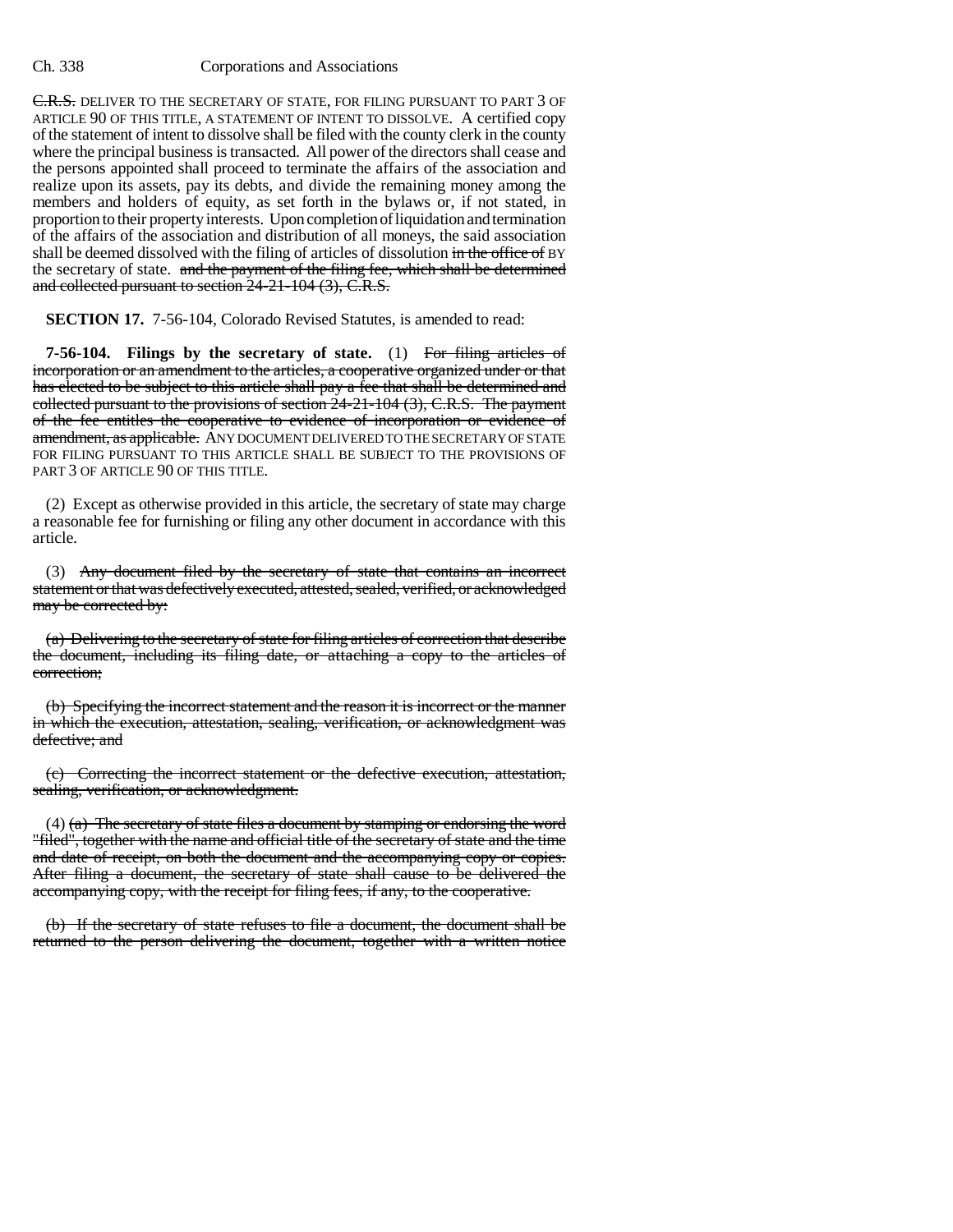providing a brief explanation of the reason for the refusal, within ten days after the document was delivered to the secretary of state for filing. Within forty-five days after the effective date of the notice of the refusal, an appeal may be made to the district court of the county where the registered or principal office of the cooperative is located. The appeal is commenced by petitioning the court to compel the filing of the document by the secretary of state and by attaching to the petition a copy of the document and a copy of the secretary of state's notice of refusal.

(c) The secretary of state's duty to file documents under this section is ministerial. Except as provided in section 7-56-201 (4), the filing of or refusal to file a document does not affect the validity or invalidity of the document in whole or in part, does not relate to the correctness or incorrectness of information contained in the document, and does not create a presumption that the document is valid or invalid or that information contained in the document is correct or incorrect.

(d) A certificate bearing the secretary of state's signature, either manual or facsimile, and the seal of this state attached to a copy of a document filed by the secretary of state is prima facie evidence that the document is on file with the secretary of state.

(5) The secretary of state shall issue to any person, upon request, a certificate that sets forth any facts of record in the office of the secretary of state, including, if appropriate, a certificate of good standing concerning any cooperative. A certificate issued by the secretary of state may be relied upon, subject to any qualification stated in the certificate, as prima facie evidence of the facts set forth therein.

(6) Any document delivered to the secretary of state for filing pursuant to this article shall be subject to the provisions of subsections  $(3)$  to  $(9)$  of section 7-101-201.

**SECTION 18.** 7-56-201 (1), Colorado Revised Statutes, is amended to read:

**7-56-201. Articles of incorporation.** (1) A cooperative may be formed pursuant to this article for the transaction of any lawful business. One or more persons may act as the incorporator or incorporators of a cooperative. The incorporators shall cause the articles for the cooperative to be delivered to the secretary of state for filing PURSUANT TO PART 3 OF ARTICLE 90 OF THIS TITLE. An incorporator who is a natural person shall be eighteen years of age or older.

**SECTION 19.** 7-56-202 (3) (b) and the introductory portion to 7-56-202 (5), Colorado Revised Statutes, are amended to read:

**7-56-202. Amendment of articles.** (3) Unless otherwise provided in the articles, the board may adopt, without shareholder action, one or more amendments to the articles to:

(b) Delete the name and address of the initial registered agent or registered office, if a statement of change is filed with IN THE RECORDS OF the secretary of state;

(5) A cooperative amending its articles shall deliver to the secretary of state, for filing PURSUANT TO PART 3 OF ARTICLE 90 OF THIS TITLE, articles of amendment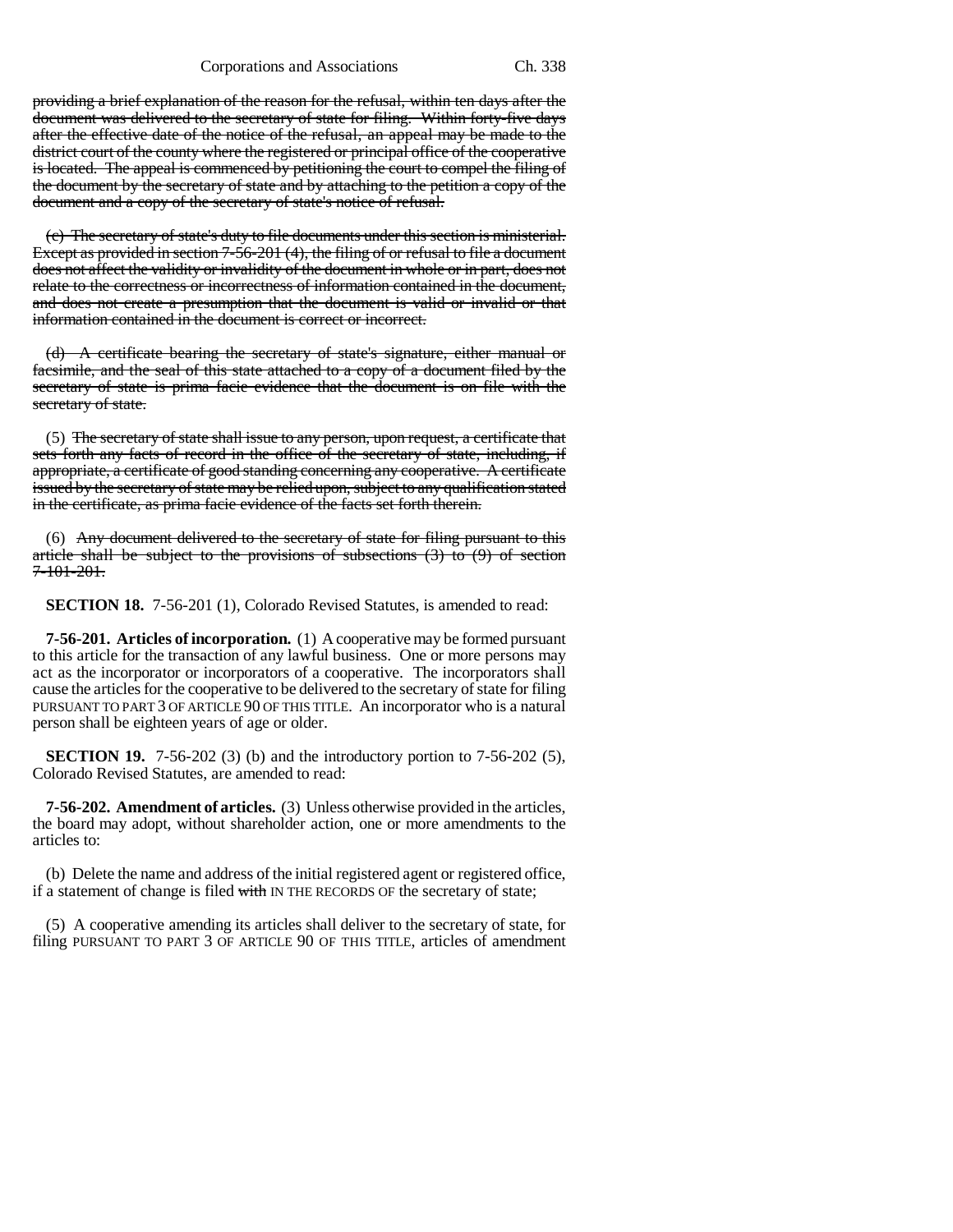setting forth:

**SECTION 20.** The introductory portion to 7-56-203 (4) and 7-56-203 (4) (e), Colorado Revised Statutes, are amended to read:

**7-56-203. Restated articles.** (4) A cooperative restating its articles shall deliver to the secretary of state, for filing PURSUANT TO PART 3 OF ARTICLE 90 OF THIS TITLE, articles of restatement setting forth:

(e) If desired, a delayed effective date not to exceed ninety days subsequent to the date of delivery as specified in said articles of restatement.

**SECTION 21.** 7-56-204 (3), Colorado Revised Statutes, is amended to read:

**7-56-204. Cooperatives desiring to relinquish provisions of this article.** (3) Amendments to the articles shall be delivered to the secretary of state for filing pursuant to section 7-56-104 (6) PART 3 OF ARTICLE 90 OF THIS TITLE.

**SECTION 22.** 7-56-205, Colorado Revised Statutes, is amended to read:

**7-56-205. Corporations and entities organized under other statutes.** Any domestic or foreign corporation or other entity qualified to do business in this state and engaged in any of the activities enumerated in this article but organized under any other law may be considered for all purposes as subject to this article by amending its organizational documents as necessary to conform to this article and delivering a statement to the secretary of state for filing PURSUANT TO PART 3 OF ARTICLE 90 OF THIS TITLE. The statement to be delivered to the secretary of state shall declare that the corporation or other entity has determined to accept the benefits of and to be bound by the provisions of this article and has authorized necessary changes as required in its organizational documents and shall be signed and sworn to CAUSED TO BE DELIVERED TO THE SECRETARY OF STATE, FOR FILING PURSUANT TO PART 3 OF ARTICLE 90 OF THIS TITLE, by a majority of the board or other governing body of the corporation or other entity.

**SECTION 23.** The introductory portion to 7-56-408 (2) and 7-56-408 (3) (a) and (4), Colorado Revised Statutes, are amended to read:

**7-56-408. Registered office and registered agent.** (2) A AN AUTHORIZED OFFICER OF A cooperative may change CAUSE its registered office or registered agent TO BE CHANGED by delivering CAUSING TO BE DELIVERED to the secretary of state, for filing an original and two exact or conformed copies of PURSUANT TO PART 3 OF ARTICLE 90 OF THIS TITLE, a statement of change the original of which shall be originally signed by an officer of the cooperative, that sets forth:

(3) (a) The registered agent of a cooperative may resign the agency by delivering to the secretary of state, for filing PURSUANT TO PART 3 OF ARTICLE 90 OF THIS TITLE, a statement of resignation, which shall be accompanied by two exact or conformed copies thereof. The statement of resignation may include a statement that the registered office is also discontinued.

(4) After filing the statement of change or of resignation, the secretary of state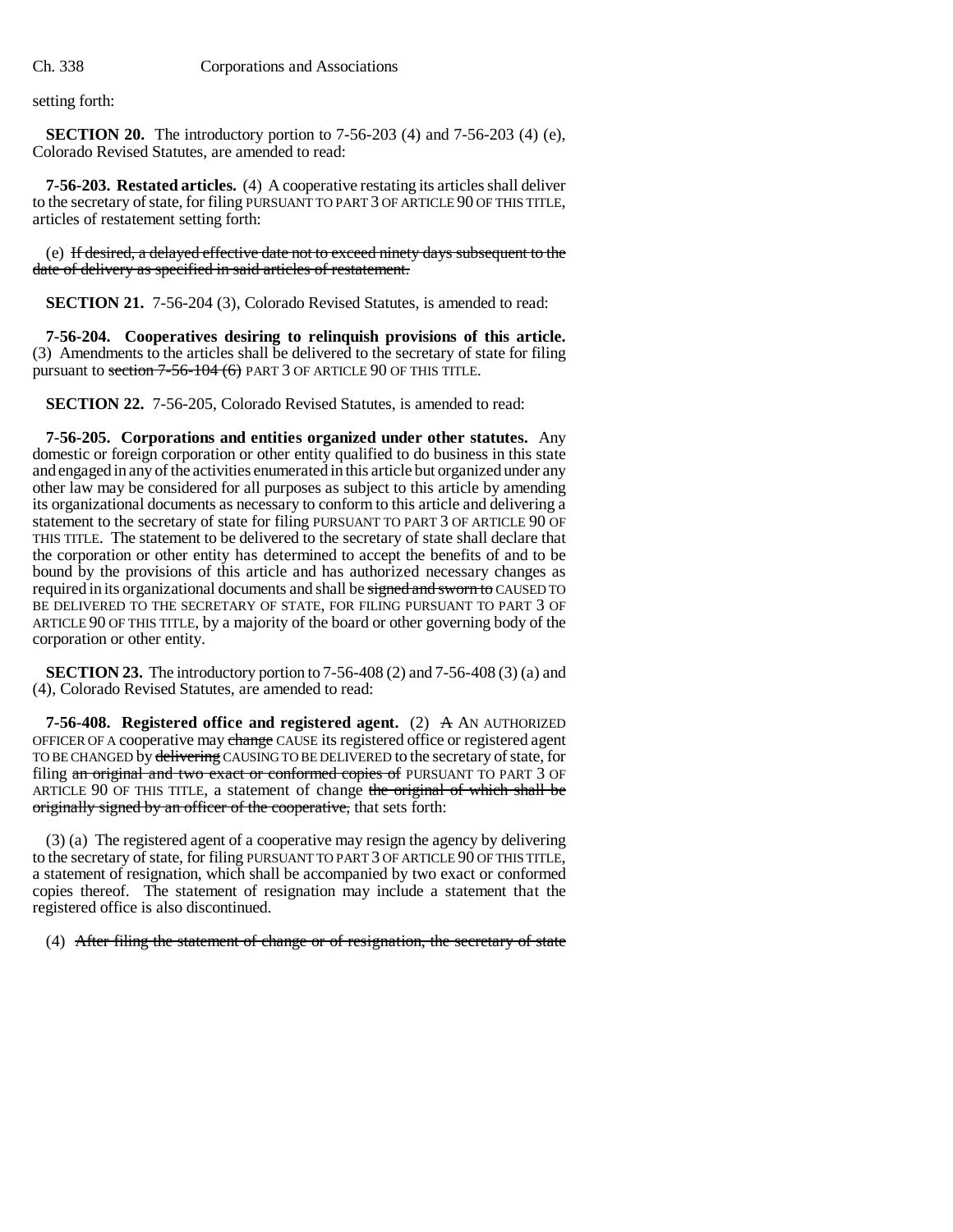shall deliver one copy to the registered office of the cooperative and the other copy to the principal office of the cooperative as shown in the records of the secretary of state.

**SECTION 24.** 7-56-507 (1), Colorado Revised Statutes, is amended to read:

**7-56-507. Application of other laws.** (1) If a matter is not addressed in this article, the "Colorado Business Corporation Act", articles 101 to 117 of this title, shall apply to the cooperatives organized under or subject to this article; except that a cooperative may elect to have the provisions of the "Colorado Revised Nonprofit Corporation Act", articles 121 to 137 of this title, apply to it if such cooperative does so in its articles or by a resolution of its members filed with THAT IS DELIVERED TO the secretary of state FOR FILING PURSUANT TO PART 3 OF ARTICLE 90 OF THIS TITLE. A cooperative may revoke such election by amending its articles or by filing a resolution of its members with DELIVERING TO the secretary of state, FOR FILING PURSUANT TO PART 3 OF ARTICLE 90 OF THIS TITLE, A RESOLUTION OF ITS MEMBERS.

**SECTION 25.** 7-56-602 (3), Colorado Revised Statutes, is amended to read:

**7-56-602. Merger or consolidation or share or equity capital exchange.** (3) The articles of merger, consolidation, or share or equity capital exchange shall be delivered to the secretary of state for filing A fee, determined and collected pursuant to section 24-21-104 (3), C.R.S., shall be paid to the secretary of state for filing the articles PURSUANT TO PART 3 OF ARTICLE 90 OF THIS TITLE. If a party to the merger, consolidation, or share or equity capital exchange is the owner of real property in the state of Colorado and the merger, consolidation, or share or equity capital exchange would affect the title to the real property, a copy of the articles of merger, consolidation, or share or equity capital exchange, CERTIFIED BY THE SECRETARY OF STATE, shall be filed for record in the office of the county clerk and recorder in the county or counties in which the real property is situated.

**SECTION 26.** 7-56-604 (4), Colorado Revised Statutes, is amended to read:

**7-56-604. Merger of parent and subsidiary.** (4) If the members of the parent cooperative have the right to vote on the plan of merger, unless the articles, bylaws, or the board requires a greater or lesser vote, the plan of merger, consolidation, or share or equity capital exchange shall be approved by a majority of the members of the parent cooperative present and voting on the plan in person or in any other manner authorized by the cooperative pursuant to section 7-56-305 (1). Upon approval of a plan of merger pursuant to this section, articles of merger shall be delivered to the secretary of state, for filing the fee shall be paid to the secretary of state PURSUANT TO PART 3 OF ARTICLE 90 OF THIS TITLE, and a copy of the articles of merger, CERTIFIED BY THE SECRETARY OF STATE, shall be filed for record in each of the counties, if any, in which such filing is required by section 7-56-602 (3).

**SECTION 27.** 7-56-605 (1) and the introductory portion to 7-56-605 (2) and 7-56-605 (3), Colorado Revised Statutes, are amended to read:

**7-56-605. Articles of merger, consolidation, or share or equity capital exchange.** (1) After a plan of merger, consolidation, or share or equity capital exchange is approved by all necessary action of all parties, articles of merger,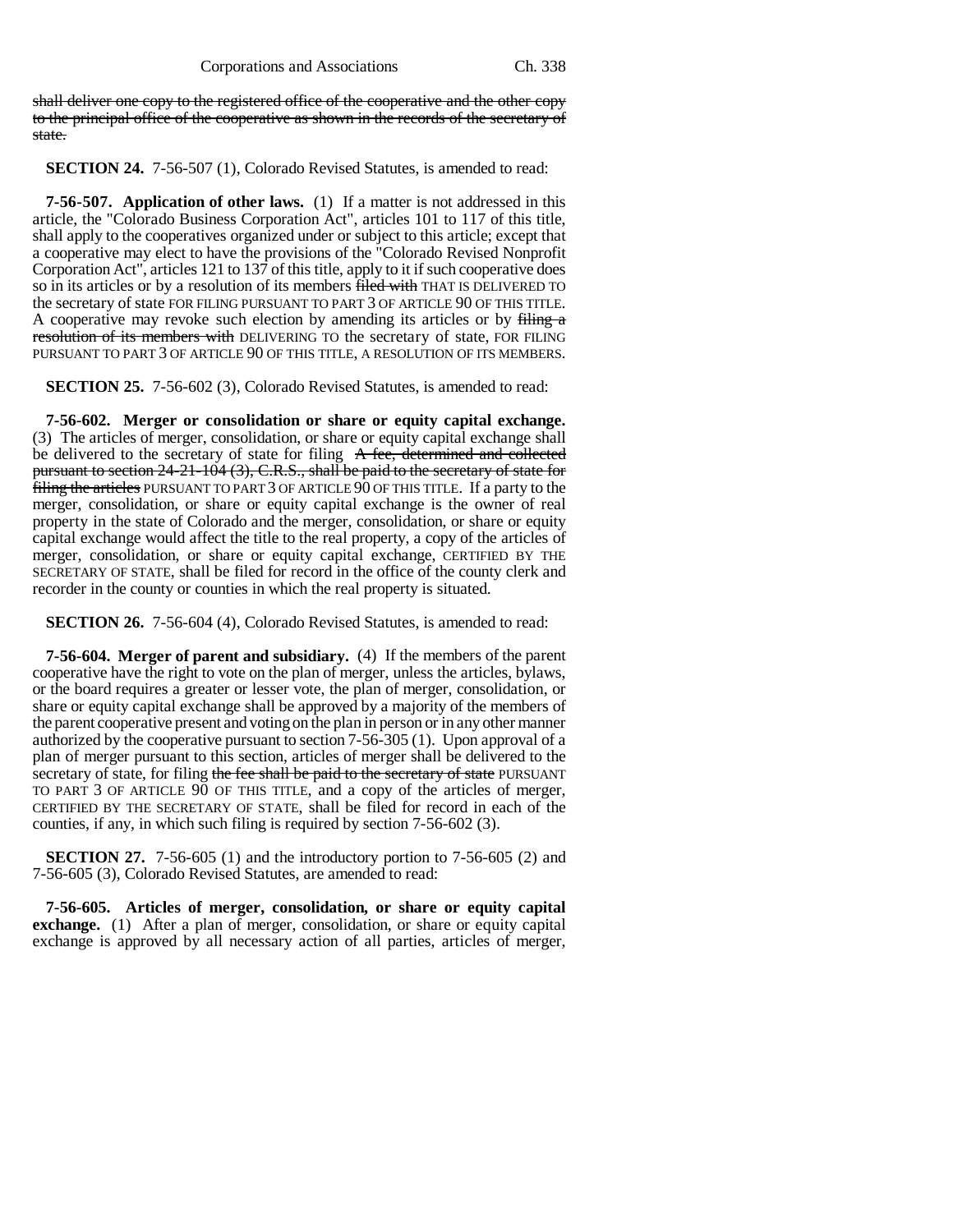consolidation, or share or equity capital exchange shall be executed APPROVED by each party to the merger, consolidation, or share or equity capital exchange.

(2) The surviving, new, or acquiring entity shall deliver to the secretary of state, for filing PURSUANT TO PART 3 OF ARTICLE 90 OF THIS TITLE, the articles of merger, consolidation, or share or equity capital exchange that shall set forth the following:

(3) The merger, consolidation, or share or equity capital exchange shall be effective as provided in section 7-56-105 SECTION 7-90-304.

**SECTION 28.** 7-56-607 (2) (a) (II), Colorado Revised Statutes, is amended to read:

**7-56-607. Merger, consolidation, or share or equity capital exchange with foreign business.** (2) Upon the merger, consolidation, or share or equity capital exchange taking effect, the surviving foreign entity of a merger or consolidation and the acquiring foreign entity of a share or equity capital exchange:

(a) Shall either:

(II) Be deemed to have authorized service of process on it in connection with any such proceeding by registered or certified mail, return receipt requested, to the address of its principal office as set forth in the articles of merger, consolidation, or share or equity capital exchange or as last changed by notice delivered to the secretary of state for filing PURSUANT TO PART 3 OF ARTICLE 90 OF THIS TITLE; and

**SECTION 29.** The introductory portion to 7-56-703 (1), Colorado Revised Statutes, is amended to read:

**7-56-703. Articles of dissolution.** (1) At any time after dissolution is authorized, the cooperative may dissolve by delivering to the secretary of state, for filing PURSUANT TO PART 3 OF ARTICLE 90 OF THIS TITLE, articles of dissolution setting forth:

**SECTION 30.** The introductory portion to 7-56-704 (3) and 7-56-704 (4), Colorado Revised Statutes, are amended to read:

**7-56-704. Revocation of dissolution.** (3) After the revocation of dissolution is authorized, the cooperative may revoke the dissolution by delivering to the secretary of state, for filing PURSUANT TO PART 3 OF ARTICLE 90 OF THIS TITLE, within one hundred twenty days after the effective date of dissolution, articles of revocation of dissolution, together with a copy of its articles of dissolution, that set forth:

(4) Revocation of dissolution is effective at the time of filing on the date it is filed, as evidenced by the secretary of state's time and date endorsement on the document. No delayed effective date may be specified IN A REVOCATION OF DISSOLUTION.

**SECTION 31.** The introductory portion to 7-56-712 (1) and 7-56-712 (2) and (3), Colorado Revised Statutes, are amended to read:

**7-56-712. Reinstatement following administrative dissolution.** (1) A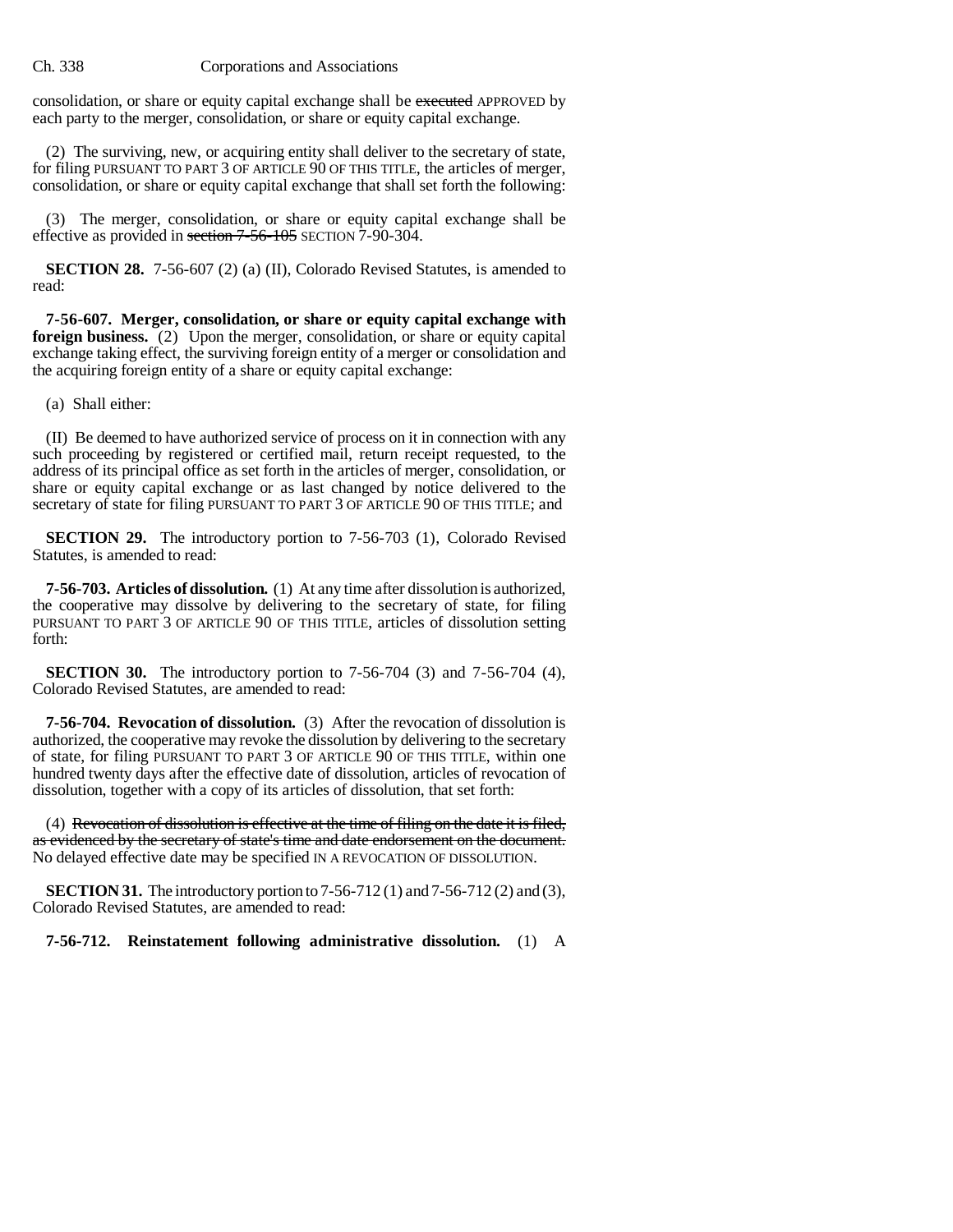cooperative administratively dissolved under section 7-56-711 may apply to the secretary of state for reinstatement within two years after the effective date of dissolution by delivering to the secretary of state, for filing PURSUANT TO PART 3 OF ARTICLE 90 OF THIS TITLE, an application for reinstatement that states:

(2) The cooperative shall include in the application for reinstatement, or in an accompanying document, the written consent to appointment by the designated registered agent.

(3) If the secretary of state determines that the application for reinstatement contains the information required by subsections  $(1)$  and  $(2)$  SUBSECTION  $(1)$  of this section and that the information is correct, the secretary of state shall revoke the administrative dissolution. The secretary of state shall mail written notice of the revocation, stating the effective date of the revocation, to the cooperative.

**SECTION 32.** 7-56-717 (1), Colorado Revised Statutes, is amended to read:

**7-56-717. Decree of dissolution.** (1) If after a hearing the court determines that one or more grounds for judicial dissolution described in section 7-56-714 exist, it may enter a decree dissolving the cooperative and specifying the effective date of the dissolution, and the clerk of the court shall deliver a certified copy of the decree to the secretary of state, who shall file it PURSUANT TO PART 3 OF ARTICLE 90 OF THIS TITLE.

**SECTION 33.** The introductory portion to 7-56-803 (1), Colorado Revised Statutes, is amended to read:

**7-56-803. Application for authority to transact business.** (1) A foreign cooperative may apply for authority to transact business in this state by delivering to the secretary of state, for filing PURSUANT TO PART 3 OF ARTICLE 90 OF THIS TITLE, an application for authority to transact business setting forth:

**SECTION 34.** The introductory portion to 7-56-804 (1), Colorado Revised Statutes, is amended to read:

**7-56-804. Amended application for authority to transact business.** (1) A foreign cooperative authorized to transact business in this state shall deliver an amended application for authority to transact business to the secretary of state, for filing PURSUANT TO PART 3 OF ARTICLE 90 OF THIS TITLE, if the foreign cooperative:

**SECTION 35.** The introductory portion to 7-56-809 (2), Colorado Revised Statutes, is amended to read:

**7-56-809. Withdrawal of foreign cooperative.** (2) A foreign cooperative authorized to transact business in this state shall apply for withdrawal by delivering to the secretary of state, for filing PURSUANT TO PART 3 OF ARTICLE 90 OF THIS TITLE, an application for withdrawal setting forth:

**SECTION 36.** 7-56-811 (1) (e), Colorado Revised Statutes, is amended to read:

**7-56-811. Grounds for revocation.** (1) The secretary of state shall commence a proceeding under section 7-56-812 to revoke the authority of a foreign cooperative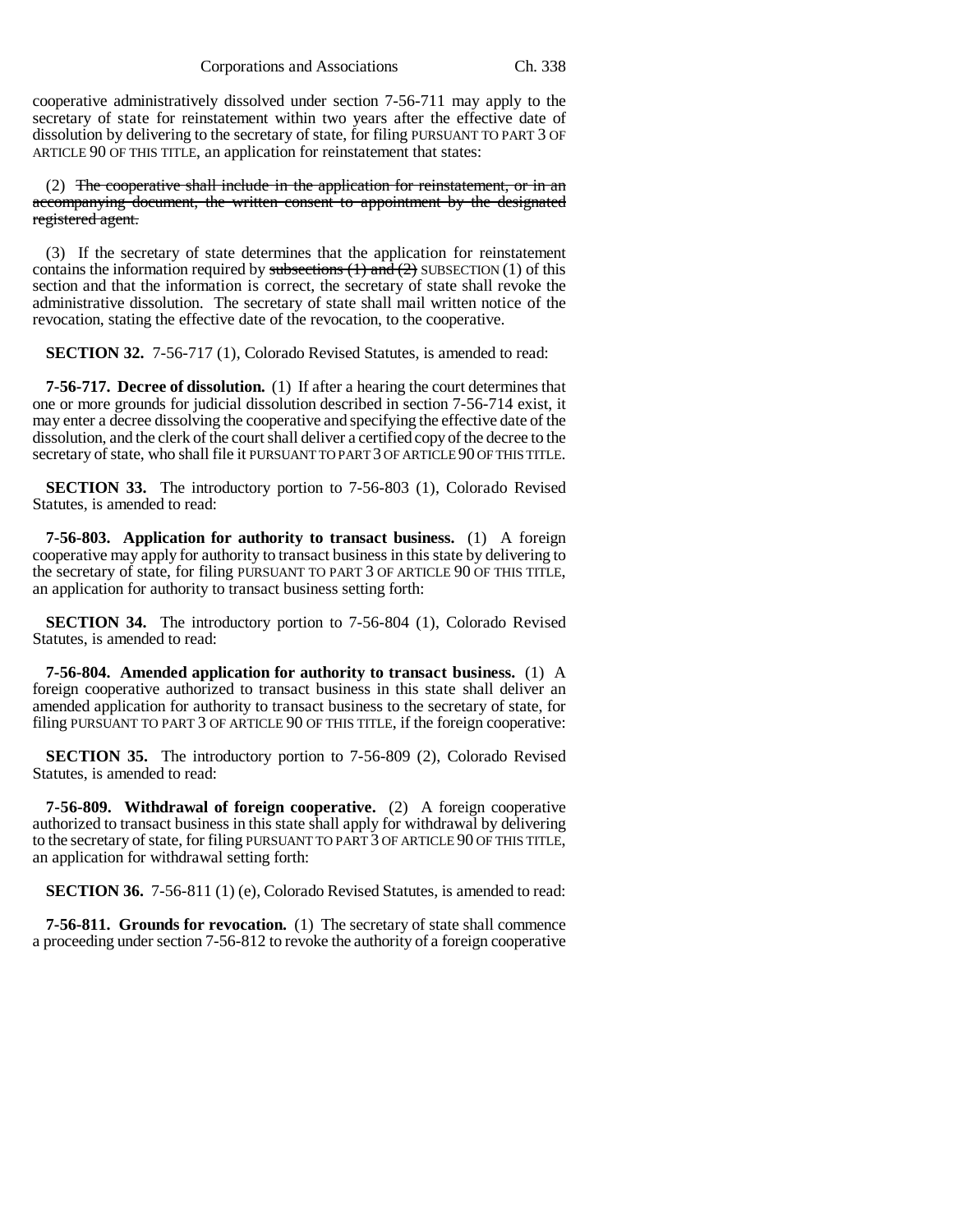to transact business in this state if:

(e) An incorporator, director, officer, or agent of the foreign cooperative signed CAUSED a document TO BE DELIVERED TO THE SECRETARY OF STATE FOR FILING THAT such person knew was false in any material respect with the intent that the document be delivered to the secretary of state for filing; or

**SECTION 37.** The introductory portion to 7-60-144 (1) and 7-60-144 (2) (b) and (3), Colorado Revised Statutes, are amended to read:

**7-60-144. Registration of partnerships.** (1) A partnership may register as a registered limited liability partnership, and a limited partnership may register as a registered limited liability limited partnership, by filing DELIVERING TO THE SECRETARY OF STATE, FOR FILING PURSUANT TO PART 3 OF ARTICLE 90 OF THIS TITLE, a registration statement. with the secretary of state. The registration statement shall be approved in the manner provided in the partnership agreement or, if not so provided, shall be approved by all of the general partners. The registration statement shall be signed by a partner and shall set forth:

(2) A partnership or limited partnership that has registered shall continue to be a registered limited liability partnership or a registered limited liability limited partnership, as the case may be, until:

(b) The partnership or limited partnership files DELIVERS a withdrawal of registration statement TO THE SECRETARY OF STATE FOR FILING PURSUANT TO PART 3 OF ARTICLE 90 OF THIS TITLE.

(3) A withdrawal of registration statement shall be signed by at least one partner and shall be approved in the manner provided in the partnership agreement or, if not so provided, shall be approved by all of the general partners.

**SECTION 38.** The introductory portion to 7-62-201 (1), Colorado Revised Statutes, is amended to read:

**7-62-201. Certificates - contents - filing with secretary of state.** (1) In order to form a limited partnership, a certificate of limited partnership shall be executed and filed in the office of DELIVERED TO the secretary of state FOR FILING PURSUANT TO PART 3 OF ARTICLE 90 OF THIS TITLE. The certificate shall set forth:

**SECTION 39.** 7-62-204, Colorado Revised Statutes, is amended to read:

**7-62-204. Approval of certificates.** (1) Each certificate required by this article to be filed in the office of the secretary of state shall be executed APPROVED in the following manner:

(a) An original certificate of limited partnership must SHALL be signed APPROVED by all general partners;

(b) A certificate of amendment must SHALL be signed APPROVED by at least one general partner and by each other general partner designated in the certificate as a new general partner; and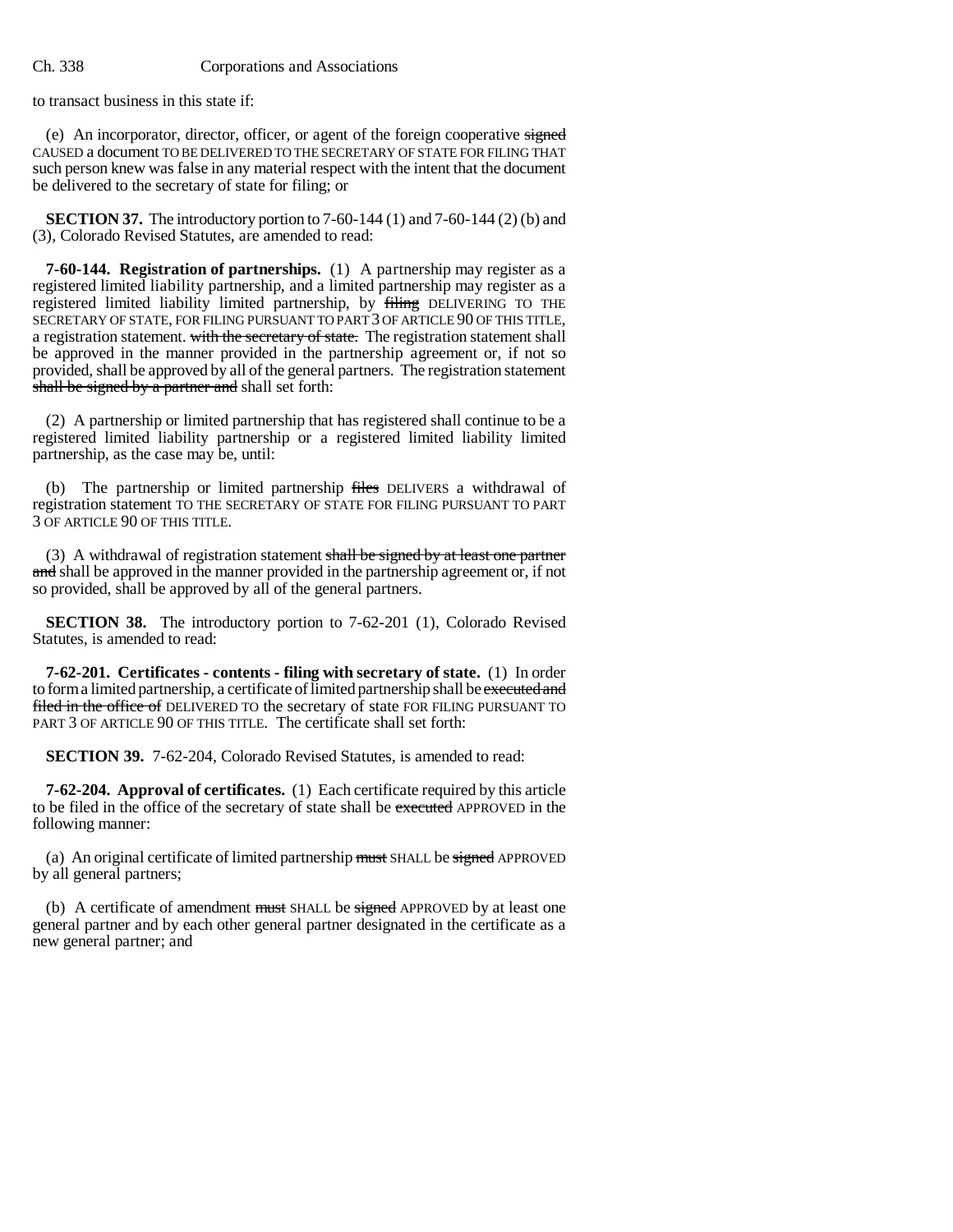Corporations and Associations Ch. 338

(c) A certificate of cancellation must SHALL be signed APPROVED by all general partners or, if there are no general partners as a result of the application of section 7-62-402, by any person authorized under the partnership agreement or, if the partnership agreement does not so provide, by a person designated by a majority of the limited partners.

(2) Any person may  $\frac{sign}{p}$  APPROVE a certificate by an attorney-in-fact.

(3) The execution of a certificate constitutes an affirmation under the penalties of perjury that the facts stated therein are true.

**SECTION 40.** 7-62-205 (1), (2) (c) (II), (2) (c) (III), and (2) (e), Colorado Revised Statutes, are amended to read:

**7-62-205. Approval by judicial act - presumptions.** (1) Any person who is adversely affected by a failure or refusal to execute APPROVE and file any certificate may petition the district court in the county where the address of the agent for service of process of the limited partnership, as reflected in the last certificate, is located or, if no such address or certificate is on file, in the city and county of Denver, to APPROVE THE CERTIFICATE AND direct THAT the execution and filing of the certificate BE DELIVERED TO THE SECRETARY OF STATE FOR FILING PURSUANT TO PART 3 OF ARTICLE 90 OF THIS TITLE. If the court finds that it is proper for the certificate to be executed and filed and that there has been a failure or refusal to execute APPROVE THE CERTIFICATE and file DELIVER the certificate TO THE SECRETARY OF STATE, it shall order the secretary of state to record FILE an appropriate certificate.

(2) (c) It shall be presumed that the partners of such limited partnership shall have agreed that:

(II) The general partners of such limited partnership shall execute APPROVE and cause to be filed such certificate TO BE DELIVERED TO THE SECRETARY OF STATE FOR FILING PURSUANT TO PART 3 OF ARTICLE 90 OF THIS TITLE;

(III) The failure of the general partners to execute APPROVE and cause to be filed such certificate TO BE DELIVERED TO THE SECRETARY OF STATE, FOR FILING PURSUANT TO PART 3 OF ARTICLE 90 OF THIS TITLE, shall entitle any partner to obtain a court order pursuant to subsection (1) of this section requiring the secretary of state to record FILE an appropriate certificate.

(e) The presumption set forth in subparagraph (II) of paragraph (c) of this subsection (2) shall not apply in an action for damages against a general partner by the other partners based on any delay or failure to execute or file IN THE FILING OF a certificate of limited partnership.

**SECTION 41.** The introductory portion to 7-62-207 (1) and 7-62-207 (1) (a), Colorado Revised Statutes, are amended to read:

**7-62-207. Liability for false statement in certificate.** (1) If any certificate of limited partnership or certificate of amendment or cancellation contains CONTAINING a false statement IS DELIVERED TO THE SECRETARY OF STATE, FOR FILING PURSUANT TO PART 3 OF ARTICLE 90 OF THIS TITLE, one who suffers loss by reliance on the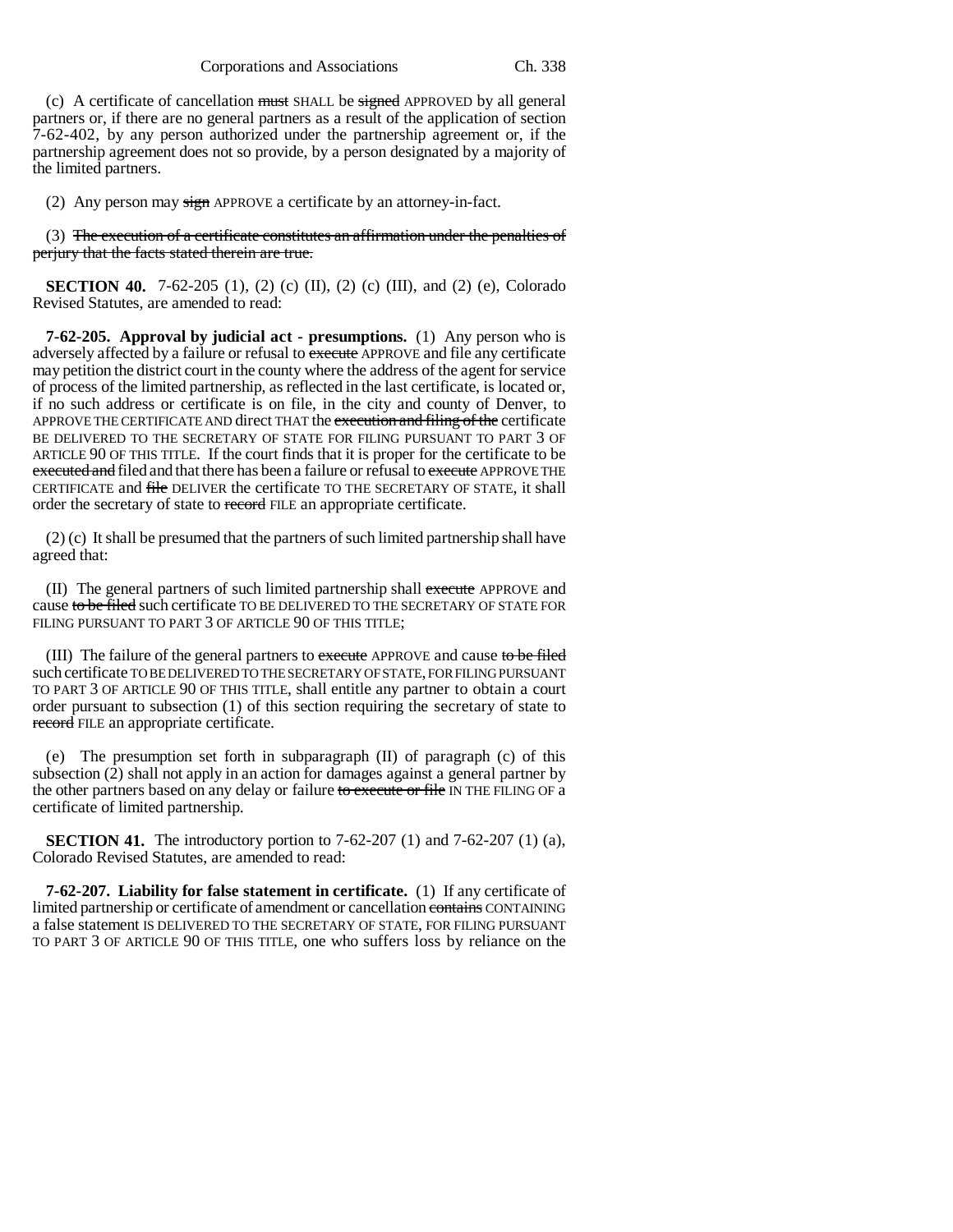statement may recover damages for the loss from:

(a) Any general partner who knew or should have known the statement to be false at the time the certificate was executed APPROVED; and

**SECTION 42.** 7-62-209, Colorado Revised Statutes, is amended to read:

**7-62-209. Delivery of certificates to limited partners.** Upon the return by DELIVERY OF A CERTIFICATE OF LIMITED PARTNERSHIP TO the secretary of state FOR FILING pursuant to section 7-62-206 of a certificate marked "Filed", SECTION 7-62-204, the general partners shall promptly deliver or mail a copy of the certificate of limited partnership to each limited partner unless the partnership agreement provides otherwise.

**SECTION 43.** The introductory portion to 7-62-210 (3), Colorado Revised Statutes, is amended to read:

**7-62-210. Merger and consolidation of limited partnerships.** (3) Following a merger or consolidation of one or more domestic limited partnerships and one or more limited partnerships formed under the laws of any jurisdiction, if the surviving or resulting limited partnership is not a domestic limited partnership, it shall comply with the provisions of this article with respect to foreign limited partnerships if it is to transact business in this state, and, in every case, it shall file with DELIVER TO the secretary of state, FOR FILING PURSUANT TO PART 3 OF ARTICLE 90 OF THIS TITLE:

**SECTION 44.** 7-62-304 (1), Colorado Revised Statutes, is amended to read:

**7-62-304. Person erroneously believing himself a limited partner.** (1) Except as provided in subsection (2) of this section, a person who makes a contribution to a business enterprise and erroneously, but in good faith, believes that he has become a limited partner in the enterprise is not a general partner in the enterprise and is not bound by its obligations by reason of making the contribution, receiving distributions from the enterprise, or exercising any rights of a limited partner, if, on ascertaining the mistake, he causes an appropriate certificate of limited partnership or a certificate of amendment to be executed and filed IN THE RECORDS OF THE SECRETARY OF STATE PURSUANT TO PART 3 OF ARTICLE 90 OF THIS TITLE.

**SECTION 45.** The introductory portion to 7-62-902 (1), Colorado Revised Statutes, is amended to read:

**7-62-902. Registration.** (1) Before transacting business in this state, a foreign limited partnership shall register with the secretary of state. In order to register, a foreign limited partnership shall submit DELIVER to the secretary of state, in duplicate FOR FILING PURSUANT TO PART 3 OF ARTICLE 90 OF THIS TITLE, an application for registration as a foreign limited partnership executed by a general partner and setting forth:

**SECTION 46.** 7-62-905, Colorado Revised Statutes, is amended to read:

**7-62-905. Changes and amendments.** If any statement in the application for registration of a foreign limited partnership was false when made or any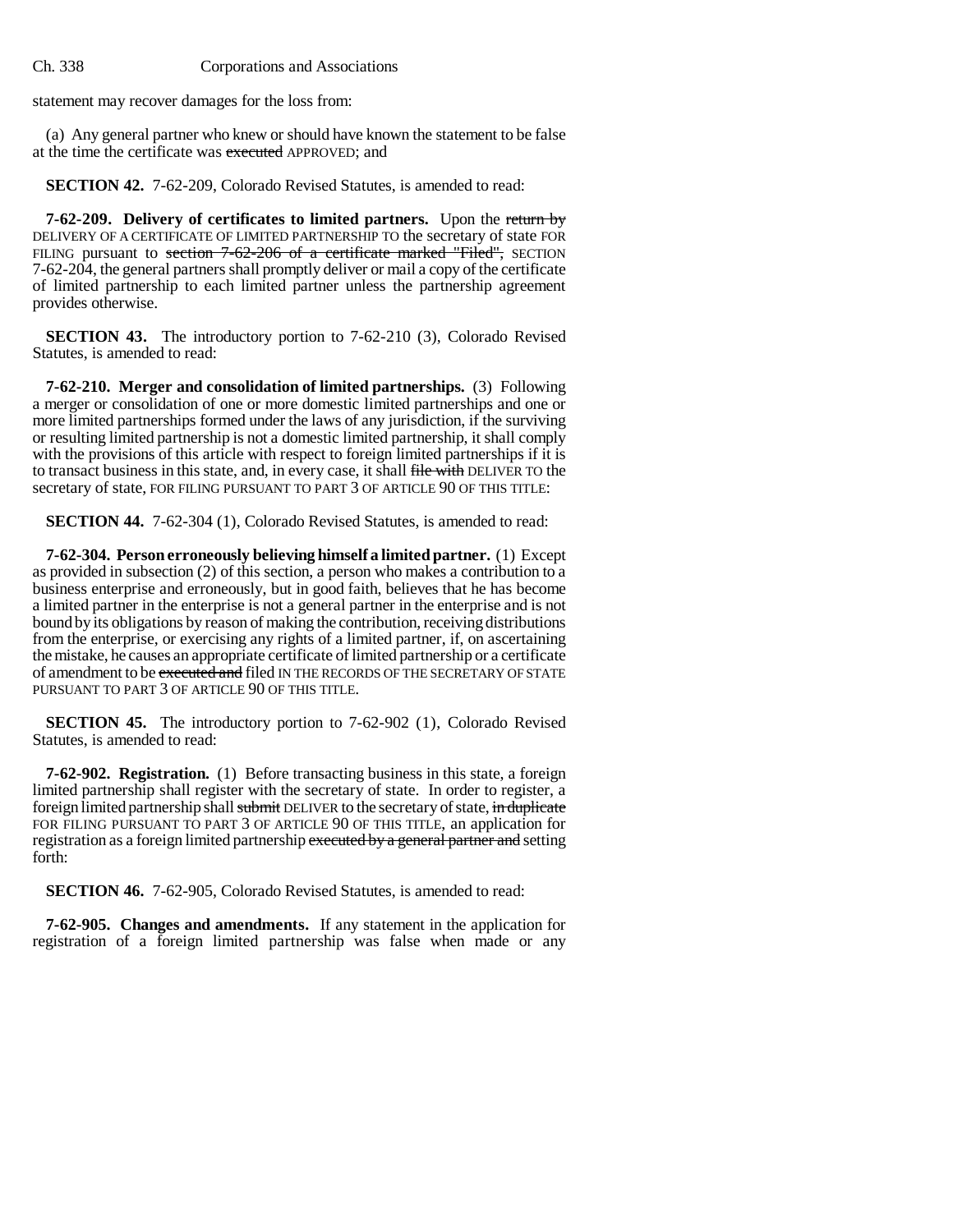Corporations and Associations Ch. 338

arrangements or other facts described have changed, making the application inaccurate in any respect, including but not limited to a change in the registered agent or office required to be maintained by section 7-62-902, the foreign limited partnership shall promptly submit to the office of DELIVER TO the secretary of state, in duplicate FOR FILING PURSUANT TO PART 3 OF ARTICLE 90 OF THIS TITLE, an amended application for registration as a foreign limited partnership executed by a general partner, correcting such statement.

**SECTION 47.** 7-62-1104 (1) (a), Colorado Revised Statutes, is amended to read:

**7-62-1104. Rules for cases not provided for in this article - registration as limited liability limited partnership.** (1) In any case not provided for in this article, the provisions of either article 60 or 64 of this title shall govern, to the extent applicable, as follows:

(a) A limited partnership may elect to be governed by article 64 of this title by filing in the office of DELIVERING TO the secretary of state, FOR FILING PURSUANT TO PART 3 OF ARTICLE 90 OF THIS TITLE, a certificate of limited partnership or a certificate of amendment of limited partnership that includes a declaration that it elects to be governed by such article. If the election is made by a certificate of amendment, the certificate of amendment shall be signed APPROVED by all general partners, notwithstanding section 7-62-204 (1) (b).

**SECTION 48.** 7-63-104, Colorado Revised Statutes, is amended to read:

**7-63-104. Formation of association.** Any two or more persons may form a limited partnership association by subscribing to the capital of the association and by signing APPROVING and delivering articles of association to the secretary of state for filing PURSUANT TO PART 3 OF ARTICLE 90 OF THIS TITLE. The association shall be formed upon the effective date of the filing of the articles by the secretary of state.

**SECTION 49.** 7-63-105 (2) and (3), Colorado Revised Statutes, are amended to read:

**7-63-105. Articles.** (2) Any amendment to or restatement of the articles of association must SHALL be authorized APPROVED in a separate writing or writings by all of the members. This subsection (2) is a default rule, subject to the bylaws.

(3) Articles of amendment, restatement, or dissolution filed with the secretary of state on behalf of the association are not effective unless signed by the chairman, any manager or vice-chairman, and the secretary or an assistant secretary. Other documents to be so filed may be signed by any one of the managers or officers. Any person other than an officer who may sign articles of association or other documents may sign such documents by an agent. A manager, officer, agent, or fiduciary need not exhibit any evidence of authority as a prerequisite to any filing.

**SECTION 50.** 7-63-108 (3) (a), (3) (c), (3) (d), and (3) (e), Colorado Revised Statutes, are amended to read:

**7-63-108. Reference to corporation law.** (3) Except as otherwise provided in this article, the laws of this state applicable to a corporation organized under the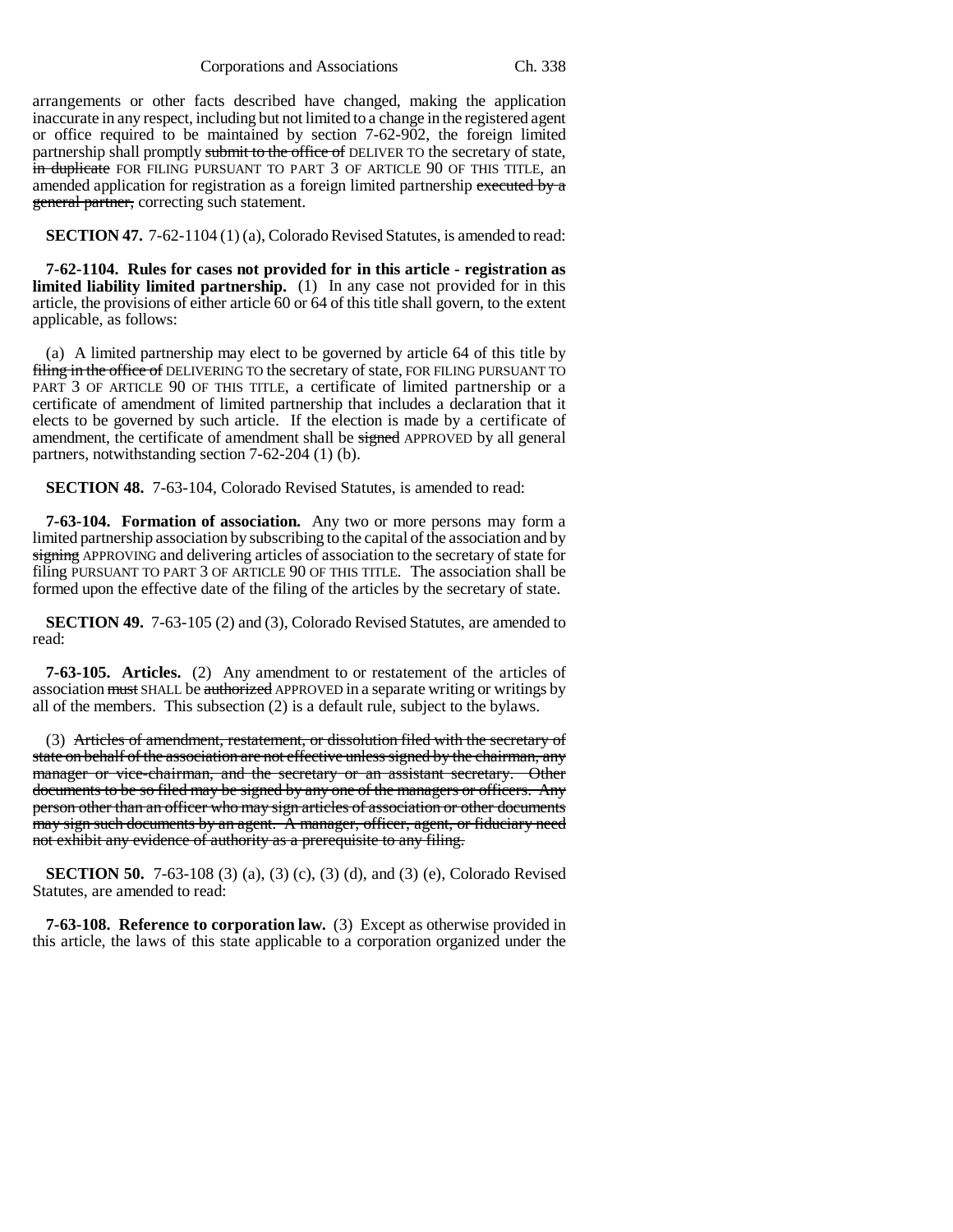"Colorado Business Corporation Act", articles 101 to 117 of this title, shall apply to an association with respect to the following matters:

(a) The execution and filing with BY the secretary of state of articles for the formation or dissolution of an association, periodic reports concerning an association, change of registered agent or registered or principal office, and other documents including withdrawal and restatement of, amendments and corrections to, and statements with respect to any articles, reports, and other documents;

(c) The effect of signing APPROVING documents to be filed with BY the secretary of state, the effective date and effect of any filing with BY or certification of documents or facts by the secretary of state, and the effect and effective date of any filing or recording of a document with a clerk and recorder;

(d) The fees payable to the secretary of state for filing of documents and for providing information and other services and the penalties payable to the secretary of state and other civil and criminal penalties with respect to documents permitted or required to be filed with DELIVERED TO the secretary of state FOR FILING PURSUANT TO PART 3 OF ARTICLE 90 OF THIS TITLE;

The availability, reservation, registration, recording, use, protection, withdrawal, and change of a domestic entity name and assumed or trade names of an association;

**SECTION 51.** 7-63-117 (4), Colorado Revised Statutes, is amended to read:

**7-63-117. Conversion.** (4) The partners or members of an entity resulting from a conversion authorized by subsection (1) of this section shall have the same protections from and responsibilities for the liabilities of the converted entity as are provided in the case applicable to the conversion under such subsection. The members of an association resulting from a conversion shall sign and file CAUSE TO BE DELIVERED TO THE SECRETARY OF STATE, FOR FILING PURSUANT TO PART 3 OF ARTICLE 90 OF THIS TITLE, articles of association on behalf of the association as required in the case of an association initially formed under this article.

**SECTION 52.** 7-64-101 (6), (7), and (29), Colorado Revised Statutes, are amended to read:

**7-64-101. Definitions.** As used in this article, unless the context otherwise requires:

(6) "Effective date", when referring to a document filed by the secretary of state, means the time and date determined in accordance with section 7-64-1106 SECTION 7-90-304.

(7) "Filed statement" means a statement that has been filed  $\frac{d}{dt}$  in the office of BY the secretary of state PURSUANT TO PART 3 OF ARTICLE 90 OF THIS TITLE. A copy of a filed statement means a certified copy of a filed statement or a photocopy of a filed statement that bears the secretary of state's stamp or other endorsement of filing, together with the time and date of receipt COPY OF THE FILED STATEMENT THAT THE SECRETARY OF STATE HAS CERTIFIED TO BE IN THE RECORDS OF THE SECRETARY OF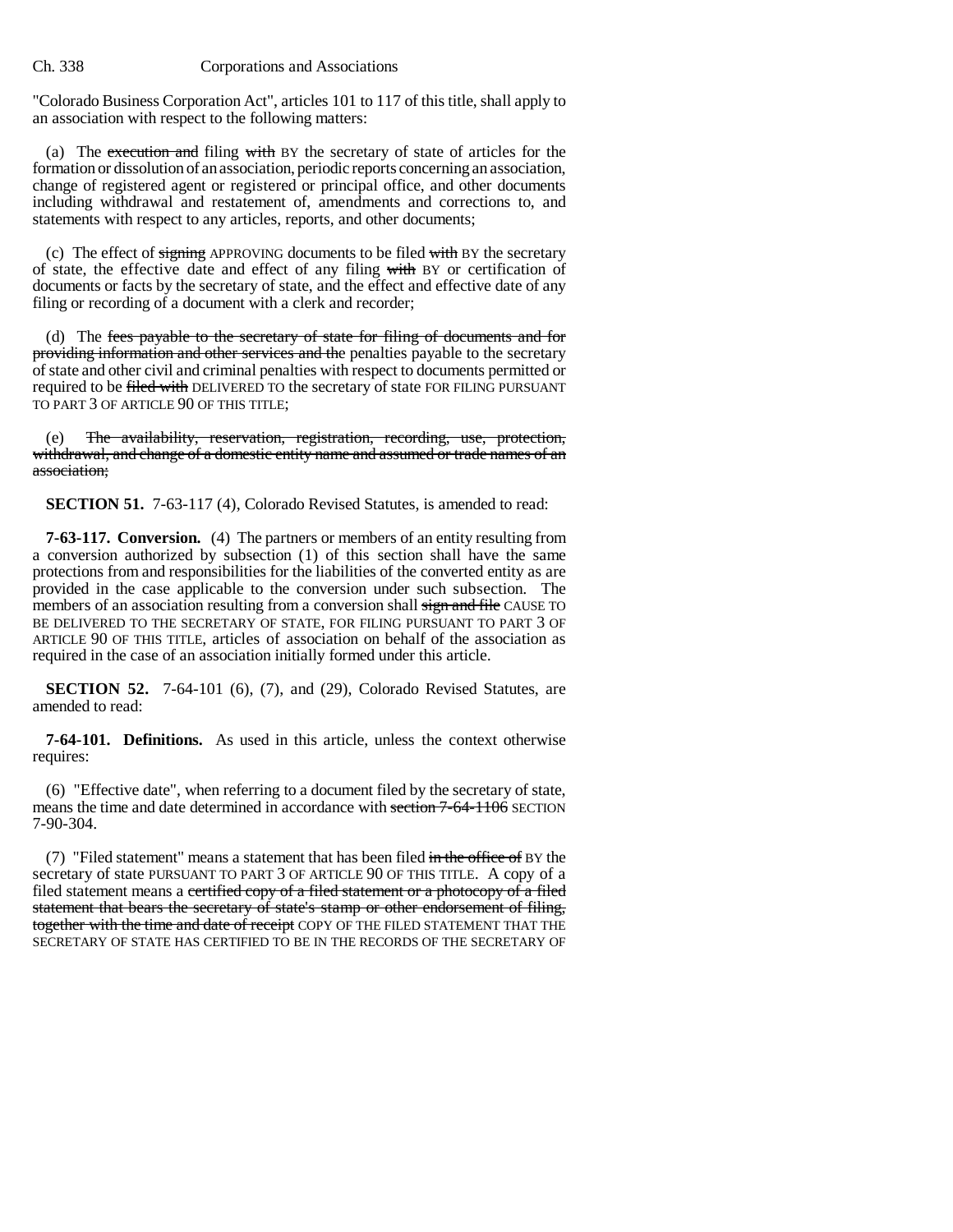## STATE.

(29) "Statement" means a statement of partnership authority under section 7-64-303, a statement of denial under section 7-64-304, a statement of dissociation under section 7-64-704, a statement of dissolution under section 7-64-805, a statement of merger under section 7-64-907, a registration statement under section 7-64-1002, a statement of withdrawal of registration under section 7-64-1002, a statement of correction under section 7-64-1107 SECTION 7-90-305, or an amendment or cancellation of any of the foregoing.

**SECTION 53.** 7-64-105 (4), Colorado Revised Statutes, is amended to read:

**7-64-105. Execution, filing, and recording of statements.** (4) A person authorized by this article to deliver a statement to the secretary of state for filing may amend or cancel the statement by delivering to the secretary of state, for filing PURSUANT TO PART 3 OF ARTICLE 90 OF THIS TITLE, an amendment or cancellation that names the partnership, identifies the statement, and states the substance of the amendment or cancellation.

**SECTION 54.** The introductory portion to 7-64-303 (1), Colorado Revised Statutes, is amended to read:

**7-64-303. Statement of partnership authority.** (1) A partnership may deliver to the secretary of state, for filing PURSUANT TO PART 3 OF ARTICLE 90 OF THIS TITLE, a statement of partnership authority, which statement:

**SECTION 55.** 7-64-304, Colorado Revised Statutes, is amended to read:

**7-64-304. Statement of denial.** A partner or other person named as a partner in a filed statement of partnership authority or in a list maintained by an agent pursuant to section 7-64-303 (2) may deliver to the secretary of state, for filing PURSUANT TO PART 3 OF ARTICLE 90 OF THIS TITLE, a statement of denial stating the name of the partnership, or the domestic entity name if the partnership has filed a statement of partnership authority pursuant to section 7-64-303 or is a limited liability partnership, and the fact that is being denied, which may include denial of a person's authority or status as a partner. A statement of denial is a limitation on authority as provided in section 7-64-303 (4) and (5).

**SECTION 56.** 7-64-704 (1), Colorado Revised Statutes, is amended to read:

**7-64-704. Statement of dissociation.** (1) A dissociated partner or the partnership may deliver to the secretary of state, for filing PURSUANT TO PART 3 OF ARTICLE 90 OF THIS TITLE, a statement of dissociation stating the name of the partnership, or the domestic entity name if the partnership has filed a statement of partnership authority pursuant to section 7-64-303 or is a limited liability partnership, and the partner is dissociated from the partnership.

**SECTION 57.** 7-64-805 (1) and (4), Colorado Revised Statutes, are amended to read:

**7-64-805. Statement of dissolution.** (1) After dissolution, a partner who has not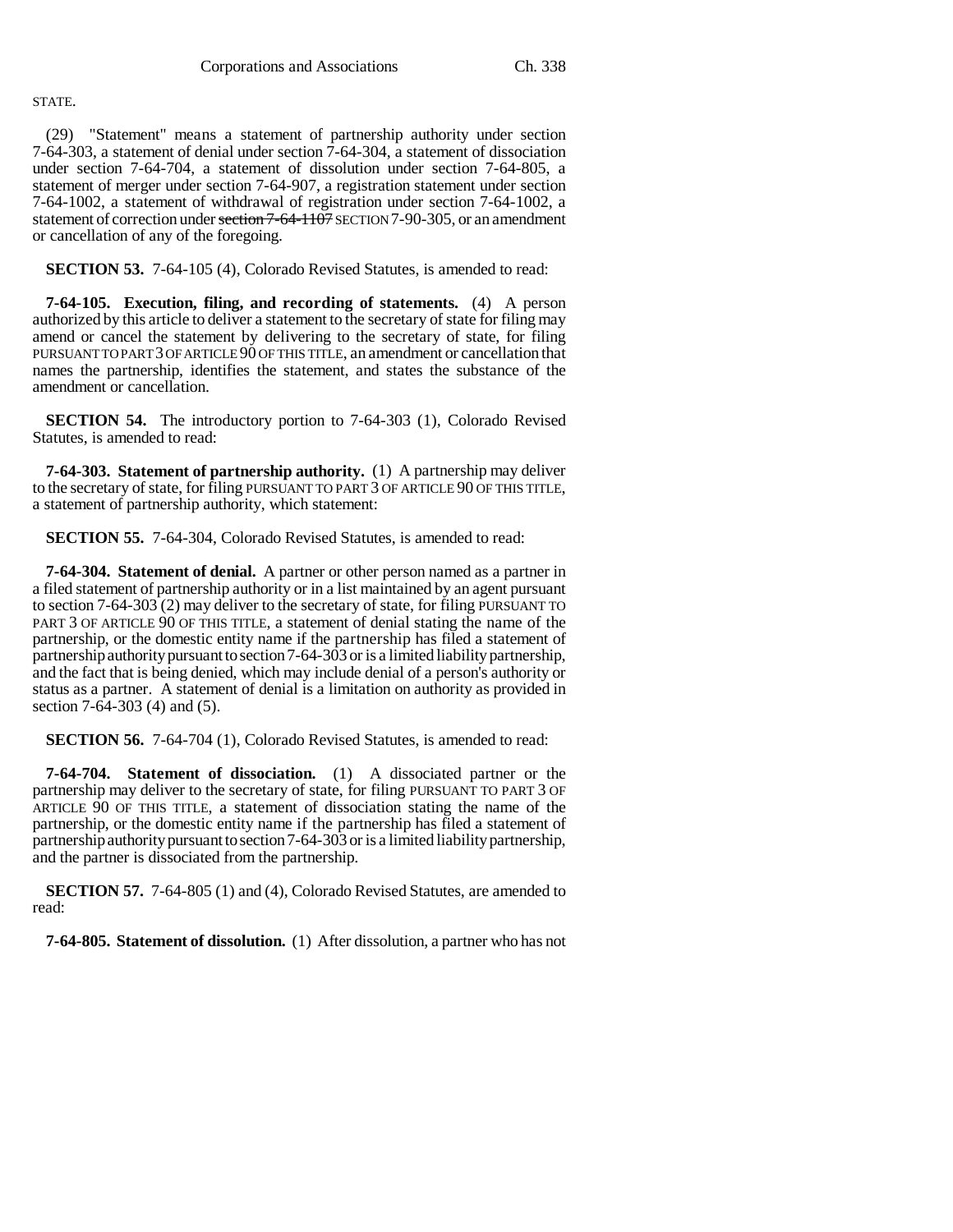wrongfully dissociated may deliver to the secretary of state, for filing PURSUANT TO PART 3 OF ARTICLE 90 OF THIS TITLE, a statement of dissolution stating the name of the partnership, or the domestic entity name if the partnership has filed a statement of partnership authority pursuant to section 7-64-303 or is a limited liability partnership, and that the partnership has dissolved and is winding up its business.

(4) Notwithstanding dissolution or the filing or recording of a statement of dissolution, a partnership may deliver to the secretary of state, for filing PURSUANT TO PART 3 OF ARTICLE 90 OF THIS TITLE, and, if appropriate, record a statement of partnership authority which will operate with respect to a person not a partner as provided in section 7-64-303 (4) and (5) in any transaction, whether or not the transaction is appropriate for winding up the partnership business.

**SECTION 58.** The introductory portion to 7-64-902 (3), Colorado Revised Statutes, is amended to read:

**7-64-902. Conversion of partnership to limited partnership.** (3) After the conversion is approved as provided in subsection (2) of this section, the partnership shall cause to be filed DELIVER TO THE SECRETARY OF STATE, FOR FILING PURSUANT TO PART 3 OF ARTICLE 90 OF THIS TITLE, a certificate of limited partnership, in this state, or, if applicable, shall comply with the requirements of the jurisdiction in which the foreign limited partnership is to be formed. A certificate of limited partnership TO BE filed in this state shall include:

**SECTION 59.** 7-64-907 (1), Colorado Revised Statutes, is amended to read:

**7-64-907. Statement of merger.** (1) After a merger, the surviving partnership or limited partnership may deliver to the secretary of state, for filing PURSUANT TO PART 3 OF ARTICLE 90 OF THIS TITLE, a statement that one or more partnerships or limited partnerships have merged into the surviving entity.

**SECTION 60.** The introductory portions to 7-64-1002 (1) and (2) and 7-64-1002 (4), Colorado Revised Statutes, are amended to read:

**7-64-1002. Registration.** (1) A partnership may register as a limited liability partnership, and a limited partnership formed under article 61 or 62 of this title may register as a limited liability limited partnership, by delivering TO THE SECRETARY OF STATE, FOR FILING PURSUANT TO PART 3 OF ARTICLE 90 OF THIS TITLE, a registration statement. to the secretary of state for filing. The registration shall be effective upon the effective date of the registration statement. If a certificate of limited partnership is being filed, the registration statement under this subsection (1) may be combined with or stated in the certificate of limited partnership. The registration statement shall be approved in the manner provided in the partnership agreement or, if not so provided, shall be approved by all of the general partners. The registration statement shall be signed by a general partner and shall set forth:

(2) A foreign limited liability partnership or a foreign limited liability limited partnership may register as such with the secretary of state by delivering a registration statement to the secretary of state for filing PURSUANT TO PART 3 OF ARTICLE 90 OF THIS TITLE. The registration statement shall be approved in the manner provided in the partnership agreement or, if not so provided, shall be approved by all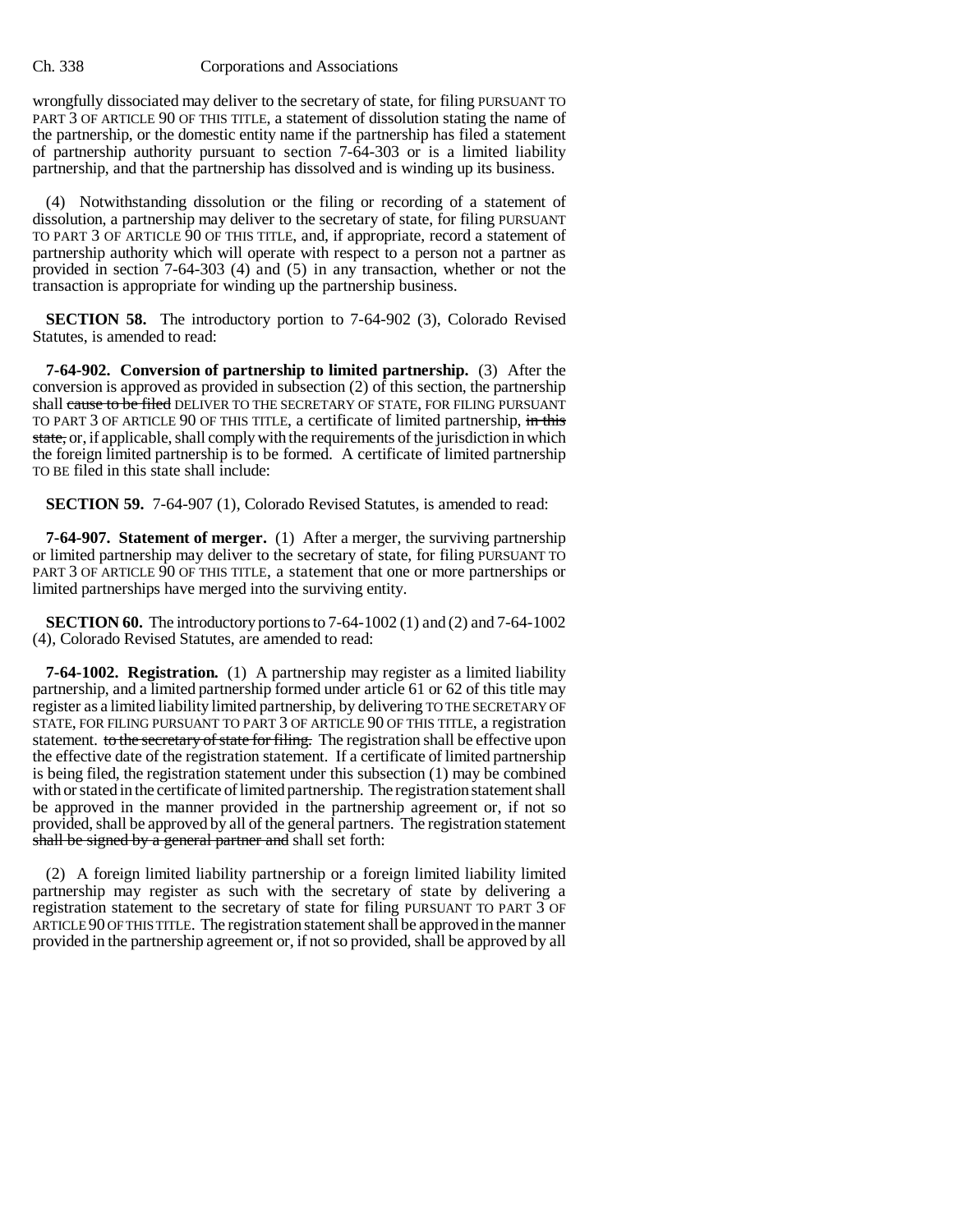of the general partners. The registration statement shall be signed by a general partner and shall set forth:

(4) A partnership or a limited partnership may deliver to the secretary of state, for filing PURSUANT TO PART 3 OF ARTICLE 90 OF THIS TITLE, a statement of withdrawal of registration. The statement of withdrawal of registration shall be signed by at least one general partner and shall be approved in the manner provided in the partnership agreement or, if not so provided, shall be approved by all of the general partners. The withdrawal of registration shall be effective upon the effective date of the statement of withdrawal of registration.

**SECTION 61.** 7-64-1103, Colorado Revised Statutes, is amended to read:

**7-64-1103. Filing requirements.** (1) A document shall satisfy the requirements of this section and of any other section that adds to or varies these requirements to be entitled to filing by the secretary of state. ANY DOCUMENT DELIVERED TO THE SECRETARY OF STATE FOR FILING PURSUANT TO THIS ARTICLE SHALL BE SUBJECT TO THE PROVISIONS OF PART 3 OF ARTICLE 90 OF THIS TITLE.

(2) The document shall be one which is required or permitted by this article to be delivered for filing in the office of the secretary of state.

(3) The document shall contain all information required by this article and may contain other information as well.

(4) The document shall be typewritten or printed.

(5) The document shall be in the English language. A partnership name need not be in English if written in English letters or arabic or roman numerals, and the certificate of existence required of foreign partnerships need not be in English if accompanied by a reasonably authenticated English translation.

(6) The document shall be executed, or shall be a true copy, made by photographic, xerographic, or other process providing similar copy accuracy, of a document that has been executed, as follows: EXCEPT AS MAY BE OTHERWISE PROVIDED IN THIS ARTICLE, AND SUBJECT TO ANY ADDITIONAL REQUIREMENTS THAT MAY BE CONTAINED IN THE PARTNERSHIP AGREEMENT, DELIVERY OF THE DOCUMENT TO THE SECRETARY OF STATE FOR FILING SHALL BE CAUSED BY TWO OR MORE PARTNERS; OR:

(a) Except as may be otherwise provided in this article: BY ANY PERSON AUTHORIZED UNDER THIS ARTICLE, THE PARTNERSHIP AGREEMENT, OR OTHER LAW TO CAUSE THE DOCUMENT TO BE DELIVERED TO THE SECRETARY OF STATE FOR FILING;

#### (I) By two or more partners; or

(II) By any person authorized under this article, the partnership agreement, or other law to execute the document;

(b) If the partnership is in the hands of a receiver, trustee, or other court-appointed fiduciary, by that fiduciary; or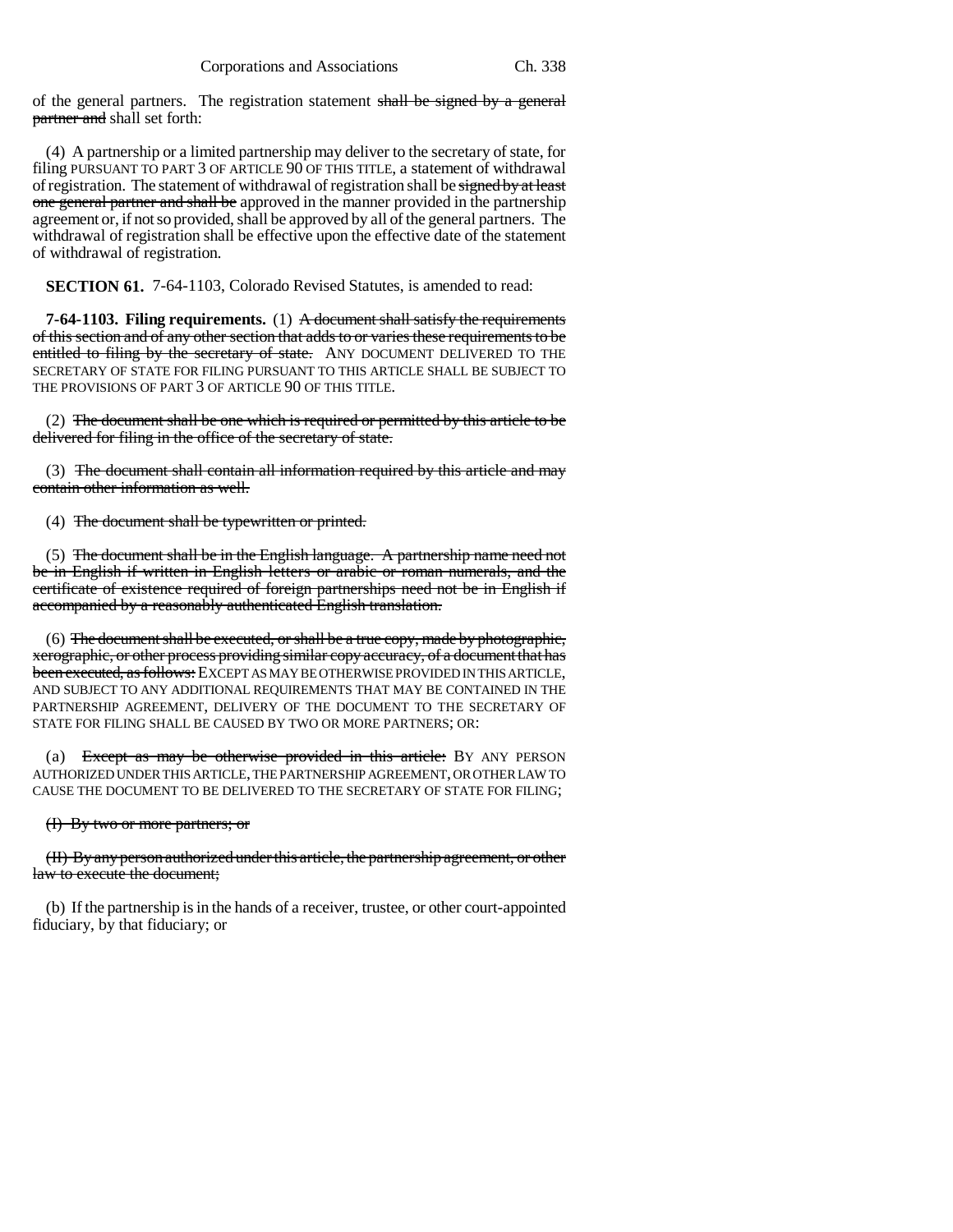(c) If the document is that of a registered agent, by the registered agent, if the person is an individual, or by a person authorized by the registered agent to execute the document, if the registered agent is an entity.

(7) The person executing the document shall state beneath or opposite such person's signature his or her name and the capacity in which the person signs.

(8) The document may but need not contain an acknowledgment, verification, or proof.

(9) Whether or not the document contains an acknowledgment, verification, or proof permitted by subsection (8) of this section, the signature of each person signing the document shall constitute the affirmation or acknowledgment of such person, under penalties of perjury, that the document is the person's act and deed or the act and deed of the partnership and that the facts stated in the document are true.

 $(10)$  If the secretary of state requires the use of a form or cover sheet for a document under section 7-64-1104, the document shall be in or on the required form or shall have the required cover sheet.

 $(11)$  The document shall be delivered to the secretary of state for filing and shall be accompanied by one exact or conformed copy thereof (except as provided in section 7-64-1115), the correct filing fee, and any penalty required by this article or other law. Except with respect to filings pursuant to section 7-64-1115, the document shall state, or be accompanied by a writing stating, the address to which the secretary of state may deliver a copy upon completion of the filing.

**SECTION 62.** The introductory portion to 7-64-1114 (1) and 7-64-1114 (1) (e) and (2), Colorado Revised Statutes, are amended to read:

**7-64-1114. Change of registered office or registered agent.** (1) A partnership may change its registered office or registered agent by delivering to the secretary of state, for filing PURSUANT TO PART 3 OF ARTICLE 90 OF THIS TITLE, a statement of change that sets forth:

(e) If the registered agent is to be changed, the name of the new registered agent; and the new registered agent's written consent to the appointment, either on the statement of change or in an accompanying document; and

(2) If a registered agent changes the street address of the registered agent's business office, the registered agent may change the street address of the registered office of any partnership for which the registered agent is the registered agent by giving written notice to the partnership of the change and executing, either manually or in facsimile, and delivering to the secretary of state, for filing PURSUANT TO PART 3 OF ARTICLE 90 OF THIS TITLE, a statement of change that complies with the requirements of subsection (1) of this section and recites that notice of the change has been given to the partnership.

**SECTION 63.** 7-64-1115 (1) and (2), Colorado Revised Statutes, are amended to read: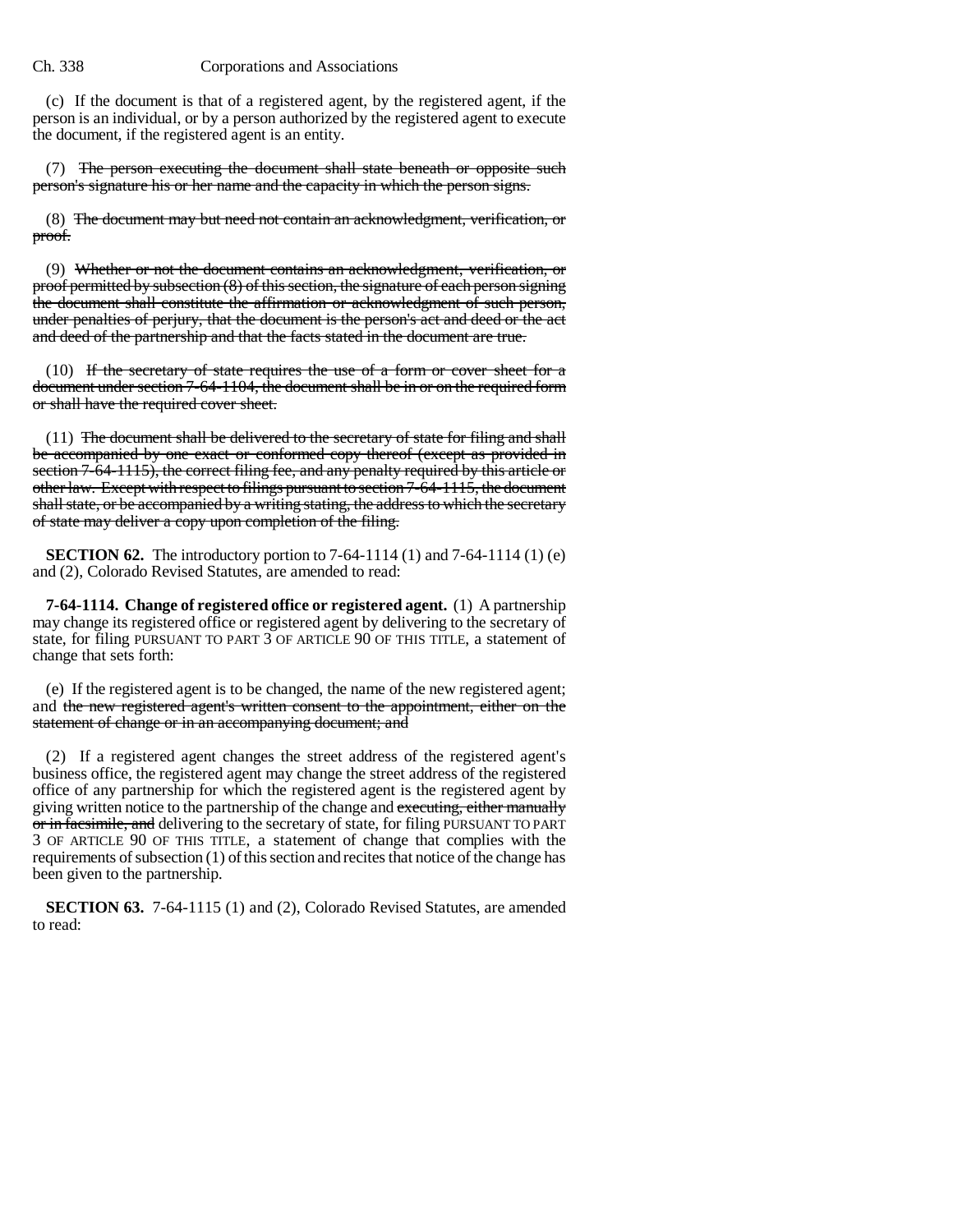**7-64-1115. Resignation of registered agent.** (1) The registered agent of a partnership may resign the agency by delivering to the secretary of state, for filing PURSUANT TO PART 3 OF ARTICLE 90 OF THIS TITLE, a statement of resignation. which shall be accompanied by two exact or conformed copies thereof. The statement of resignation may include a statement that the registered office is also discontinued.

(2) After filing the statement of resignation, the secretary of state shall deliver one copy to the registered office of the partnership and the other copy to the chief executive office of the partnership.

**SECTION 64.** The introductory portion to 7-70-102 (1) and 7-70-102 (2) and (3), Colorado Revised Statutes, are amended to read:

**7-70-102. Application for registration.** (1) Any person who adopts and uses a trademark in this state may file in the office of DELIVER TO the secretary of state, FOR FILING PURSUANT TO PART 3 OF ARTICLE 90 OF THIS TITLE, on a form to be furnished by the secretary of state, an application for registration of that trademark setting forth but not limited to the following:

(2) The application shall be signed and verified by the applicant, a member of or agent for the firm, an officer or agent of the corporation or association, or a manager or managers of a limited liability company applying. The application shall be filed in duplicate and each copy of the application shall be accompanied by a specimen or facsimile of the trademark.

(3) The applicant shall pay to the secretary of state, for the use of the state, a fee which shall be determined and collected pursuant to section 24-21-104 (3), C.R.S., for filing and recording each application for registration of a trademark and for issuing a certificate of registration.

**SECTION 65.** 7-70-105 (2) and (3), Colorado Revised Statutes, are amended to read:

**7-70-105. Assignment and change of name.** (2) Assignments shall be by instruments in writing duly executed by the owner and may be filed with DELIVERED TO the secretary of state upon payment to the secretary of state of a fee which shall be determined and collected pursuant to section 24-21-104 (3), C.R.S., who, upon filing the assignment, shall legibly stamp or otherwise endorse the word "filed", with the name and official title of the secretary of state on the copies. The secretary of state shall deliver the accompanying copy, with the receipt for filing fees, if any, to the applicant FOR FILING PURSUANT TO PART 3 OF ARTICLE 90 OF THIS TITLE. Any assignment of any registration under this article shall be void as against any subsequent purchaser for valuable consideration without notice unless it is filed with DELIVERED TO the secretary of state, FOR FILING PURSUANT TO PART 3 OF ARTICLE 90 OF THIS TITLE, within three months after the date thereof or prior to the subsequent purchase.

(3) Any individual, firm, partnership, corporation, limited liability company, association, union, or other organization having a trademark registered with the secretary of state, upon changing its name, shall file DELIVER TO THE SECRETARY OF STATE, FOR FILING PURSUANT TO PART 3 OF ARTICLE 90 OF THIS TITLE, a change of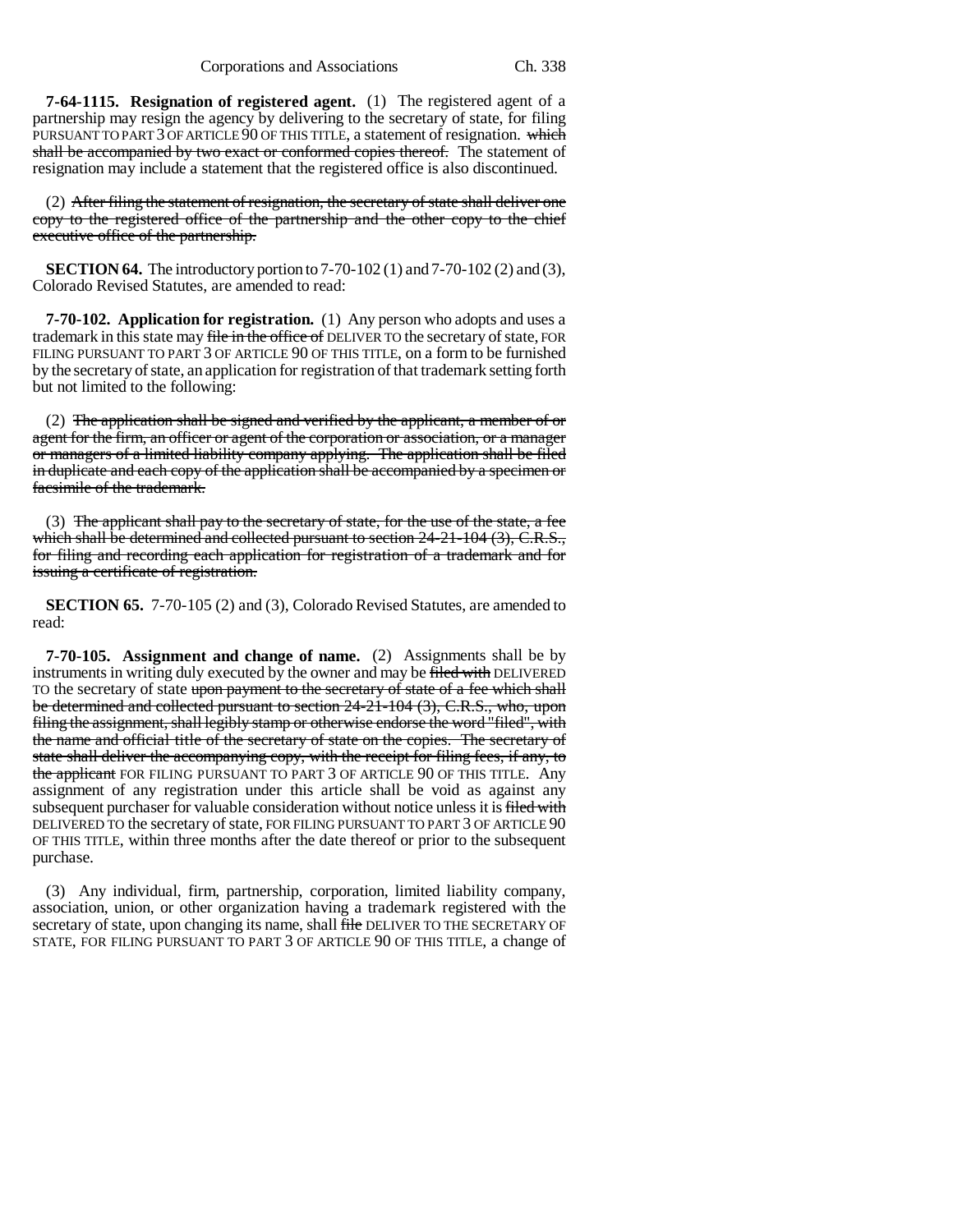name statement with the secretary of state giving the name of the owner as shown on the registration on file with the secretary of state, the original registration number assigned by the secretary of state, the name change, the words constituting the trademark, and the trademark classification. Such statement shall be signed by the owner or the owner's agent. The secretary of state shall charge a fee which shall be determined and collected pursuant to section 24-21-104 (3), C.R.S., for filing the statement and shall, upon request, issue a new certificate for a fee which shall be determined and collected pursuant to section 24-21-104 (3), C.R.S.

**SECTION 66.** The introductory portion to 7-71-101 (2), 7-71-101 (5) and (7), the introductory portions to 7-71-101 (8), (9), and (10), and 7-71-101 (12), Colorado Revised Statutes, are amended to read:

**7-71-101. Membership of firm - business under assumed name - fees.** (2) Any corporation, limited partnership, limited liability company, limited liability partnership, or limited liability limited partnership on file with the secretary of state may transact all or a portion of its business under a trade name by delivering to the secretary of state, for filing PURSUANT TO PART 3 OF ARTICLE 90 OF THIS TITLE, a certificate regarding such trade name setting forth the following:

(5) The secretary of state shall charge and collect a fee which shall be determined and collected pursuant to section 24-21-104 (3), C.R.S., for the filing of each certificate provided for by this section.

(7) The certification provided for in this section A COPY OF THE CERTIFICATE, CERTIFIED BY THE SECRETARY OF STATE, may be recorded and, upon recording, shall constitute prima facie evidence of the facts recited therein insofar as the same affect title to real property.

(8) Any entity having a trade name registered with the secretary of state may relinquish such trade name by delivering to the secretary of state, for filing PURSUANT TO PART 3 OF ARTICLE 90 OF THIS TITLE, a certificate of withdrawal of trade name setting forth:

(9) Any entity having a trade name registered with the secretary of state as provided in this section, upon changing its name, shall deliver to the secretary of state, for filing PURSUANT TO PART 3 OF ARTICLE 90 OF THIS TITLE, a change of name certificate setting forth the following:

(10) Any entity that is the survivor of a merger or consolidation, if it desires to use the trade name previously used by the merging or consolidating entity, shall, within ninety days after the merger or consolidation, deliver TO THE SECRETARY OF STATE, FOR FILING PURSUANT TO PART 3 OF ARTICLE 90 OF THIS TITLE, a certificate of merger or consolidation, to the secretary of state for filing, setting forth the following:

 $(12)$  Any certificate filed pursuant to this section shall be executed, or shall be a true copy, made by photographic, Xerographic, or other process providing similar copy accuracy, as follows:

(a) If filed by a corporation, then executed by the chairperson of the board of directors, by all of its directors, by one of its officers, or by any other person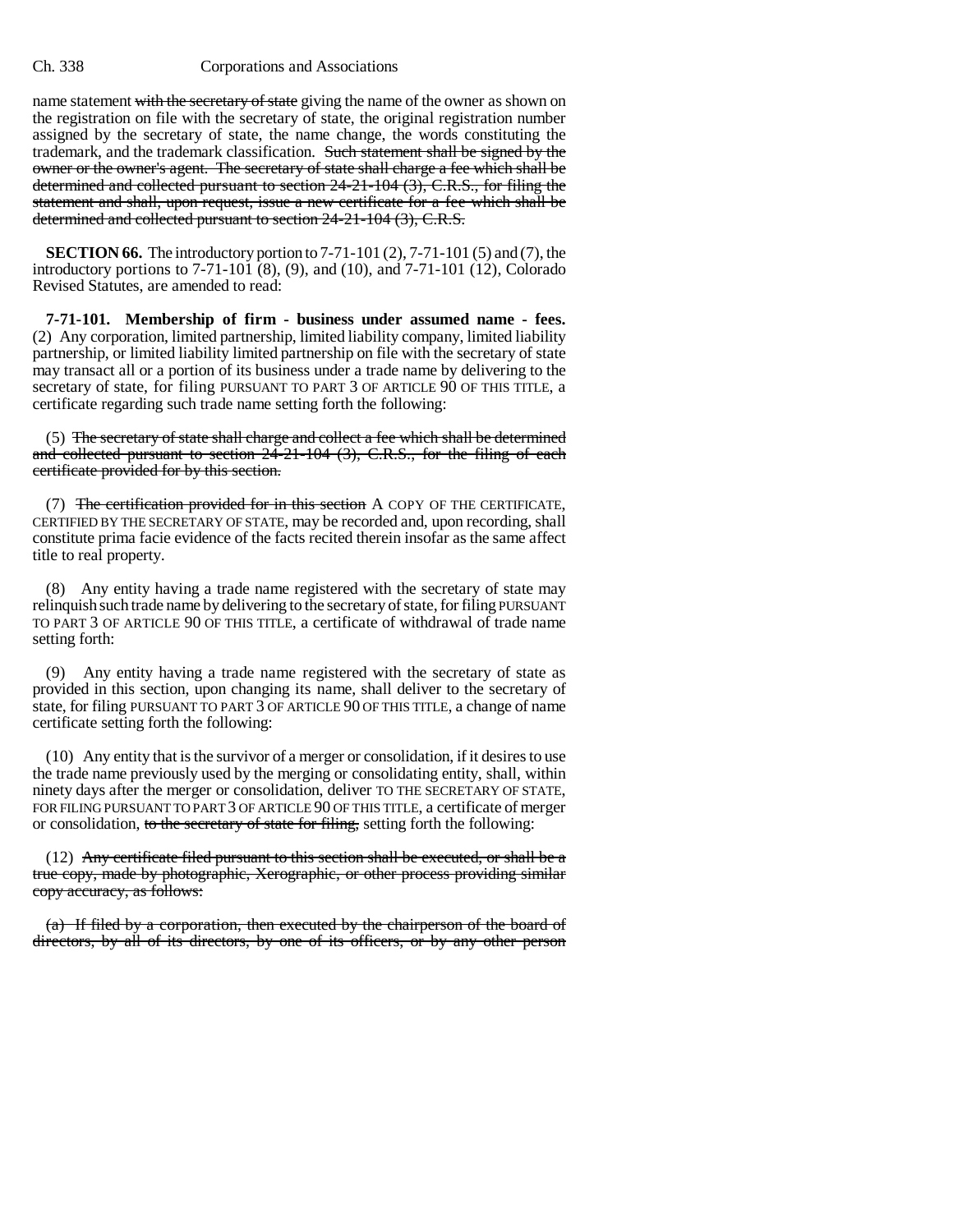authorized to execute the certificate;

(b) If filed by a limited partnership, limited liability partnership, or limited liability limited partnership, then executed by one or more of its general partners; or

(c) If filed by a limited liability company, then executed by one or more of its managers.

**SECTION 67.** The introductory portion to 7-73-102 (1) and 7-73-102 (1) (a), Colorado Revised Statutes, are amended to read:

**7-73-102. Verified statement filed with secretary of state.** (1) A person who uses in this state a name, mark, or device to indicate ownership of articles or supplies may file in the office of DELIVER TO the secretary of state, FOR FILING PURSUANT TO PART 3 OF ARTICLE 90 OF THIS TITLE, a verified statement setting forth, but not limited to, the following information:

(a) The name and business address of the person filing the statement APPLICANT and, if a corporation, the state of incorporation;

**SECTION 68.** 7-73-103 (1), Colorado Revised Statutes, is amended to read:

**7-73-103. Certificate to be issued by secretary of state.** (1) Upon compliance with the requirements of this article, the secretary of state shall cause a certificate to be issued and delivered to the person filing the statement APPLICANT. The certificate shall be issued over the signature and the seal of the secretary of state, and it shall show the name and business address of the person claiming ownership of the articles or supplies upon which the name, mark, or device is produced APPLICANT; the nature of the business of the applicant; the type of articles or supplies upon which the name, mark, or device is produced and used; a copy, specimen, facsimile, or counterpart of the name, mark, or device as filed in the secretary of state's office or a reproduction thereof; and the filing date.

**SECTION 69.** 7-73-104, Colorado Revised Statutes, is amended to read:

**7-73-104. Assignment of certificate.** The certificate of the filing of any name, mark, or device under this article and the benefits obtained thereunder shall be assignable with the sale of the articles or supplies on which the same are produced and used. Assignments shall be by instruments in writing duly executed, and may be recorded upon the payment of a fee which shall be determined and collected pursuant to section 24-21-104 (3), C.R.S., payable to the secretary of state, who, after recording the assignment, may, upon request of the assignee, issue in his name a new certificate NOTICES OF SUCH ASSIGNMENTS MAY BE DELIVERED TO THE SECRETARY OF STATE FOR FILING PURSUANT TO PART 3 OF ARTICLE 90 OF THIS TITLE. AFTER FILING A NOTICE OF ASSIGNMENT, THE SECRETARY OF STATE MAY, UPON REQUEST OF THE ASSIGNEE, ISSUE IN A NEW CERTIFICATE IN THE NAME OF THE ASSIGNEE.

**SECTION 70.** 7-80-102 (1), Colorado Revised Statutes, is amended to read:

**7-80-102. Definitions.** As used in this article, unless the context otherwise requires: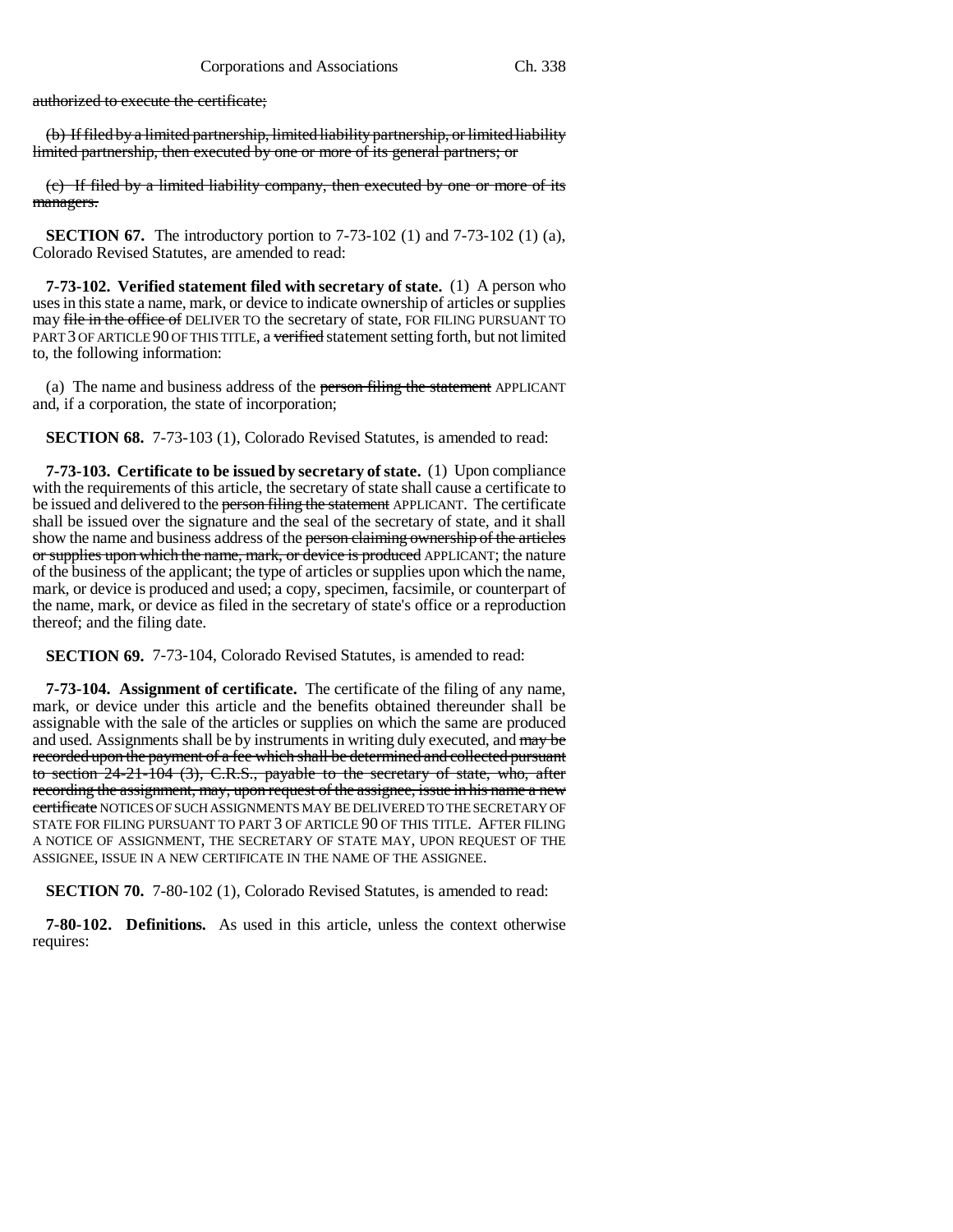$(1)$  "Articles of organization" means the articles of organization filed with IN THE RECORDS OF the secretary of state for the purpose of forming a limited liability company as specified in sections 7-80-203 to 7-80-205.

**SECTION 71.** 7-80-203 (1), Colorado Revised Statutes, is amended to read:

**7-80-203. Formation.** (1) One or more natural persons eighteen years of age or older may organize a limited liability company by executing and delivering articles of organization to the secretary of state, FOR FILING PURSUANT TO PART 3 OF ARTICLE 90 OF THIS TITLE, as specified in sections 7-80-204 and 7-80-205. Such person or persons need not be members of the limited liability company after formation has occurred. The execution of the articles of organization constitutes an affirmation by any such person, under penalty of perjury, that the facts stated therein are true and that the limited liability company has one or more members. A person may sign the articles of organization by an attorney-in-fact duly authorized by a written power of attorney.

**SECTION 72.** 7-80-207 (2), Colorado Revised Statutes, is amended to read:

**7-80-207. Effect of filing of articles of organization.** (2) If such later date is specified, such article may be prevented from becoming effective by a certificate of withdrawal executed in the same manner as the articles of organization and filed with AND DELIVERED TO the secretary of state, FOR FILING PURSUANT TO PART 3 OF ARTICLE 90 OF THIS TITLE, on or before the specified effective date.

**SECTION 73.** 7-80-209 (2), (3), and (4), Colorado Revised Statutes, are amended to read:

**7-80-209. Amendment of articles of organization.** (2) An amendment to the articles of organization of a limited liability company shall be in the form and manner designated by the secretary of state. The amendment shall be signed and verified by a manager and may be signed on his behalf by an attorney-in-fact, duly authorized by a written power of attorney. Duplicate originals of the amendment shall be delivered to the secretary of state for filing accompanied by the requisite filing fee DELIVERED TO THE SECRETARY OF STATE FOR FILING PURSUANT TO PART 3 OF ARTICLE 90 OF THIS TITLE.

(3) Unless the secretary of state finds that any amendment does not conform to law, upon receipt of all filing fees required by law, he shall:

(a) Endorse on each duplicate original the word "Filed" and the date of the filing;

(b) File one duplicate original in his office; and

(c) Return the other duplicate original to the person who filed it or his representative.

(4) Upon the filing of an amendment in the office of the secretary of state, the articles of organization shall be amended as set forth therein.

**SECTION 74.** 7-80-301, Colorado Revised Statutes, is amended to read: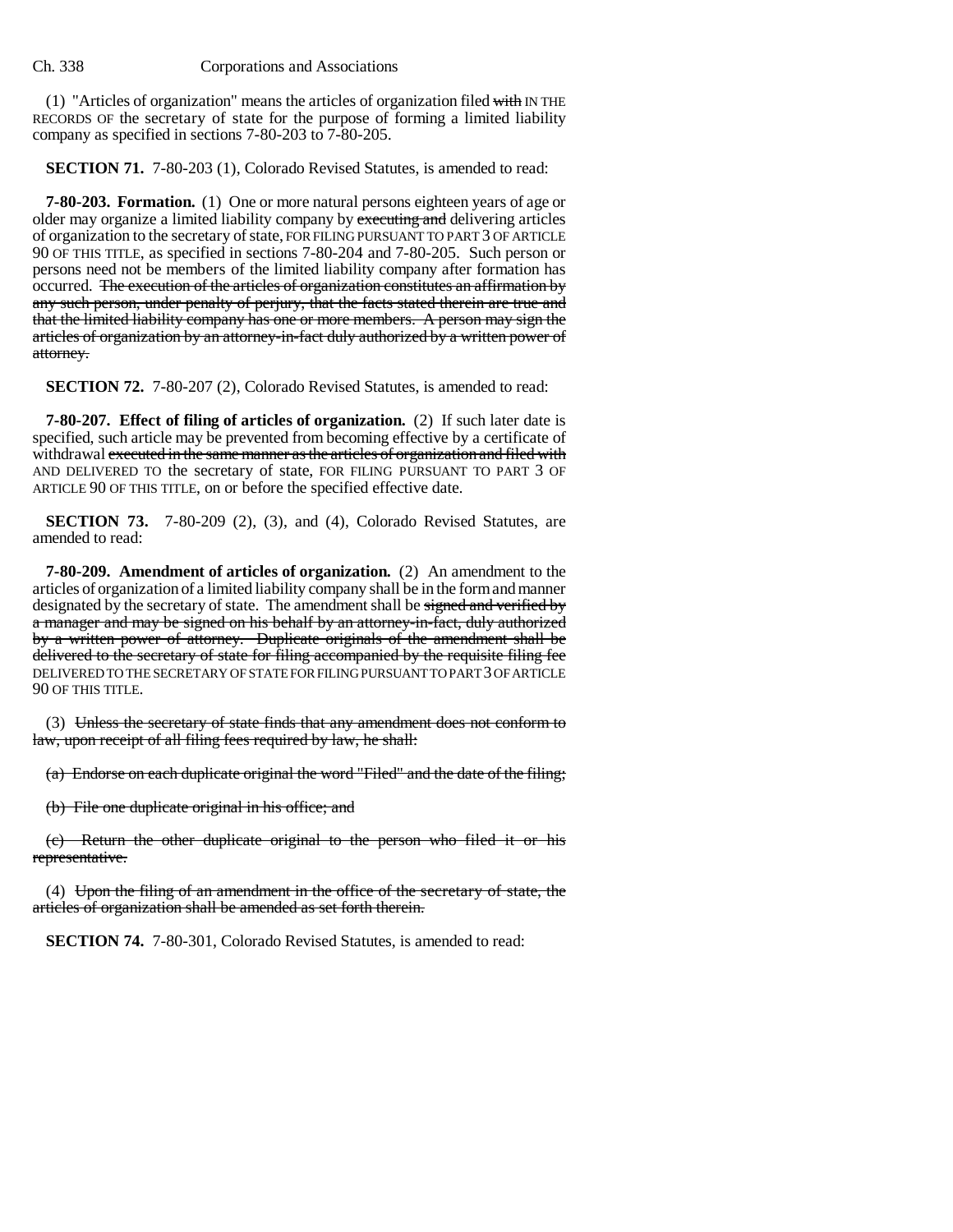**7-80-301. Registered agent to be maintained.** Each limited liability company shall appoint and continuously maintain in this state a registered agent for service of process on the limited liability company. The limited liability company shall register the name and business address of the registered agent with the secretary of state in the form and manner he THE SECRETARY shall designate.

**SECTION 75.** 7-80-302 (1) and (2), Colorado Revised Statutes, are amended to read:

**7-80-302. Change of name or business address of registered agent.** (1) Within fifteen days of any change in the name or business address of the registered agent, a limited liability company shall file DELIVER TO THE SECRETARY OF STATE a report of such change, with the secretary of state, in the form and manner he THE SECRETARY OF STATE shall designate.

(2) Such report shall be executed APPROVED by a manager and delivered to the secretary of state If the secretary of state finds that the report conforms to the provisions of this article and if the filing fee is paid, he shall file the report in his office, and, upon such filing, any change specified in the report shall become effective FOR FILING PURSUANT TO PART 3 OF ARTICLE 90 OF THIS TITLE.

**SECTION 76.** 7-80-802, Colorado Revised Statutes, is amended to read:

**7-80-802. Execution by judicial act.** Any person who is adversely affected by the failure or refusal of any limited liability company to execute APPROVE and file any amendment, statement of intent to dissolve, or other document to be filed under this article may petition the district court in the county where the registered office of the limited liability company is located or, if no such address is on file with the secretary of state, in the city and county of Denver, to APPROVE THE AMENDMENT, STATEMENT OF INTENT TO DISSOLVE, OR OTHER DOCUMENT AND direct THAT the execution and filing of the amendment, statement of intent to dissolve, or other document BE DELIVERED TO THE SECRETARY OF STATE FOR FILING PURSUANT TO PART 3 OF ARTICLE 90 OF THIS TITLE. If the court finds that it is proper for the amendment, statement of intent to dissolve, or other document to be executed and filed and that there has been a failure or refusal to execute APPROVE THE AMENDMENT, STATEMENT OF INTENT TO DISSOLVE, OR OTHER DOCUMENT and file DELIVER such document TO THE SECRETARY OF STATE, it shall order the secretary of state to record FILE an appropriate amendment, statement of intent to dissolve, or other document.

**SECTION 77.** 7-80-804, Colorado Revised Statutes, is amended to read:

**7-80-804. Effect of filing of statement of intent to dissolve.** Upon the filing with the secretary of state of a statement of intent to dissolve, the limited liability company shall cease to carry on its business, except insofar as may be necessary for the winding up of its business, but its separate existence shall continue until articles of dissolution have been filed with BY the secretary of state or until a decree dissolving the limited liability company has been entered by a court of competent jurisdiction.

**SECTION 78.** The introductory portion to 7-80-806 (1) and 7-80-806 (1) (b), Colorado Revised Statutes, are amended to read: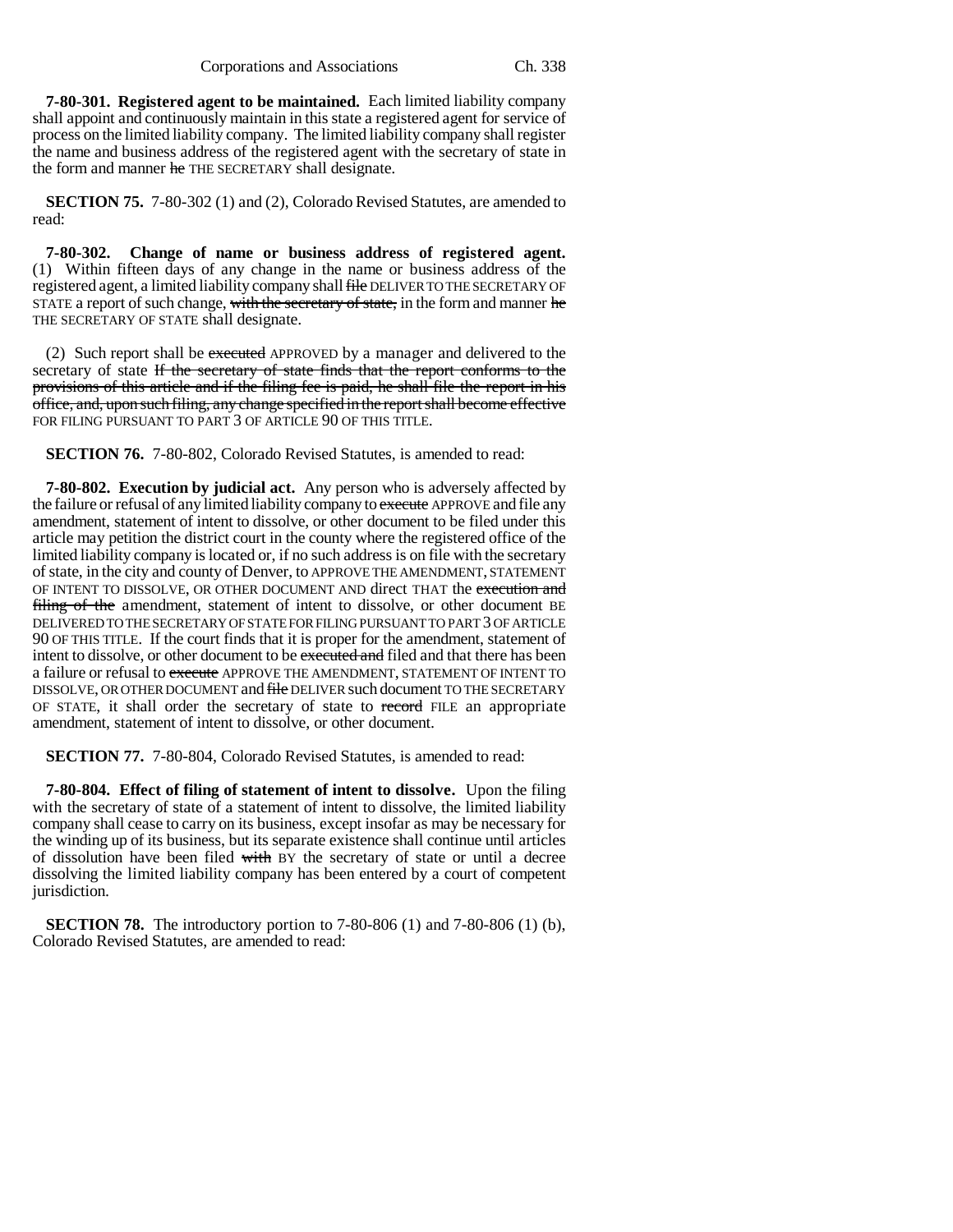**7-80-806. Articles of dissolution.** (1) When all debts, liabilities, and obligations have been paid and discharged or adequate provision has been made therefor and all of the remaining property and assets have been distributed to the members, articles of dissolution shall be executed in duplicate and verified by the person signing the statement, which statement shall set DELIVERED TO THE SECRETARY OF STATE, FOR FILING PURSUANT TO PART 3 OF ARTICLE 90 OF THIS TITLE, SETTING forth:

(b) That a statement of intent to dissolve the company has been filed with BY the secretary of state and the date on which such statement was filed;

**SECTION 79.** 7-80-807, Colorado Revised Statutes, is amended to read:

**7-80-807. Effect of filing articles of dissolution.** (1) Duplicate originals of such articles of dissolution shall be delivered to the secretary of state. If the secretary of state finds that such articles of dissolution conform to law, he shall, when all required fees have been paid:

(a) Endorse on each duplicate original the word "Filed" and the date of the filing thereof; and

(b) File one duplicate original in his office.

(2) A duplicate original of the articles of dissolution, together with a certificate of dissolution issued by the secretary of state, shall be returned to the representative of the dissolved limited liability company. Upon the filing of such articles of dissolution, the existence of the company shall cease, except for the purpose of suits, other proceedings, and appropriate action as provided in this article. The manager or managers in office at the time of dissolution, or those which remain, shall thereafter be trustees for the members and creditors of the dissolved limited liability company and as such shall have authority to distribute any company property discovered after dissolution, convey real estate, and take such other action as may be necessary on behalf of and in the name of such dissolved limited liability company.

**SECTION 80.** The introductory portion to 7-80-903 (2) and 7-80-903 (2) (e) and (3), Colorado Revised Statutes, are amended to read:

**7-80-903. Registered name - limitation - procedure.** (2) Such registration shall be made by delivering to the secretary of state, FOR FILING PURSUANT TO PART 3 OF ARTICLE 90 OF THIS TITLE, an application for registration executed by an officer of the limited liability company, setting forth:

(e) A certificate OF THE SECRETARY OF STATE OF THE JURISDICTION WHEREIN THE CORPORATION IS ORGANIZED, OR OF SUCH OTHER OFFICIAL OF SUCH JURISDICTION AS MAY HAVE CUSTODY OF THE RECORDS PERTAINING TO LIMITED LIABILITY COMPANIES, stating that the corporation LIMITED LIABILITY COMPANY is in good standing under the laws of the SUCH jurisdiction. wherein it is organized, executed by the secretary of state of such jurisdiction or by such other official as may have custody of the records pertaining to limited liability companies.

(3) The applicant shall also pay to the secretary of state a registration fee in the amount of one dollar for each month, or fraction thereof, between the date of filing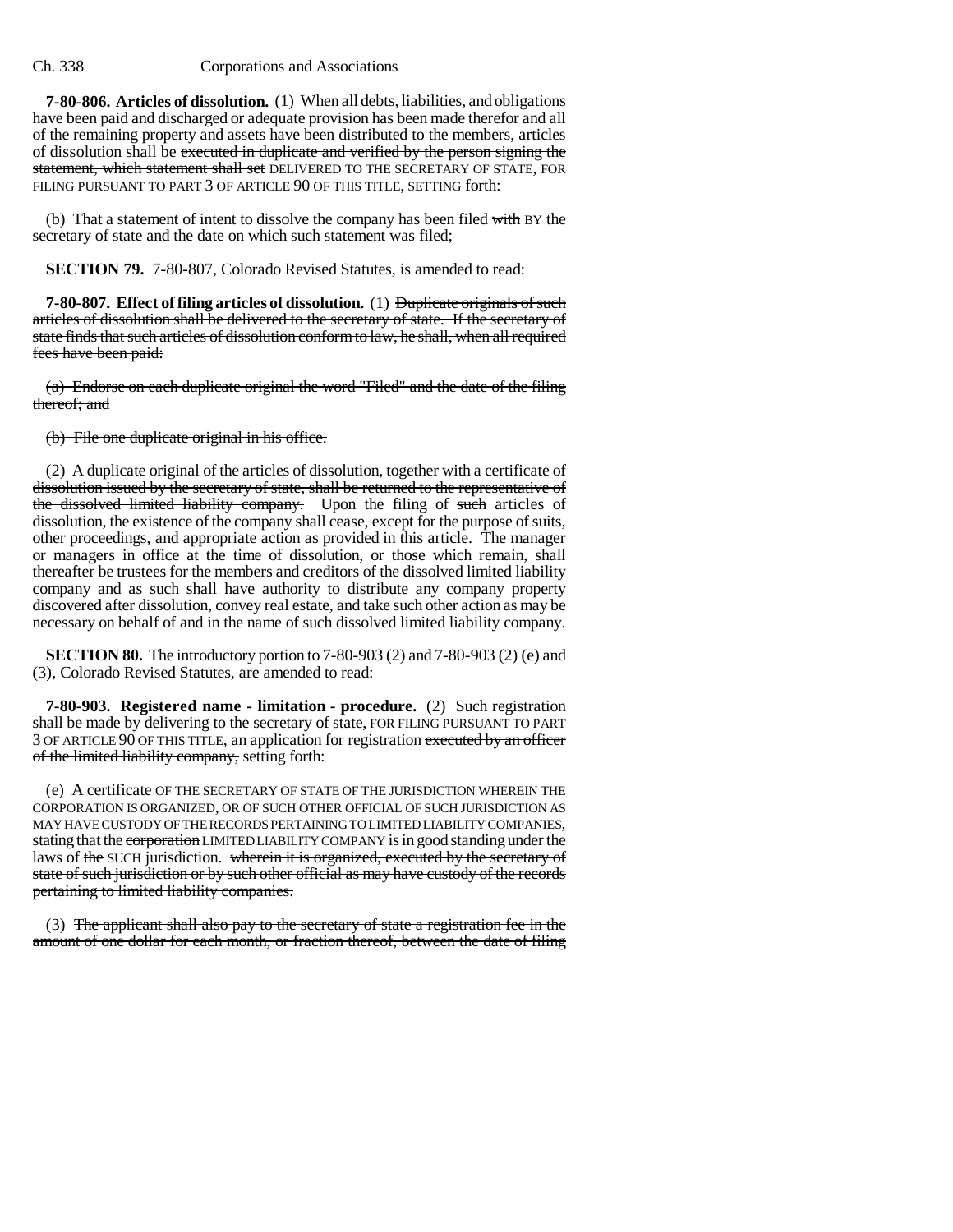the application and December 31 of the calendar year in which the application is filed.

**SECTION 81.** The introductory portion to 7-80-904 (1), Colorado Revised Statutes, is amended to read:

**7-80-904. Certificate of authority - application.** (1) Before transacting business in this state, a foreign limited liability company shall obtain a certificate of authority. An applicant for such a certificate shall pay a filing fee in an amount determined by the secretary of state and shall submit DELIVER to the secretary of state, in duplicate, FOR FILING PURSUANT TO PART 3 OF ARTICLE 90 OF THIS TITLE, an application executed by a manager, member, or other authorized agent and setting forth:

**SECTION 82.** 7-80-906, Colorado Revised Statutes, is amended to read:

**7-80-906. Changes and amendments.** If any statement in the application for a certificate of authority by a foreign limited liability company was false when made or any arrangements or other facts described have changed, making the application inaccurate in any respect, including but not limited to a change in the name or address of the registered agent required to be maintained by section 7-80-907, the foreign limited liability company shall promptly submit DELIVER to the office of the secretary of state, in duplicate FOR FILING PURSUANT TO PART 3 OF ARTICLE 90 OF THIS TITLE, an amended application for a certificate of authority executed by a manager, member, or other authorized agent correcting such statement.

**SECTION 83.** The introductory portion to 7-80-909 (1) and 7-80-909 (2), Colorado Revised Statutes, are amended to read:

**7-80-909. Certificate of withdrawal.** (1) A foreign limited liability company authorized to transact business in this state may withdraw from this state upon procuring from the secretary of state a certificate of withdrawal. In order to procure such certificate, the foreign limited liability company shall deliver BY DELIVERING to the secretary of state, FOR FILING PURSUANT TO PART 3 OF ARTICLE 90 OF THIS TITLE, an application for withdrawal, which shall set forth:

(2) The application for withdrawal shall be in the form and manner designated by the secretary of state and shall be executed by the limited liability company by one of its managers, or, if the limited liability company does not have a manager, by an authorized agent, or, if the limited liability company is in the hands of a receiver or trustee, by such receiver or trustee on behalf of the limited liability company. This report shall be accompanied by a written declaration that it is made under the penalties of perjury.

**SECTION 84.** 7-80-1001.5 (3), the introductory portion to 7-80-1001.5 (4), and 7-80-1001.5 (5), Colorado Revised Statutes, are amended to read:

**7-80-1001.5. Conversion of limited liability company to partnership or limited partnership.** (3) After the conversion is approved as provided in subsection (2) of this section: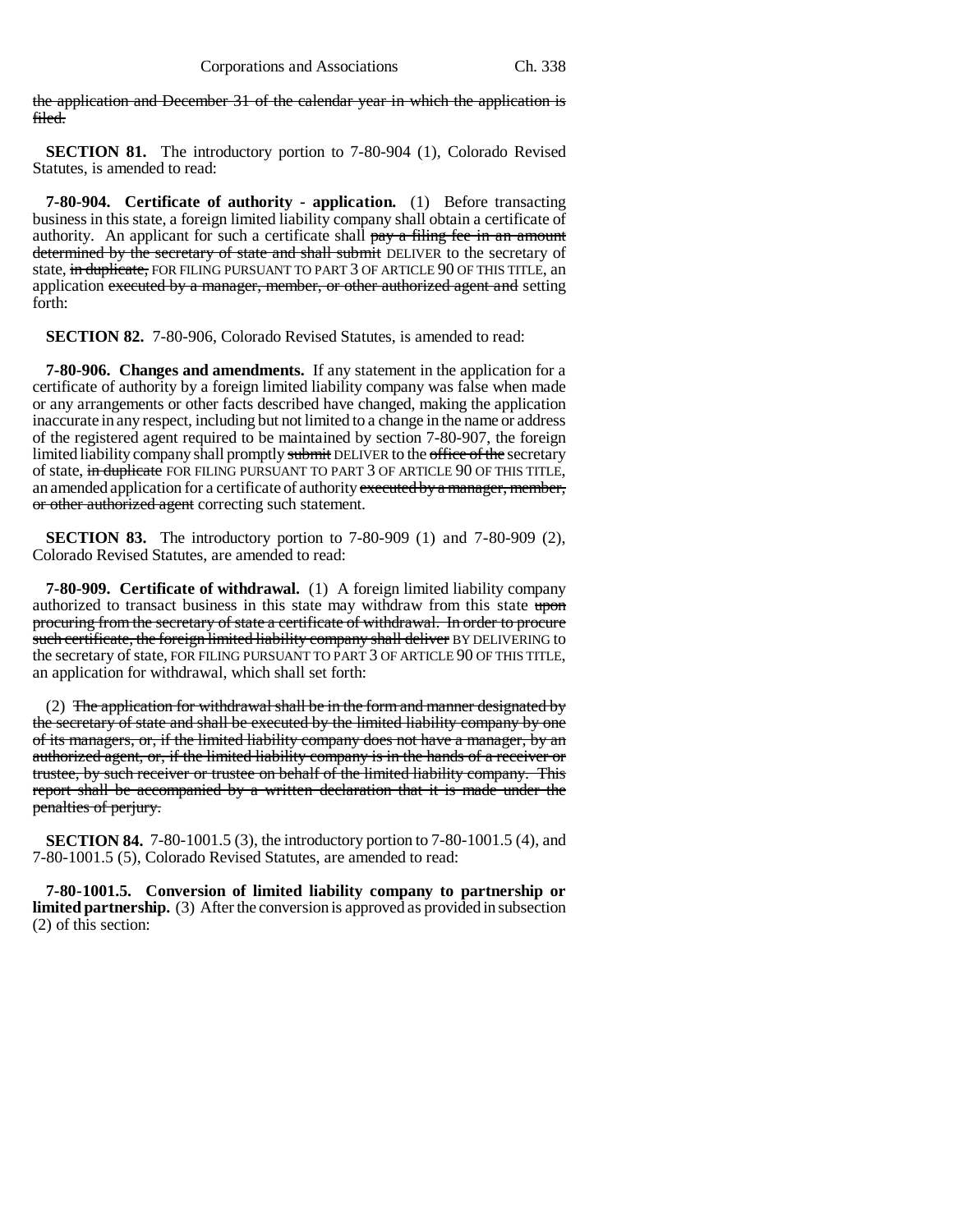(a) If the resulting organization is a limited partnership, the limited liability company shall file with DELIVER TO the office of the secretary of state, FOR FILING PURSUANT TO PART 3 OF ARTICLE 90 OF THIS TITLE, a certificate of limited partnership which satisfies the requirements of section 7-62-201; and

(b) If the resulting organization is a registered limited liability partnership or a registered limited liability limited partnership, the limited liability company shall file with DELIVER TO the office of the secretary of state, FOR FILING PURSUANT TO PART 3 OF ARTICLE 90 OF THIS TITLE, a registration statement which satisfies the requirements of section 7-60-144 or 7-64-1002.

(4) After the conversion is approved as provided in subsection (2) of this section, the limited liability company shall file DELIVER TO THE SECRETARY OF STATE, FOR FILING PURSUANT TO PART 3 OF ARTICLE 90 OF THIS TITLE, a notice of conversion, with the office of the secretary of state which shall set forth:

(5) The conversion takes effect when the notice of conversion is filed with the office of the secretary of state or at any later date specified in the notice of conversion.

**SECTION 85.** 7-80-1003 (5) (b), Colorado Revised Statutes, is amended to read:

**7-80-1003. Merger of entities.** (5) The merger takes effect on the latest of:

(b) The filing  $\frac{1}{2}$  WITH RESPECT TO each party to the merger of any documents required by statute to be filed as a condition to the effectiveness of the merger; or

**SECTION 86.** 7-80-1005 (1) and (4), Colorado Revised Statutes, are amended to read:

**7-80-1005. Statement of merger.** (1) After a merger, the surviving limited liability company, partnership, or limited partnership may file DELIVER TO THE SECRETARY OF STATE, FOR FILING PURSUANT TO PART 3 OF ARTICLE 90 OF THIS TITLE, a statement that one or more limited liability companies, partnerships, or limited partnerships have merged into the surviving entity.

(4) Real property of the surviving limited liability company, partnership, or limited partnership that before the merger was held in the name of another party to the merger is property held in the name of the surviving entity upon recording, IN THE OFFICE FOR RECORDING TRANSFERS OF THAT REAL PROPERTY, a certified copy of the statement of merger in the office for recording transfers of that real property CERTIFIED BY THE SECRETARY OF STATE.

**SECTION 87.** 7-90-102 (3.7) and (19.5), Colorado Revised Statutes, are amended to read:

**7-90-102. Definitions.** As used in this title, unless the context otherwise requires:

(3.7) "Conformed copy" means a copy of a document in fact manually executed and, if applicable, manually dated or otherwise inscribed by the individual who is indicated as the individual manually executing and, if applicable, manually dating or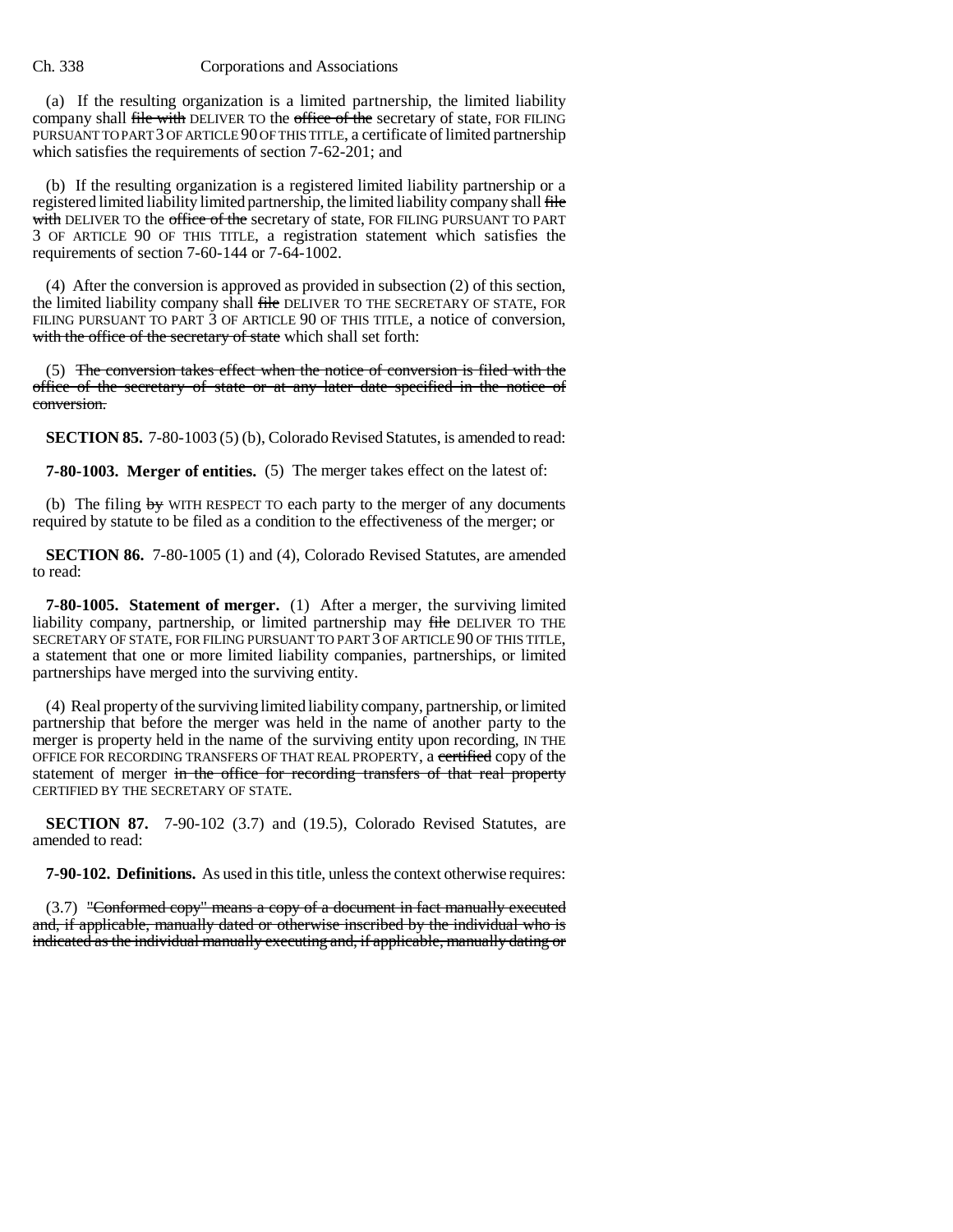otherwise inscribing such documents but on which the manual signature of such individual and, if applicable, manually applied dates or inscriptions are not shown but are otherwise indicated as having been affixed.

(19.5) "Effective date", when referring to a document filed by the secretary of state, means the time and date determined in accordance with section 7-64-1106 or 7-90-304.

**SECTION 88.** The introductory portion to 7-90-201 (5), Colorado Revised Statutes, is amended to read:

**7-90-201. Conversion of an entity into another entity.** (5) After the terms and conditions of the conversion are approved in accordance with this section, each converting entity or resulting entity is an entity for which constituent filed documents are filed in this state. Such constituent filed documents shall be filed with the secretary of state. The converting entity shall comply with the requirements of the organic statute governing the resulting entity if the converting entity is an entity for which constituent filed documents have been filed with the secretary of state. The converting entity shall cause a certificate of conversion to be filed with DELIVERED TO the secretary of state, FOR FILING PURSUANT TO PART 3 OF THIS ARTICLE. The certificate of conversion shall include:

**SECTION 89.** The introductory portion to 7-90-203 (5), Colorado Revised Statutes, is amended to read:

**7-90-203. Merger of entities.** (5) After the plan of merger is approved in accordance with this section, the surviving entity shall deliver to the secretary of state for filing PURSUANT TO PART 3 OF THIS ARTICLE a statement of merger that shall contain the following:

**SECTION 90.** 7-90-301, Colorado Revised Statutes, is amended to read:

**7-90-301. Filing requirements.** (1) (a) A document subject to this part 3 shall satisfy the requirements of this section, and of any other section that adds to or varies these requirements, to be entitled to filing by the secretary of state pursuant to this title.

(b) A DOCUMENT SHALL BE SUBJECT TO THIS PART 3 IF THE DOCUMENT IS REQUIRED OR PERMITTED TO BE FILED IN THE RECORDS OF THE SECRETARY OF STATE PURSUANT TO ANY PROVISION OF THIS TITLE OR ANY OTHER ORGANIC STATUE OF THIS STATE.

(c) ANY PROVISION IN THIS TITLE OR ANY OTHER ORGANIC STATUTE OF THIS STATE THAT PROVIDES FOR FILING OF A DOCUMENT WITH THE SECRETARY OF STATE OR WITH THE OFFICE OF THE SECRETARY OF STATE OR IN THE RECORDS OF THE SECRETARY OF STATE, SHALL BE DEEMED TO MEAN DELIVERY OF THE DOCUMENT TO THE SECRETARY OF STATE FOR FILING PURSUANT TO THIS PART 3.

(2) The document shall be one that is required or permitted by this title or any other organic statute of this state to be filed in the office of the secretary of state. NOTWITHSTANDING ANY OTHER PROVISION REQUIRING THE SIGNATURE OF, OR EXECUTION BY, ANY PERSON OR PERSONS ON A DOCUMENT, NO SUCH SIGNATURE OR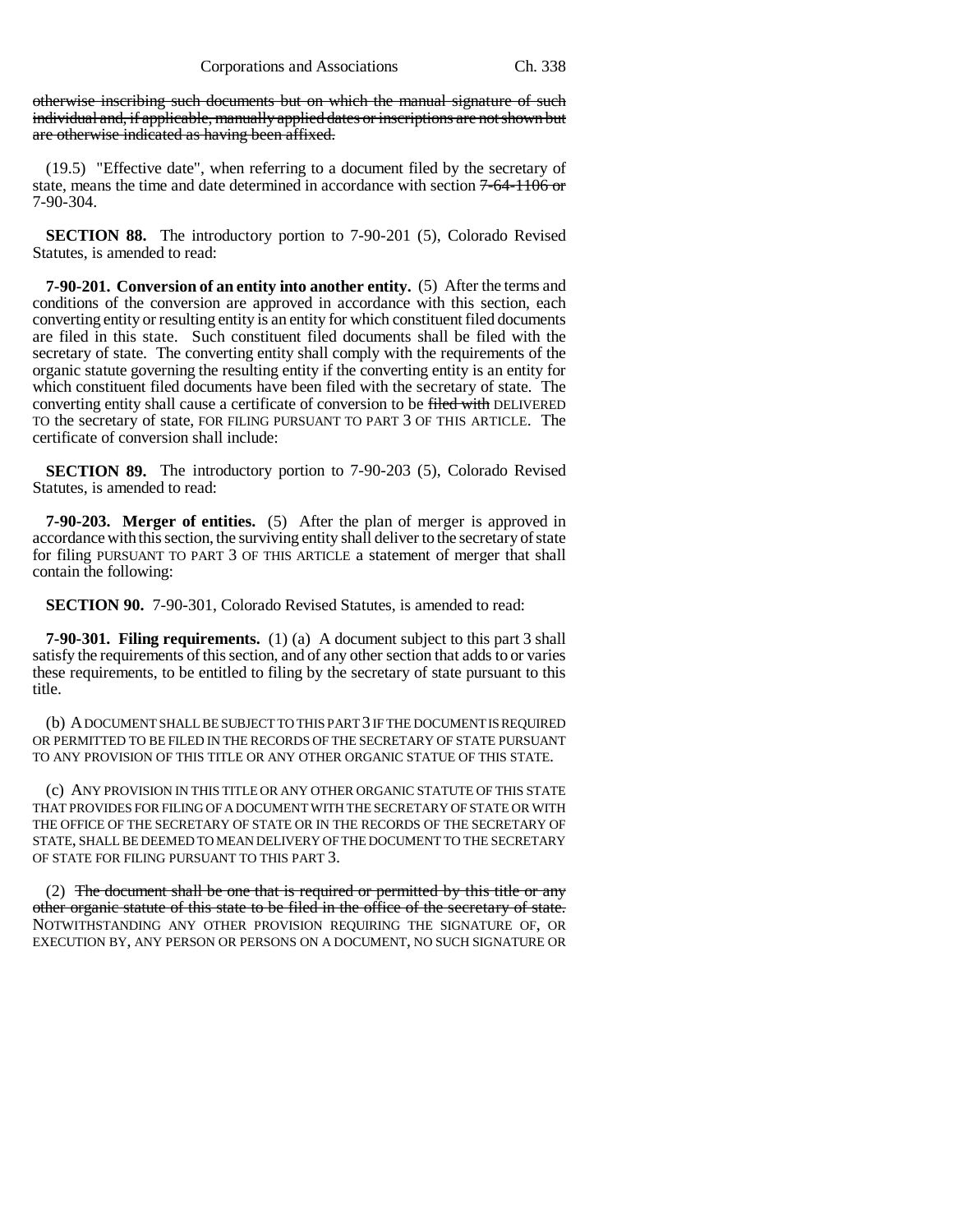EXECUTION SHALL BE REQUIRED.

(3) The document shall contain all information required by the laws of this state and, UNLESS OTHERWISE PROVIDED BY LAW, may contain other information as well.

(4) The document shall be typewritten or printed ON PAPER OR SHALL BE ON OR IN SUCH OTHER MEDIUM AS MAY BE ACCEPTABLE TO THE SECRETARY OF STATE AND FROM WHICH THE SECRETARY OF STATE MAY CREATE A DOCUMENT THAT IS TYPEWRITTEN OR PRINTED ON PAPER CONTAINING ALL OF THE CONTENTS OF THE DOCUMENT. THE SECRETARY OF STATE MAY REQUIRE THAT THE DOCUMENT, IF NOT ON PAPER, BE DELIVERED BY ANY ONE OR MORE MEANS OR ON OR IN ANY ONE OR MORE MEDIA. THE SECRETARY OF STATE IS NOT REQUIRED TO FILE DOCUMENTS THAT ARE NOT LEGIBLE OR THAT ARE NOT EITHER ON PAPER OR OTHERWISE DELIVERED BY A MEANS AND IN A MEDIUM THAT COMPLIES WITH THE REQUIREMENTS THEN ESTABLISHED BY THE SECRETARY OF STATE FOR THE FILING OF DOCUMENTS. THE SECRETARY OF STATE MAY IMPOSE REASONABLE REQUIREMENTS UPON THE DIMENSIONS, QUALITY, AND COLOR OF SUCH PAPER AND TYPEWRITING OR PRINTING. THE SECRETARY OF STATE SHALL ENSURE, AT THE EARLIEST PRACTICABLE TIME, THAT DELIVERY OF A DOCUMENT SUBJECT TO THIS PART 3 FOR FILING MAY BE ACCOMPLISHED ELECTRONICALLY, WITHOUT THE NECESSITY FOR THE PRESENTATION OF A PHYSICAL ORIGINAL DOCUMENT OR THE IMAGE THEREOF, IF ALL REQUIRED INFORMATION IS INCLUDED AND IS READILY RETRIEVABLE FROM THE DATA TRANSMITTED. ALL SUCH ELECTRONIC FILINGS SHALL BE RETAINED IN A FORM THAT FACILITATES LOCATION OF THE INFORMATION SO FILED AND PRODUCTION OF A TRUE AND ACCURATE PHYSICAL PRINTOUT OR OTHER REPRESENTATION OF THE INFORMATION SO FILED.

(5) The document shall be in the English language. The name of the ANY entity CONTAINED IN THE DOCUMENT need not be in English if written EXPRESSED in English letters or arabic or roman numerals, and the certificate of existence required of foreign entities need not be in English if accompanied by a reasonably authenticated English translation.

(6) The document shall be executed, or shall be an exact copy, made by photographic, xerographic, or other process providing similar copy accuracy, or a conformed copy of a document that has been executed, by the person authorized to execute the document with respect to the entity causing the document to be filed. In the case of a document to be filed by a registered agent, the document shall be executed by the registered agent if the registered agent is an individual, or by a person authorized by the registered agent to execute the document if the registered agent is an entity or shall be an exact copy, made by photographic, xerographic, or other process providing similar copy accuracy, or a conformed copy of a document that has been executed by such registered agent or authorized person. The DOCUMENT SHALL STATE THE NAME OR NAMES, AND ADDRESS OR ADDRESSES, OF ANY ONE OR MORE OF THE INDIVIDUALS WHO CAUSE THE DOCUMENT TO BE DELIVERED FOR FILING, BUT THE DOCUMENT NEED NOT STATE THE NAME AND ADDRESS OF MORE THAN ONE SUCH INDIVIDUAL. IF THE DOCUMENT IS DELIVERED TO THE SECRETARY OF STATE FOR FILING IN ANY MEDIUM OTHER THAN PAPER, THE DOCUMENT SHALL INCLUDE AN ELECTRONIC ADDRESS ACCEPTABLE TO THE SECRETARY OF STATE FOR THE GIVING OF THE NOTICE CONTEMPLATED BY SUBSECTION (10) OF THIS SECTION.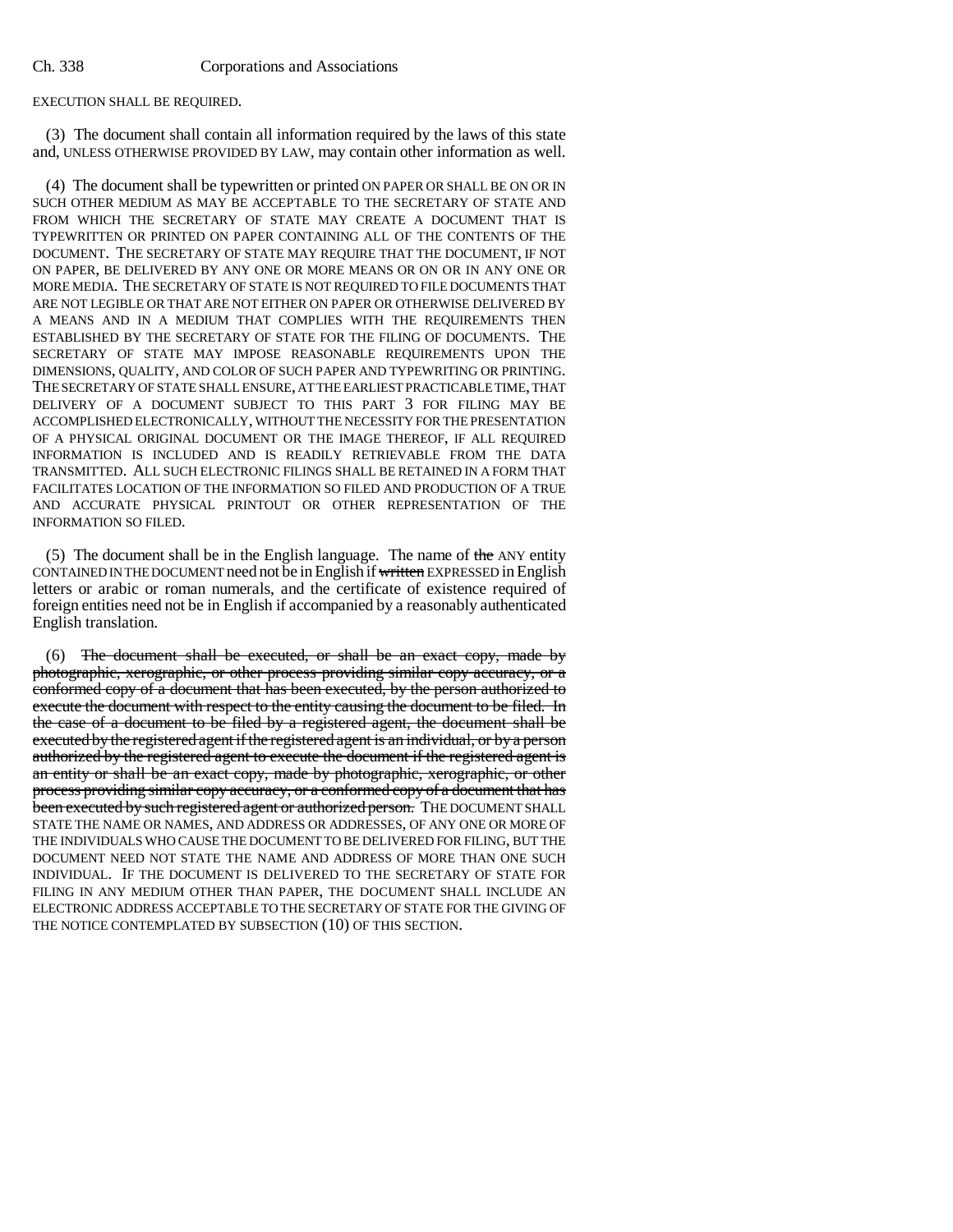$(6.5)$  A person may execute a document by an attorney-in-fact duly authorized by a written power of attorney. If a document is executed by an attorney-in-fact, an exact copy, made by photographic, xerographic, or other process providing a similar copy accuracy, or a conformed copy of the power of attorney shall be affixed to the document.

(7) The person executing the document shall state beneath or opposite such person's signature his or her name and the capacity in which the person signs.

 $(7.7)$  In the case of delivery for filing of a conformed copy of a document, the manual signature of the individual or individuals executing the document shall not be required to be shown on such conformed copy. Any document delivered to the secretary of state on which the signature of the individual purporting to have executed such document is not shown shall be deemed to have been delivered as a conformed copy.

(8) The signature of each person executing the document CAUSING A DOCUMENT TO BE DELIVERED TO THE SECRETARY OF STATE FOR FILING shall constitute the affirmation or acknowledgment of such person EACH INDIVIDUAL CAUSING SUCH DELIVERY, under penalties of perjury, that the document is the person's INDIVIDUAL'S act and deed or the act and deed of the entity on whose behalf the person INDIVIDUAL is executing CAUSING the document TO BE DELIVERED FOR FILING and that the facts stated in the document are true.

(9) If the secretary of state requires the use of a form or cover sheet for a document, the document shall be in or on the required form or shall have the required cover sheet.

(10) The document shall be delivered to the secretary of state for filing and shall be accompanied by one exact or conformed copy thereof, the correct filing fee and any late filing fee or penalty required by law. The document shall state, or be accompanied by a writing stating, the address to which the secretary of state may return the document if the filing is refused or may send a copy upon completion of the filing. Notwithstanding the foregoing, a document delivered for filing by facsimile may be delivered without an accompanying copy or copies. IF THE SECRETARY OF STATE REFUSES TO FILE THE DOCUMENT, THE SECRETARY OF STATE SHALL GIVE NOTICE TO ANY INDIVIDUAL WHO HAS BEEN IDENTIFIED, PURSUANT TO SUBSECTION (6) OF THIS SECTION, AS HAVING CAUSED THE DOCUMENT TO BE DELIVERED FOR FILING, AT THE ADDRESS PROVIDED FOR THAT INDIVIDUAL.

**SECTION 91.** 7-90-302, Colorado Revised Statutes, is amended to read:

**7-90-302. Forms - secretary of state to furnish upon request.** The secretary of state may prepare and furnish forms and cover sheets for any A document required or permitted by this title and may require the use of any such form or cover sheet; however, no requirement that a form or cover sheet be used shall preclude in any way the inclusion in any document of any item the inclusion of which is not prohibited by the laws of this state or require the inclusion of any item the inclusion of which is not required by this article or any other law of this state. The secretary of state shall furnish, on request, any form or cover sheet that the secretary of state requires to be used pursuant to this section.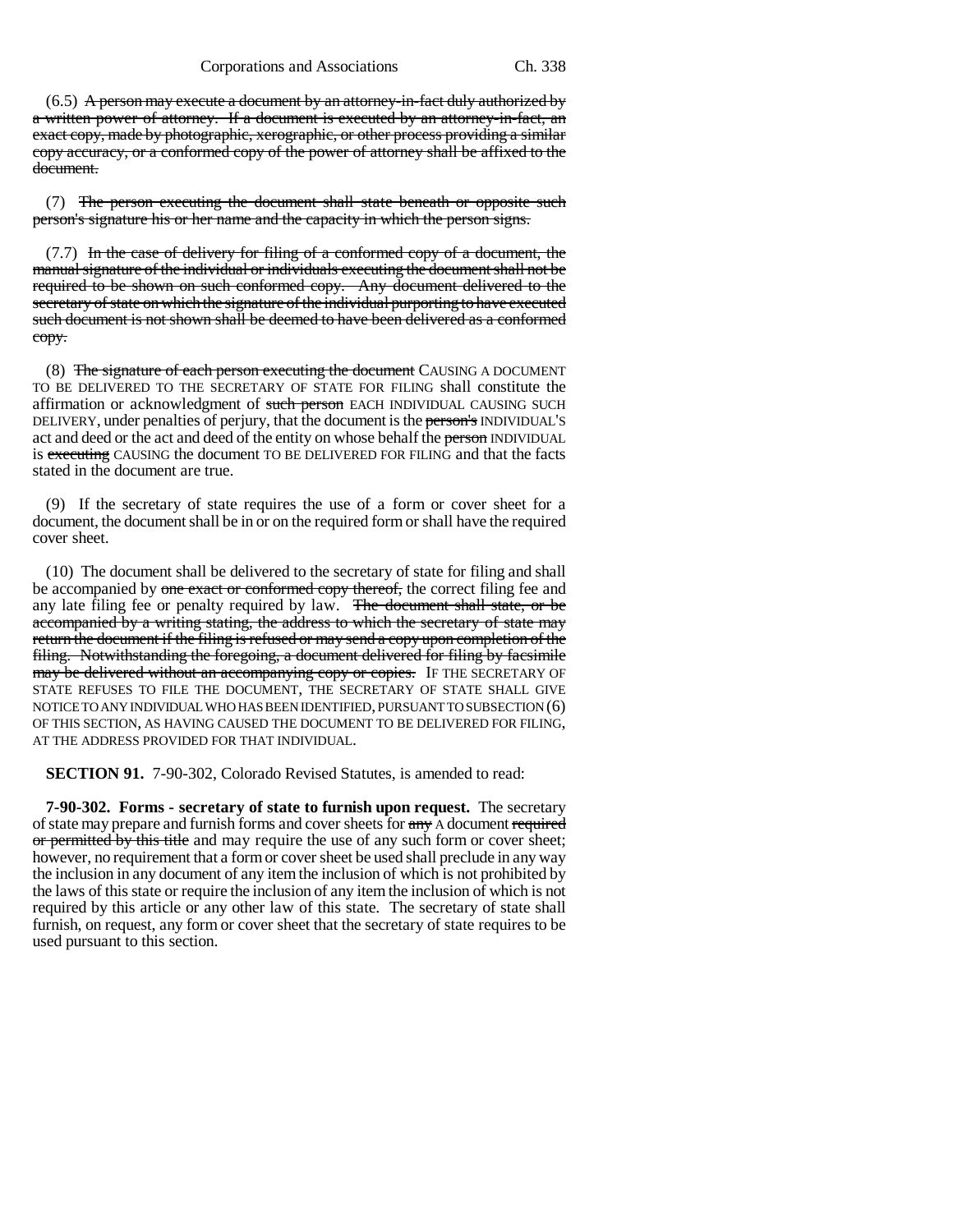**SECTION 92.** 7-90-303 (1) (b), (1) (c), (1) (d), and (4), Colorado Revised Statutes, are amended to read:

**7-90-303. Filing, service, and copying fees - subpoenas.** (1) The secretary of state shall charge and collect fees and other charges, which shall be determined and collected pursuant to section 24-21-104 (3), C.R.S., for:

(b) Furnishing written ANY information; concerning any entity;

(c) Furnishing a copy of any document; or instrument;

(d) Certifying a copy of any document or instrument that is on file with IN THE RECORDS OF the secretary of state;

(4) In all cases where fees or charges are imposed under this article, the fee shall include indexing and filing of the document AND PROVIDING ALL COPIES REQUIRED TO BE PROVIDED BY THE SECRETARY OF STATE IN CONNECTION WITH THE FILING and shall include affixing the seal of the secretary of state upon any certified copy.

**SECTION 93.** 7-90-304 (1) and (2) and the introductory portion to 7-90-304 (3), Colorado Revised Statutes, are amended to read:

**7-90-304. Effective time and date of document.** (1) Except as provided in subsection (2) of this section, a document that is filed by the secretary of state is effective:

(a) IF NO TIME IS SPECIFIED IN THE DOCUMENT AS ITS EFFECTIVE TIME, THEN at the time of filing on the date it is filed, as evidenced by the RECORDS OF THE secretary of state's time and date endorsement on the document STATE; or

(b) IF A TIME IS SPECIFIED IN THE DOCUMENT AS ITS EFFECTIVE TIME, THEN at the later of the SPECIFIED time specified in the document as its effective time on the date it is filed, as such date is specified STATED in the RECORDS OF THE secretary of state's time and date endorsement on the document STATE, or the time specified in such time and date endorsement of THE DOCUMENT IS FILED BY the secretary of state.

(2) UNLESS OTHERWISE PROVIDED BY THIS TITLE, a document may specify a delayed effective time and date, and if it does so the document becomes effective at the time and date specified. If a document specifies a delayed effective date but not a time, the document is effective at the close of business on that date. If a document specifies a delayed effective date that is later than the ninetieth day after the date the document is filed, the document is effective on the ninetieth day after it is filed.

(3) If a document specifies a delayed effective date pursuant to subsection (2) of this section, the document may be prevented from becoming effective by delivering to the secretary of state for filing, on or before the earlier of the specified effective date of the document or the ninetieth day after the document is filed, a statement of withdrawal, executed APPROVED in the same manner as the document being withdrawn, stating:

**SECTION 94.** 7-90-305 (1), (2) (b), (2) (c), and (3), Colorado Revised Statutes,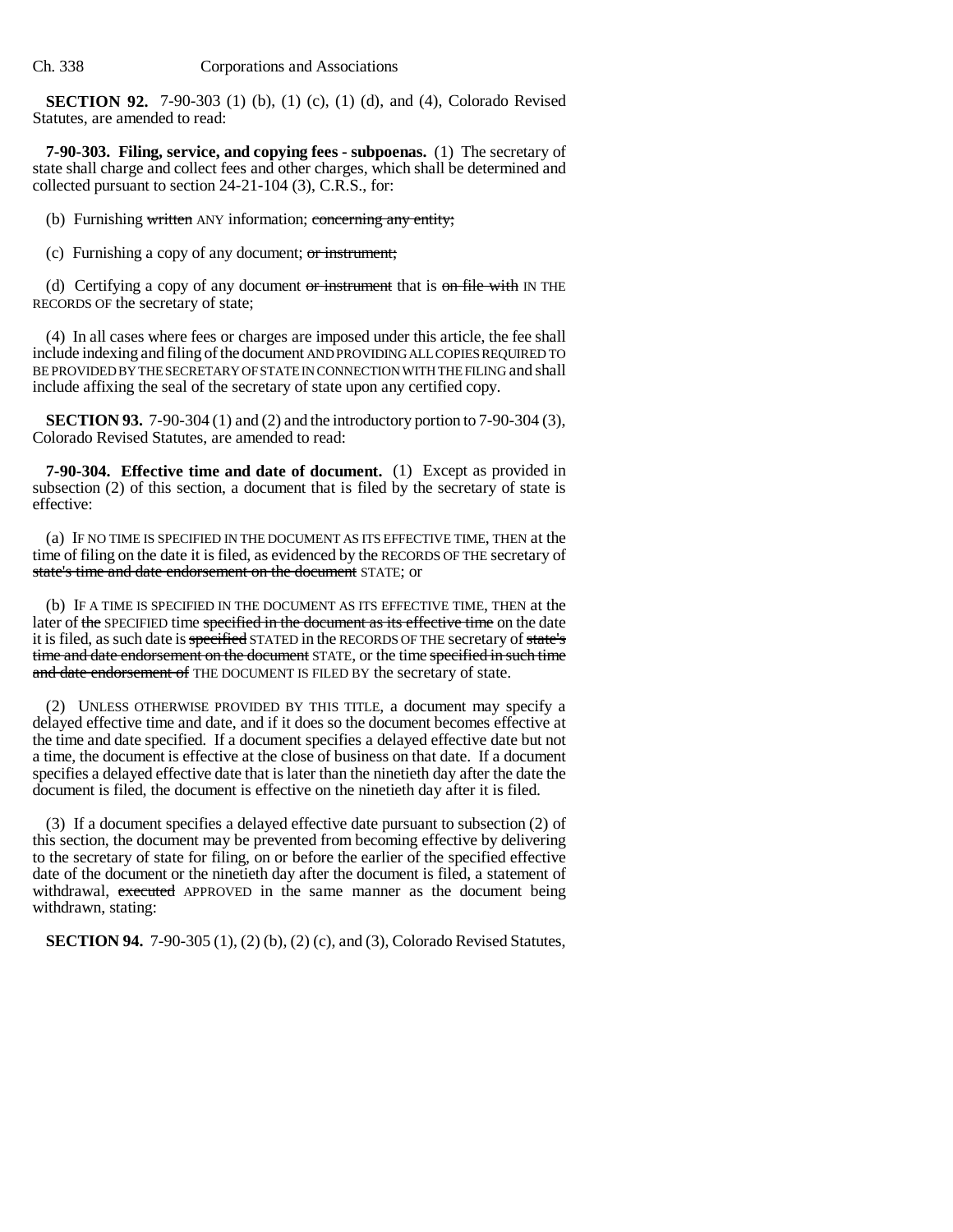are amended to read:

**7-90-305. Correcting filed document.** (1) An entity may correct a document filed by the secretary of state if the document contains an incorrect statement or was defectively executed, attested, sealed, verified, or acknowledged APPROVED.

(2) A document is corrected by delivering to the secretary of state for filing a statement of correction that:

(b) Specifies the incorrect statement and the reason it is incorrect or the manner in which the execution, attestation, sealing, verification, or acknowledgment APPROVAL was defective; and

(c) Corrects the incorrect statement or the defective execution, attestation, sealing, verification, or acknowledgment APPROVAL.

(3) A statement of correction may be executed by Any person WHO WAS authorized to execute the document for the entity or by the person or persons who executed the document that is corrected CAUSE THE DOCUMENT THAT IS CORRECTED TO BE DELIVERED TO THE SECRETARY OF STATE, FOR FILING, MAY CAUSE THE STATEMENT OF CORRECTION TO BE DELIVERED TO THE SECRETARY OF STATE FOR FILING.

**SECTION 95.** 7-90-306 (1) and (2) and the introductory portion to 7-90-306 (4), Colorado Revised Statutes, are amended to read:

**7-90-306. Filing duty of secretary of state - manner of filing.** (1) If a document delivered to the secretary of state for filing satisfies the requirements of section 7-90-301 AND ALL OF THE REQUIREMENTS OF APPLICABLE ORGANIC LAW REGARDING THE FILING OF THE DOCUMENT, the secretary of state shall file it.

(2) The secretary of state files a document by legibly stamping or otherwise endorsing the word "filed", together with the words "secretary of state" and the time and date of receipt, on both the document. and the accompanying copy or copies. After filing a document, the secretary of state shall deliver the accompanying copy, with the receipt for filing fees, if any, to the entity or at the address stated pursuant to section 7-90-301 (10). IF THE DOCUMENT IS A CHANGE OF REGISTERED OFFICE OR REGISTERED AGENT OR THE RESIGNATION OF A REGISTERED AGENT, THE SECRETARY OF STATE SHALL DELIVER A COPY OF THE DOCUMENT TO THE REGISTERED OFFICE AS LAST DESIGNATED BEFORE THE CHANGE AND TO THE PRINCIPAL OFFICE OF THE ENTITY.

(4) The secretary of state's duty to file documents under this section TITLE is ministerial. The filing of or refusal to file a document does not:

**SECTION 96.** 7-90-308, Colorado Revised Statutes, is amended to read:

**7-90-308. Evidentiary effect of copy of filed document.** A certificate attached to a copy of a document filed by THAT IS IN THE RECORDS OF the secretary of state bearing the secretary of state's signature, either manual or facsimile, and the seal of this state is prima facie evidence that the document is on file with the secretary of state.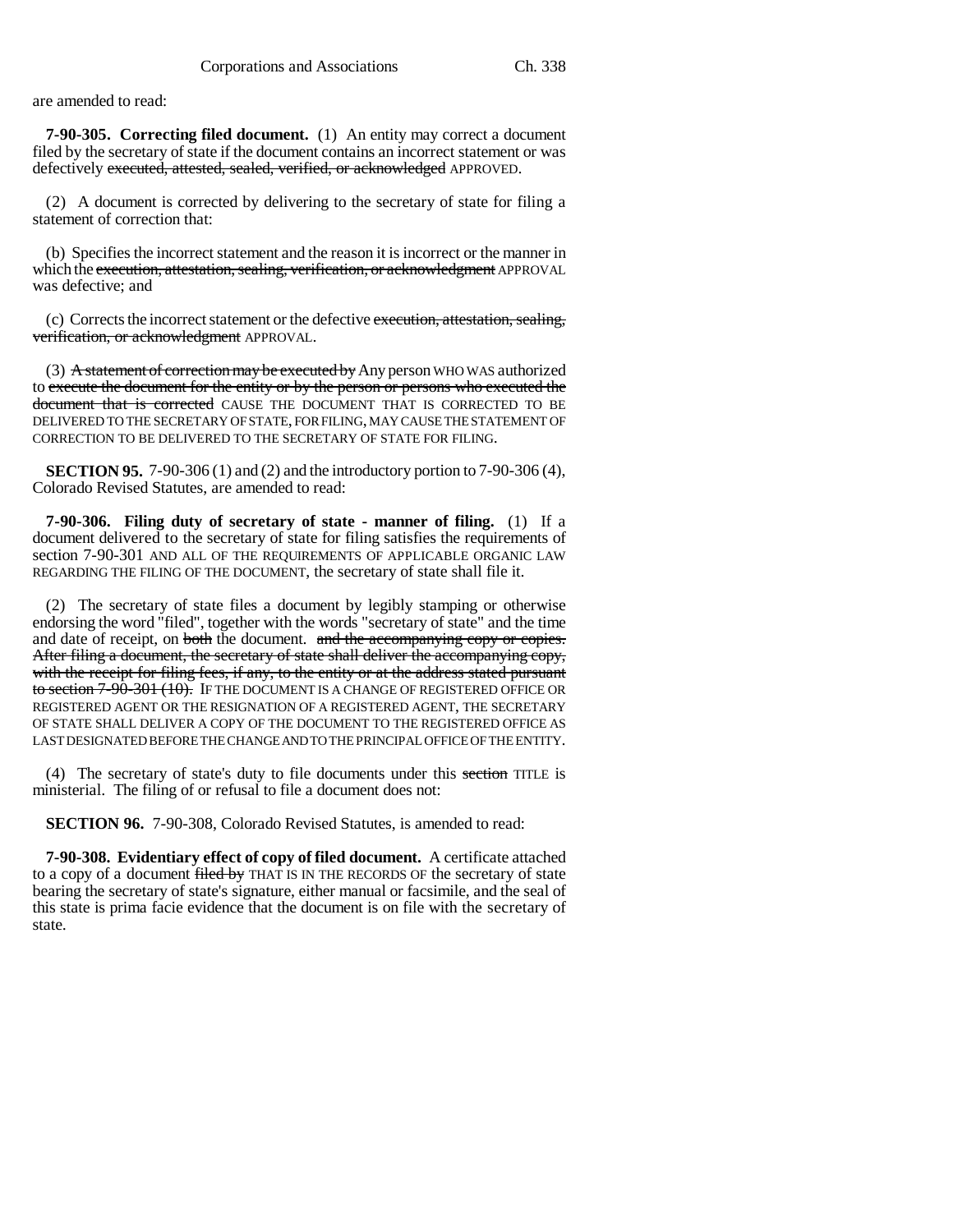**SECTION 97.** 7-90-309 (1), Colorado Revised Statutes, is amended to read:

**7-90-309. Certificates issued by secretary of state.** (1) The secretary of state shall issue to any person, upon request, A COPY OF ANY DOCUMENT THAT IS IN THE RECORDS OF THE SECRETARY OF STATE AND A CERTIFICATE OF THAT FACT, a certificate that sets forth any facts of record in the office of the secretary of state, including, if appropriate, a certificate of good standing concerning any entity.

**SECTION 98.** The introductory portion to 7-90-501 (1) and 7-90-501 (4) (d), (4) (e), (5), and (6), Colorado Revised Statutes, are amended to read:

**7-90-501. Periodic report delivered to the secretary of state - repeal.** (1) Each reporting entity shall deliver to the secretary of state, for filing PURSUANT TO PART 3 OF THIS ARTICLE, a periodic report that sets forth:

(4) (d) Information in the periodic report shall be current as of the date the periodic report is executed DELIVERED TO THE SECRETARY OF STATE, FOR FILING PURSUANT TO PART 3 OF THIS ARTICLE, on behalf of the reporting entity.

### (e) If filed electronically, the periodic report shall be filed in a form and manner prescribed by the secretary of state.

(5) The periodic report shall be delivered to the secretary of state, for filing PURSUANT TO PART 3 OF THIS ARTICLE, no later than the last day of the second calendar month following the calendar month in which the copy of the periodic report form that is required to be delivered to the reporting entity pursuant to subsection (4) of this section is so delivered. Prior to the delivery of the copy of the periodic report form that is required to be delivered to the reporting entity pursuant to subsection (4) of this section by the secretary of state for any reporting period, a periodic report for such reporting period may be delivered to the secretary of state for filing in the form and manner and within the time prescribed by the secretary of state.

(6) If a periodic report contains the information required by this section and the fee prescribed by the secretary of state is tendered, the secretary of state shall file it. If a periodic report does not contain the information required by this section or the fee prescribed is not tendered, the secretary of state shall promptly return the periodic report to the reporting entity for correction, together with written notice providing a brief explanation of the reason for rejection. If the periodic report was otherwise timely filed DELIVERED TO THE SECRETARY OF STATE FOR FILING PURSUANT TO PART 3 OF THIS ARTICLE and is corrected to contain the information required by this section or the corrected fee is tendered and such corrected periodic report or fee, as applicable, is delivered to the secretary of state FOR FILING within thirty days after the effective date of the notice of rejection, the periodic report is deemed to be timely filed.

**SECTION 99.** The introductory portion to 7-90-502 (1), Colorado Revised Statutes, is amended to read:

**7-90-502. Statement of person named as official in report.** (1) Any person named as holding a position in an entity in a document on file with the secretary of state may, if such person does not hold such position, deliver to the secretary of state,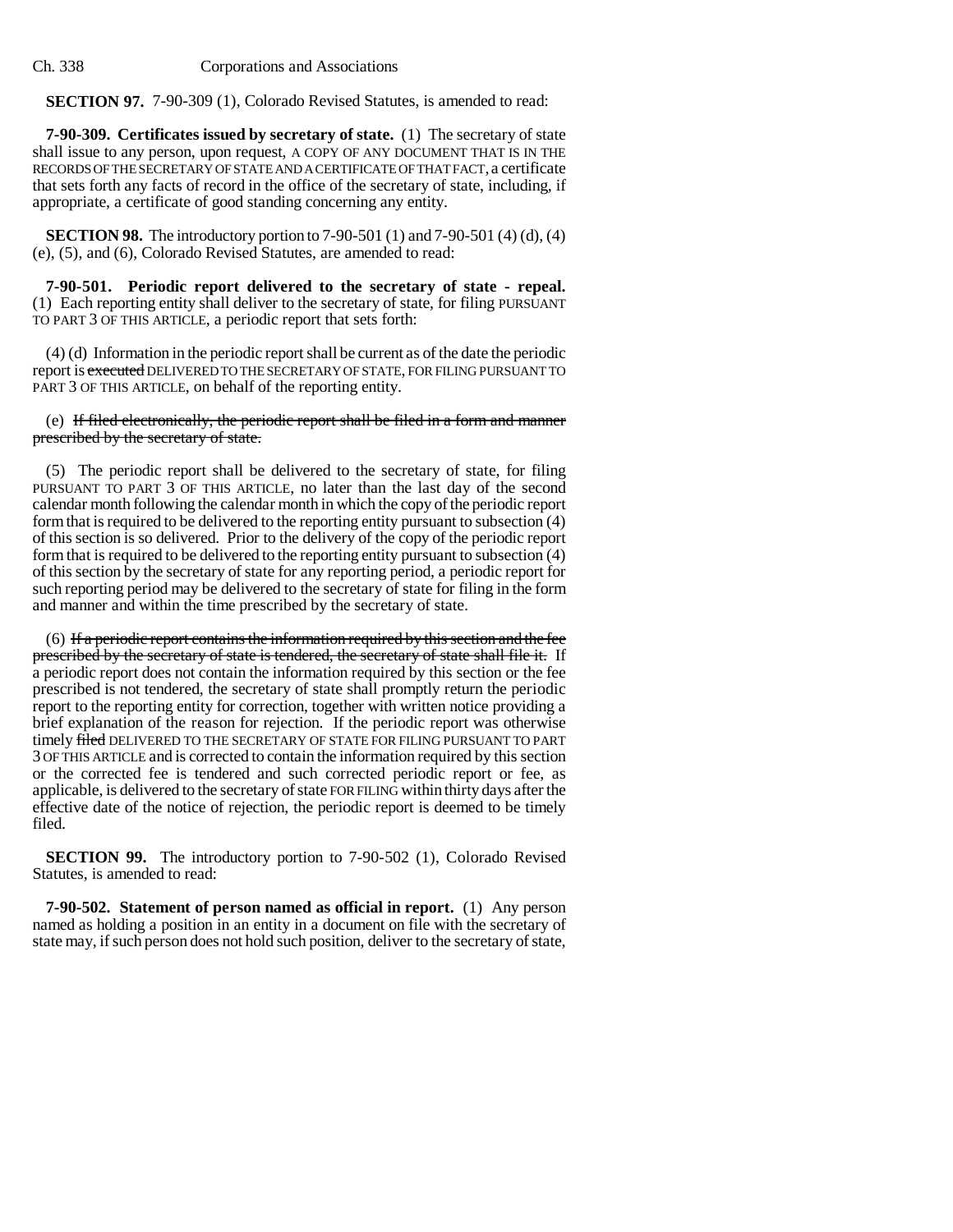for filing PURSUANT TO PART 3 OF THIS ARTICLE, a statement setting forth:

**SECTION 100.** 7-90-601 (3) (f) (II), Colorado Revised Statutes, is amended to read:

**7-90-601. Entity name.** (3) In addition to the requirements of subsection (2) of this section:

(f)  $(II)$  Notwithstanding the provisions of subparagraph  $(I)$  of this paragraph  $(f)$ , when the name of a limited liability limited partnership in the records of the office of the secretary of state is the same as that set forth in a certificate of limited partnership, amended certificate of limited partnership, or registration statement delivered on or after May 24, 1995, for filing by the secretary of state  $\frac{1}{2}$  and  $\frac{1}{2}$  and  $\frac{1}{2}$  and  $\frac{1}{2}$ upon filing of such certificate or statement, the name was modified by the addition of any word or initial to indicate that the limited partnership was a limited liability limited partnership, then the limited partnership may acquire, convey, and encumber title to real and personal property and otherwise deal in such name with or without the addition of such word or initial. The fact of the delivery and filing of such documents and the modification of the name of the limited partnership by such additional word or initial may be set forth in an affidavit executed by a general partner of the limited partnership or a statement of authority executed pursuant to section 38-30-172, C.R.S., and shall be prima facie evidence of such facts and of the authority of the person executing the same to do so on behalf of the limited partnership. The affidavit may be recorded with the county clerk and recorder of the county in which the real property within this state is situated or, in the case of other property or dealings of the limited partnership, the clerk and recorder of the county where the principal or registered office of the limited partnership is located.

**SECTION 101.** 7-90-602 (1) and (2), Colorado Revised Statutes, are amended to read:

**7-90-602. Reserved entity name.** (1) Any person may apply for the reservation of the exclusive use of a name for the use as an entity name or as a trade name pursuant to article 71 of this title by delivering an application for reservation of a name to the secretary of state, for filing PURSUANT TO PART 3 OF THIS ARTICLE, setting forth the name and address of the applicant and the name proposed to be reserved. If the secretary of state finds that the name applied for would be available for use as an entity name under section 7-90-601, the secretary of state shall reserve the name for the applicant's exclusive use for a one-hundred-twenty-day period, which reservation may be renewed successively for one-hundred-twenty-day periods.

(2) The holder of a reserved name may transfer the reservation to any other person by delivering to the secretary of state, for filing PURSUANT TO PART 3 OF THIS ARTICLE, a statement of the transfer that has been executed by the holder and states the reserved name, the name of the holder, and the name and address of the transferee.

**SECTION 102.** The introductory portion to 7-90-604 (2) and 7-90-604 (3), (4), and (5), Colorado Revised Statutes, are amended to read:

**7-90-604. Registered name of a foreign entity.** (2) A foreign entity registers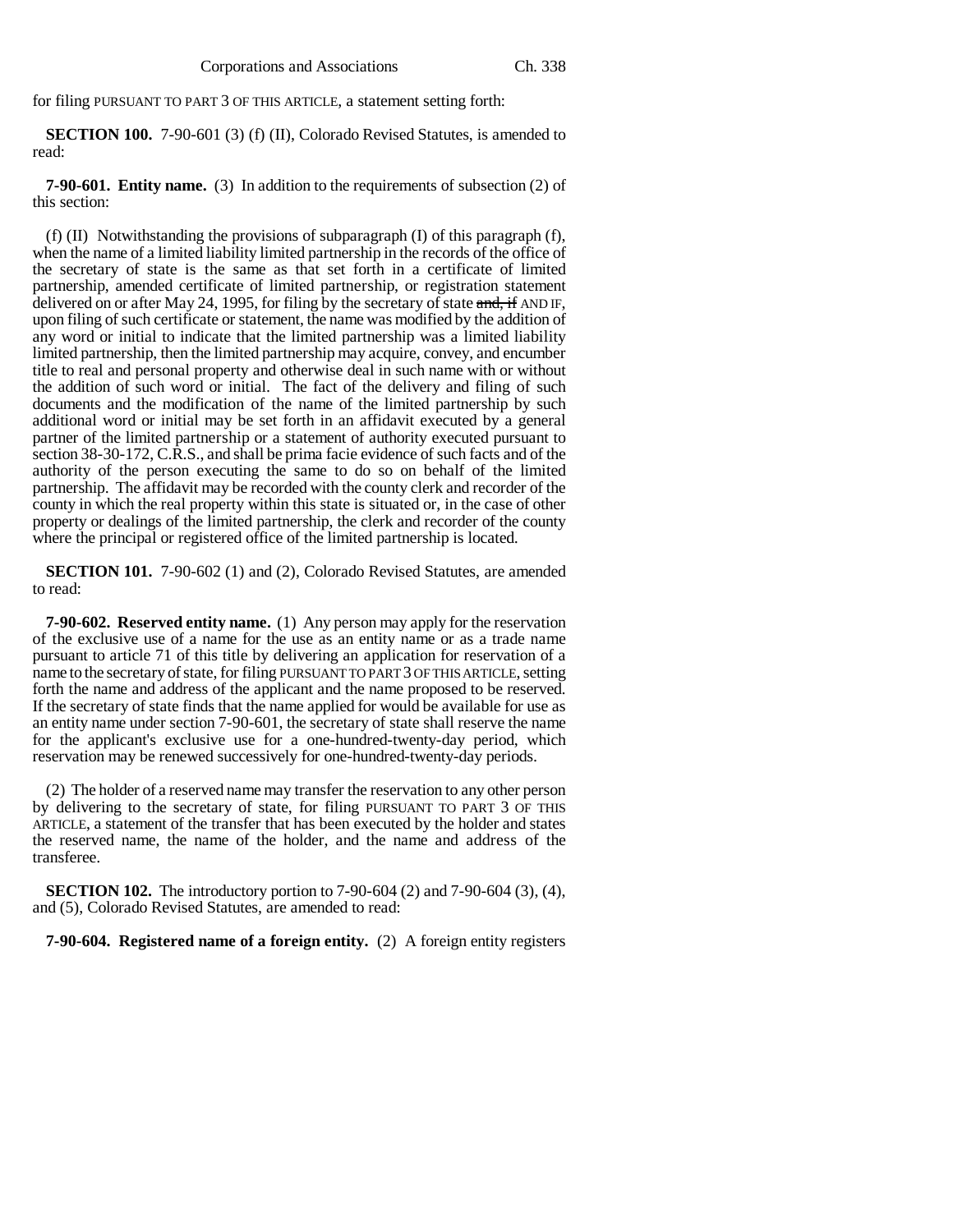a name pursuant to this section by delivering to the secretary of state, for filing PURSUANT TO PART 3 OF THIS ARTICLE, an application for registration that shall include:

(3) A foreign entity that has in effect a registration of a name pursuant to this section may renew such registration for the year following the year of registration by delivering to the secretary of state, for filing PURSUANT TO PART 3 OF THIS ARTICLE, on or before December 31 of the year of registration, a renewal application for registration that complies with the requirements of this section. When filed, the renewal application for registration renews the registration for the following year.

(4) A foreign entity that has in effect a registration of a name may assign such registration to another foreign entity by delivering to the secretary of state, for filing PURSUANT TO PART 3 OF THIS ARTICLE, an assignment of the registration that states the registration name, the name of the foreign entity, and the name of the assignee concurrently with the delivery to the secretary of state for filing of the assignee's application for registration the name as a name of the assignee.

(5) A foreign entity that has in effect a registration of a name may terminate the registration at any time by delivering to the secretary of state, for filing PURSUANT TO PART 3 OF THIS ARTICLE, a statement of termination setting forth the foreign entity's name and stating that the registration of such entity is terminated.

**SECTION 103.** 7-101-201, Colorado Revised Statutes, is amended to read:

**7-101-201. Filing requirements.** (1) A document shall satisfy the requirements of this section, and of any other section that adds to or varies these requirements, to be entitled to filing by the secretary of state. ANY DOCUMENT DELIVERED TO THE SECRETARY OF STATE FOR FILING PURSUANT TO THIS ARTICLE SHALL BE SUBJECT TO THE PROVISIONS OF PART 3 OF ARTICLE 90 OF THIS TITLE.

(2) The document shall be one which is required or permitted by articles 101 to 117 of this title to be filed in the office of the secretary of state.

(3) The document shall contain all information required by articles 101 to 117 of this title and may contain other information as well.

(4) The document shall be typewritten or printed.

(5) The document shall be in the English language. An entity name need not be in English if written in English letters or arabic or roman numerals, and the certificate of existence required of foreign corporations need not be in English if accompanied by a reasonably authenticated English translation.

 $(6)$  The document shall be executed, or shall be a true copy, made by photographic, xerographic, or other process providing similar copy accuracy, of a document that has been executed, as follows:

(a) By the chairperson of the board of directors of a domestic or foreign corporation, by all of its directors, by one of its officers, or by any other person authorized to execute the document;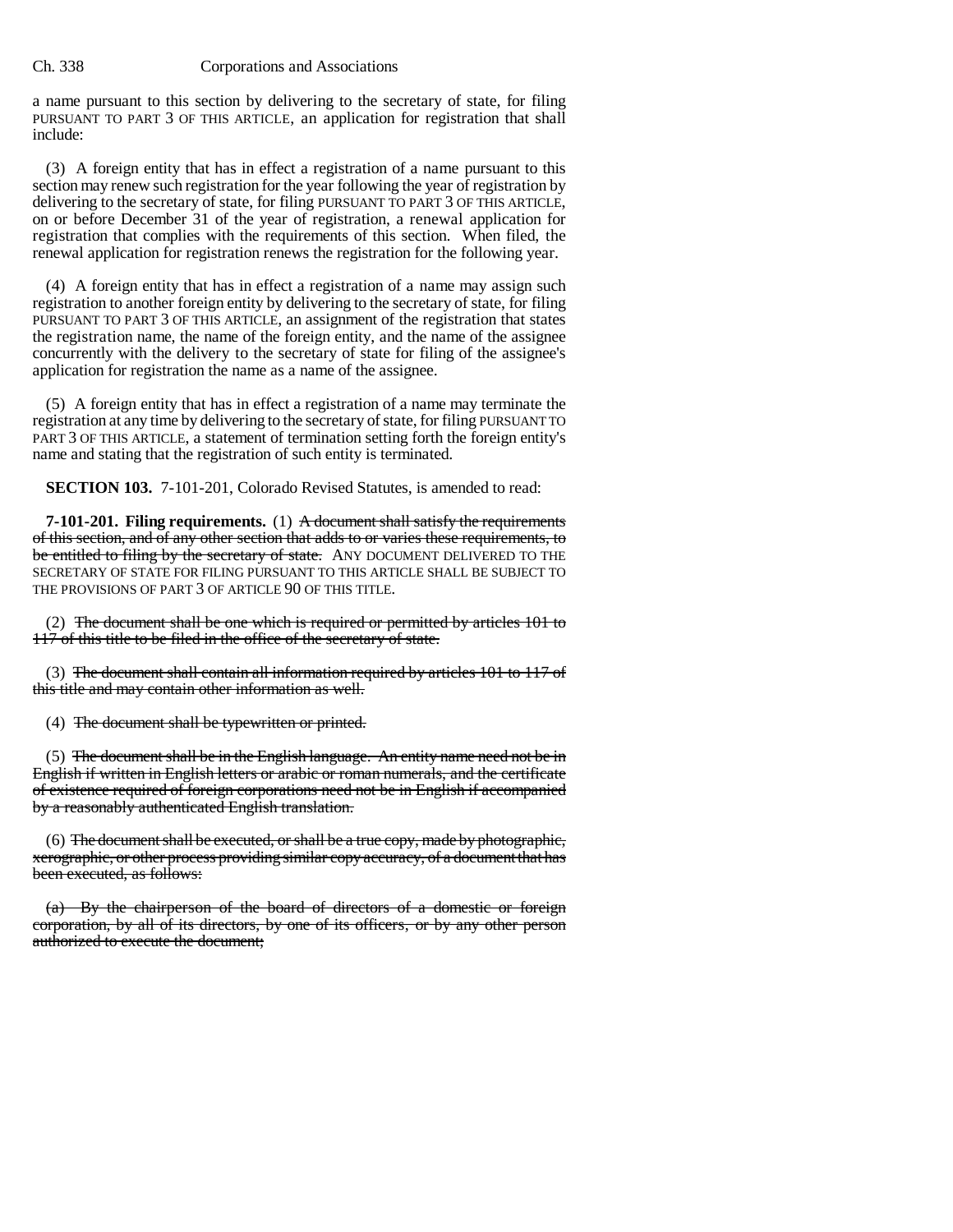(b) If directors have not been elected or the corporation has not been formed, by an incorporator;

(c) If the domestic or foreign corporation is in the hands of a receiver, trustee, or other court-appointed fiduciary, by that fiduciary; or

(d) If the document is that of a registered agent, by the registered agent, if the person is an individual, or by a person authorized by the registered agent to execute the document, if the registered agent is an entity.

(7) The person executing the document shall state beneath or opposite such person's signature his or her name and the capacity in which the person signs.

(8) The document may but need not contain:

(a) The corporate seal;

(b) An attestation by the secretary or an assistant secretary;

(c) An acknowledgment, verification, or proof.

(9) Whether or not the document contains an acknowledgment, verification, or proof permitted by subsection  $(8)$  of this section, the signature of each person signing the document shall constitute the affirmation or acknowledgment of such person, under penalties of perjury, that the document is the person's act and deed or the act and deed of the corporation and that the facts stated in the document are true.

(10) If the secretary of state requires the use of a form or cover sheet for a document under section 7-101-202, the document shall be in or on the required form or shall have the required cover sheet.

(11) The document shall be delivered to the secretary of state for filing and shall be accompanied by one exact or conformed copy thereof, or two exact or conformed copies if the document is delivered pursuant to section 7-105-103 or 7-115-110, the correct filing fee, and any penalty required by articles 101 to 117 of this title or other law. Except with respect to filings pursuant to section 7-105-103 or 7-115-110, the document shall state, or be accompanied by a writing stating, the address to which the secretary of state may send a copy upon completion of the filing.

**SECTION 104.** 7-102-101, Colorado Revised Statutes, is amended to read:

**7-102-101. Incorporators.** One or more persons may act as the incorporator or incorporators of a corporation by delivering articles of incorporation to the secretary of state, for filing PURSUANT TO PART 3 OF ARTICLE 90 OF THIS TITLE. An incorporator who is a natural person shall be of the age of eighteen years or older.

**SECTION 105. Repeal.** 7-102-102 (1) (f), Colorado Revised Statutes, is repealed as follows:

**7-102-102. Articles of incorporation.** (1) The articles of incorporation shall set forth: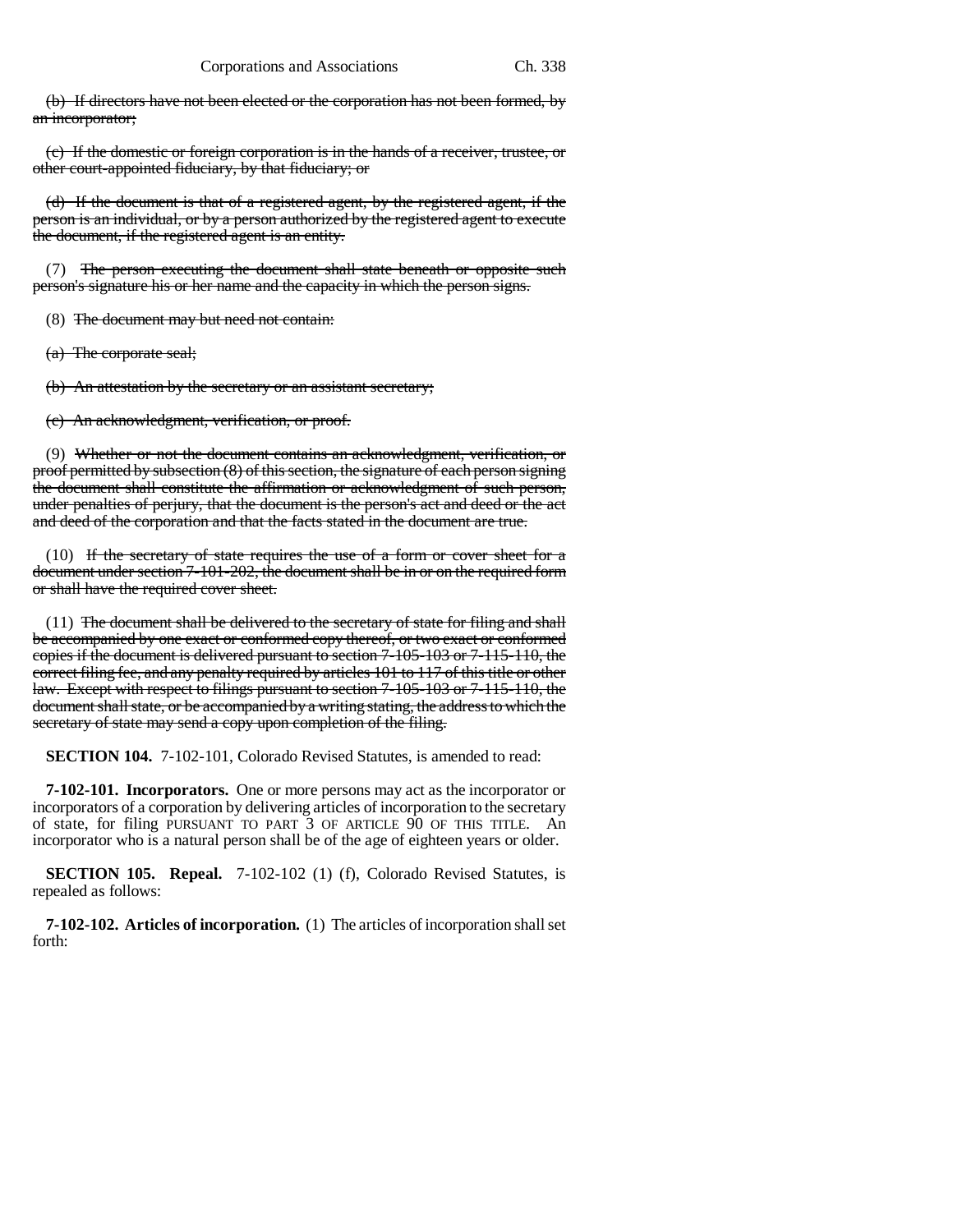(f) The written consent of the initial registered agent to the appointment unless such consent is provided in an accompanying document.

**SECTION 106.** The introductory portion to 7-105-102 (1) and 7-105-102 (1) (e) and (2), Colorado Revised Statutes, are amended to read:

**7-105-102. Change of registered office or registered agent.** (1) A corporation may change its registered office or registered agent by delivering to the secretary of state, for filing PURSUANT TO PART 3 OF ARTICLE 90 OF THIS TITLE, a statement of change that sets forth:

(e) If the registered agent is to be changed, the name of the new registered agent; and the new registered agent's written consent to the appointment, either on the statement of change or in an accompanying document; and

(2) If a registered agent changes the street address of the registered agent's business office, the registered agent may change the street address of the registered office of any corporation for which the registered agent is the registered agent by giving written notice to the corporation of the change and executing, either manually or in facsimile, and delivering to the secretary of state for filing PURSUANT TO PART 3 OF ARTICLE 90 OF THIS TITLE, a statement of change that complies with the requirements of subsection (1) of this section and recites that notice of the change has been given to the corporation.

**SECTION 107.** 7-105-103 (1) and (2), Colorado Revised Statutes, are amended to read:

**7-105-103. Resignation of registered agent.** (1) The registered agent of a corporation may resign the agency by delivering to the secretary of state, for filing PURSUANT TO PART 3 OF ARTICLE 90 OF THIS TITLE, a statement of resignation, which shall be accompanied by two exact or conformed copies thereof. The statement of resignation may include a statement that the registered office is also discontinued.

(2) After filing the statement of resignation, the secretary of state shall deliver one copy to the registered office of the corporation along with the receipt for filing fees, if any, and the other copy to the principal office of the corporation.

**SECTION 108.** The introductory portion to 7-106-102 (4), Colorado Revised Statutes, is amended to read:

**7-106-102. Terms of class or series determined by board of directors.** (4) Before issuing any shares of a class or series, the preferences, limitations, and relative rights of which are determined by the board of directors under this section, the corporation shall deliver to the secretary of state, for filing PURSUANT TO PART 3 OF ARTICLE 90 OF THIS TITLE, articles of amendment to the articles of incorporation, which are effective without shareholder action, that set forth:

**SECTION 109.** The introductory portion to 7-106-302 (2) (b), Colorado Revised Statutes, is amended to read:

**7-106-302. Corporation's acquisition of its own shares.** (2) If the articles of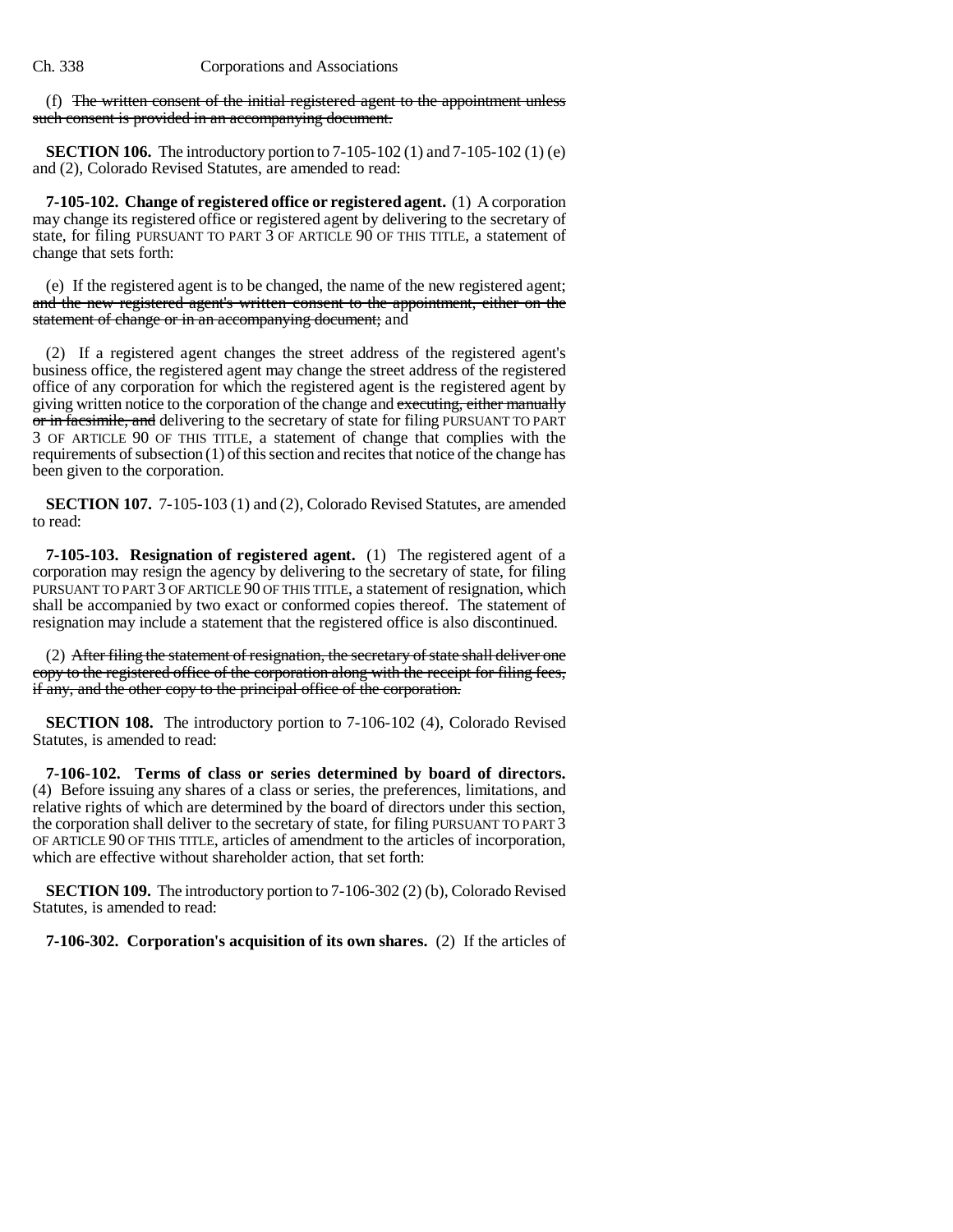incorporation prohibit the reissuance of acquired shares:

(b) The corporation shall deliver to the secretary of state, for filing PURSUANT TO PART 3 OF ARTICLE 90 OF THIS TITLE, articles of amendment to the articles of incorporation, which are effective without shareholder action, that set forth:

**SECTION 110.** 7-108-105 (6), Colorado Revised Statutes, is amended to read:

**7-108-105. Terms of directors generally.** (6) A director whose term has ended may deliver to the secretary of state, for filing PURSUANT TO PART 3 OF ARTICLE 90 OF THIS TITLE, a statement to that effect pursuant to section 7-90-502.

**SECTION 111.** 7-108-107 (3), Colorado Revised Statutes, is amended to read:

**7-108-107. Resignation of directors.** (3) A director who resigns may deliver to the secretary of state, for filing PURSUANT TO PART 3 OF ARTICLE 90 OF THIS TITLE, a statement to that effect pursuant to section 7-90-502.

**SECTION 112.** 7-108-108 (5), Colorado Revised Statutes, is amended to read:

**7-108-108. Removal of directors by shareholders.** (5) A director who is removed pursuant to this section may deliver to the secretary of state, for filing PURSUANT TO PART 3 OF ARTICLE 90 OF THIS TITLE, a statement to that effect pursuant to section 7-90-502.

**SECTION 113.** 7-108-109 (4), Colorado Revised Statutes, is amended to read:

**7-108-109. Removal of directors by judicial proceeding.** (4) A director who is removed pursuant to this section may deliver to the secretary of state, for filing PURSUANT TO PART 3 OF ARTICLE 90 OF THIS TITLE, a statement to that effect pursuant to section 7-90-502.

**SECTION 114.** 7-108-303 (5), Colorado Revised Statutes, is amended to read:

**7-108-303. Resignation and removal of officers.** (5) An officer who resigns or is removed or whose appointment has expired may deliver to the secretary of state, for filing PURSUANT TO PART 3 OF ARTICLE 90 OF THIS TITLE, a statement to that effect pursuant to section 7-90-502.

**SECTION 115.** The introductory portion to 7-110-106 (1), Colorado Revised Statutes, is amended to read:

**7-110-106. Articles of amendment to articles of incorporation.** (1) A corporation amending its articles of incorporation shall deliver to the secretary of state, for filing PURSUANT TO PART 3 OF ARTICLE 90 OF THIS TITLE, articles of amendment setting forth:

**SECTION 116.** The introductory portion to 7-110-107 (4) and 7-110-107 (5), Colorado Revised Statutes, are amended to read:

**7-110-107. Restated articles of incorporation.** (4) A corporation restating its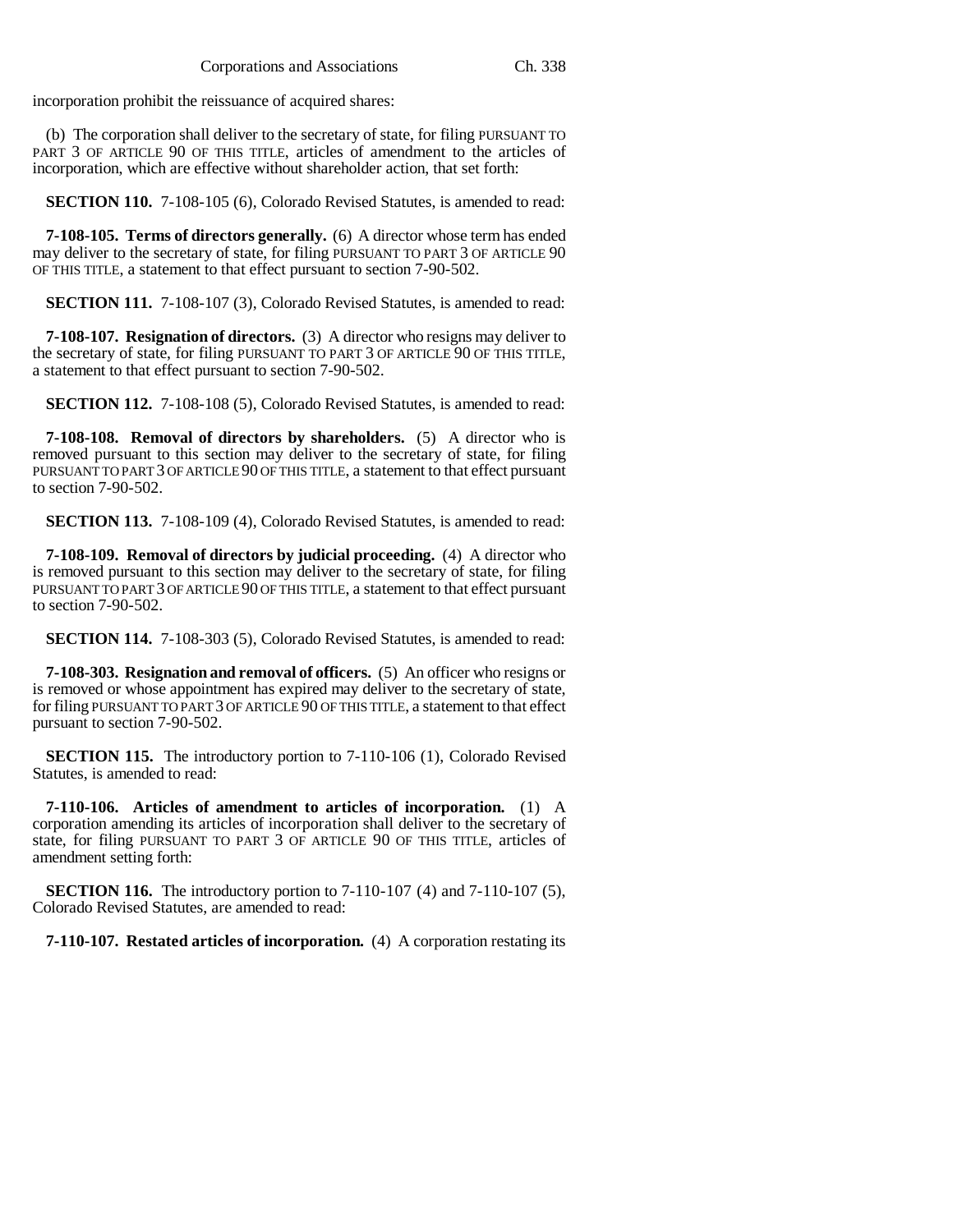articles of incorporation shall deliver to the secretary of state, for filing PURSUANT TO PART 3 OF ARTICLE 90 OF THIS TITLE, articles of restatement setting forth:

(5) Upon filing by the secretary of state or at any later effective date determined pursuant to section 7-101-204 SECTION 7-90-304, restated articles of incorporation supersede the original articles of incorporation and all prior amendments to them.

**SECTION 117.** The introductory portion to 7-110-108 (2), Colorado Revised Statutes, is amended to read:

**7-110-108. Amendment of articles of incorporation pursuant to reorganization.** (2) For an amendment to the articles of incorporation to be made pursuant to subsection (1) of this section, an individual or individuals designated by the court shall deliver to the secretary of state, for filing PURSUANT TO PART 3 OF ARTICLE 90 OF THIS TITLE, articles of amendment setting forth:

**SECTION 118.** 7-111-103 (9), Colorado Revised Statutes, is amended to read:

**7-111-103. Action on plan.** (9) After a plan of merger or share exchange is authorized, and at any time before the merger or share exchange becomes effective, the merger or share exchange may be abandoned, subject to any contractual rights, without further shareholder action, in accordance with the procedure set forth in the plan of merger or share exchange or, if none is set forth, in the manner determined by the board of directors. If a merger or share exchange is abandoned after articles of merger or share exchange have been filed by the secretary of state pursuant to section 7-111-105 specifying a delayed effective date, the merger or share exchange may be prevented from becoming effective by delivering to the secretary of state, for filing PURSUANT TO PART 3 OF ARTICLE 90 OF THIS TITLE, before the date the merger or share exchange becomes effective pursuant to section  $7-101-204$  (2) SECTION 7-90-304, a statement of abandonment stating that, by appropriate corporate action, the merger or share exchange has been abandoned. Such statement of abandonment shall be executed in the same manner as the articles of merger or share exchange.

**SECTION 119.** The introductory portion to 7-111-105 (1), Colorado Revised Statutes, is amended to read:

**7-111-105. Articles of merger or share exchange.** (1) After a plan of merger or share exchange is approved by the shareholders, or adopted by the board of directors if shareholder approval is not required, the surviving or acquiring corporation shall deliver to the secretary of state, for filing PURSUANT TO PART 3 OF ARTICLE 90 OF THIS TITLE, articles of merger or share exchange setting forth:

**SECTION 120.** 7-111-108 (1), (2) (e), and (10), Colorado Revised Statutes, are amended to read:

**7-111-108. Redomestication as a domestic insurer.** (1) A foreign or alien insurer which seeks to change its domicile under section 10-3-125 or 10-3-126, C.R.S., shall submit articles of redomestication in triplicate to the commissioner of insurance and the attorney general for examination. After being approved by them, the articles of redomestication shall be delivered to the secretary of state for filing PURSUANT TO PART 3 OF ARTICLE 90 OF THIS TITLE. A copy of such articles, certified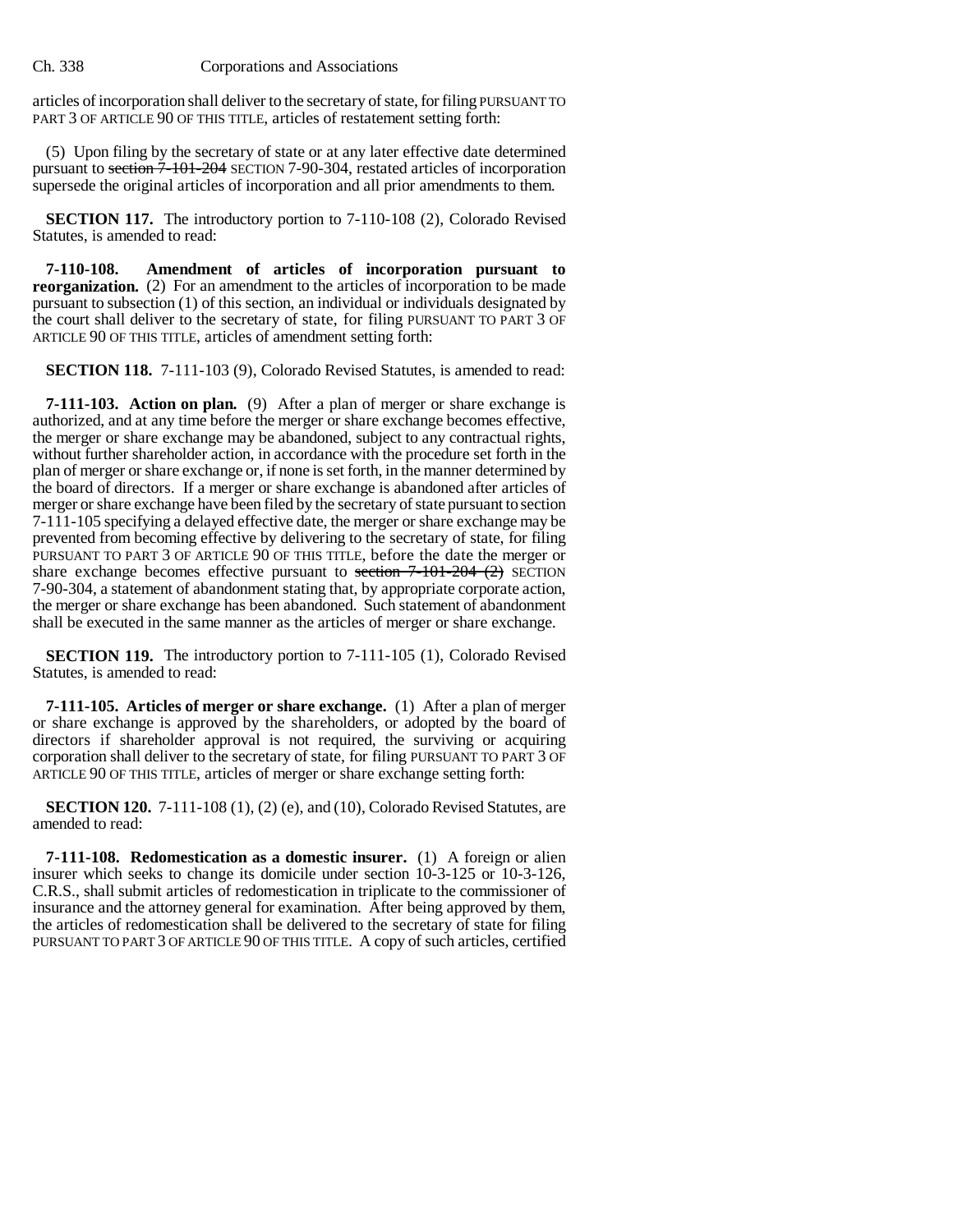by the secretary of state, shall be filed with the commissioner of insurance.

(2) The articles of redomestication shall set forth:

(e) The street address of the corporation's current registered office and the name of its current registered agent at that office, or, if the corporation does not have a current registered office, the street address of its initial registered office and the name of its initial registered agent at that office; and the written consent of the initial registered agent to the appointment unless such consent is provided in an accompanying document;

(10) Any domestic insurer, subject to and in compliance with section 10-3-125 (2), C.R.S., may change its domicile from this state to any other state in which it is authorized to transact business and, in connection therewith, shall submit to the commissioner of insurance a copy of the articles of redomestication or their equivalent, duly authenticated by the proper officer of its new state of domicile, and a certificate of good standing or its equivalent from that state. Upon approval by the commissioner of insurance, the copy of the articles of redomestication and certificate of good standing, or their equivalents, from the new state of domicile shall be delivered to the secretary of state for filing PURSUANT TO PART 3 OF ARTICLE 90 OF THIS TITLE. Upon the filing of such documents by the secretary of state, the domestic insurer shall cease to be a domestic corporation and a domestic insurer and, if otherwise qualified, shall become a foreign corporation and foreign insurer authorized to transact business in this state effective as of the date of its redomestication by the new state of domicile as set forth in its articles of redomestication.

**SECTION 121.** The introductory portion to 7-114-103 (1), Colorado Revised Statutes, is amended to read:

**7-114-103. Articles of dissolution.** (1) At any time after dissolution is authorized, the corporation may dissolve by delivering to the secretary of state, for filing PURSUANT TO PART 3 OF ARTICLE 90 OF THIS TITLE, articles of dissolution setting forth:

**SECTION 122.** The introductory portion to 7-114-104 (3) and 7-114-104 (4), Colorado Revised Statutes, are amended to read:

**7-114-104. Revocation of dissolution.** (3) After the revocation of dissolution is authorized, the corporation may revoke the dissolution by delivering to the secretary of state, for filing PURSUANT TO PART 3 OF ARTICLE 90 OF THIS TITLE, within one hundred twenty days after the effective date of dissolution, articles of revocation of dissolution, together with a copy of its articles of dissolution, that set forth:

(4) Revocation of dissolution is effective as provided in section  $7-101-204(1)(a)$ SECTION 7-90-304, and no delayed effective date may be specified pursuant to section  $7 - 101 - 204$  (2) SECTION 7-90-304.

**SECTION 123.** The introductory portion to 7-114-203 (1) and 7-114-203 (2) and (3), Colorado Revised Statutes, are amended to read:

**7-114-203. Reinstatement following administrative dissolution.** (1) A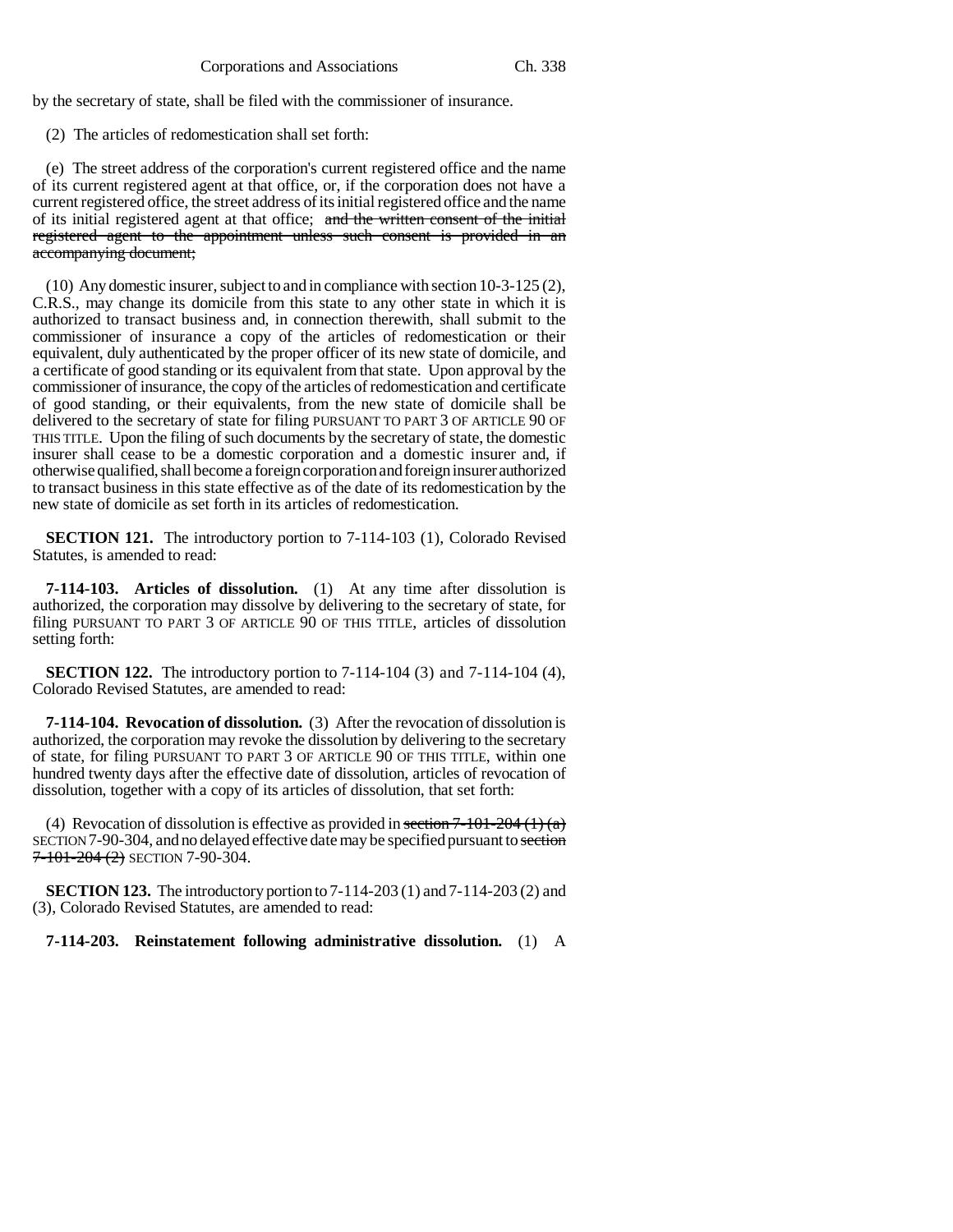corporation administratively dissolved under section 7-114-202 may apply to the secretary of state for reinstatement within two years after the effective date of dissolution by delivering to the secretary of state, for filing PURSUANT TO PART 3 OF ARTICLE 90 OF THIS TITLE, an application for reinstatement that states:

(2) The corporation shall include in the application for reinstatement, or in an accompanying document, the written consent to appointment by the designated registered agent.

(3) If the secretary of state determines that the application for reinstatement contains the information required by subsections  $(1)$  and  $(2)$  SUBSECTION  $(1)$  of this section and that the information is correct, the secretary of state shall revoke the administrative dissolution. The secretary of state shall mail written notice of the revocation, stating the effective date thereof, to the corporation.

**SECTION 124.** The introductory portion to 7-115-103 (1) and 7-115-103 (3), Colorado Revised Statutes, are amended to read:

**7-115-103. Application for authority to transact business.** (1) A foreign corporation may apply for authority to transact business in this state by delivering to the secretary of state, for filing PURSUANT TO PART 3 OF ARTICLE 90 OF THIS TITLE, an application for authority to transact business setting forth:

(3) The foreign corporation shall include in the application for authority to transact business, or in an accompanying document, written consent to appointment by its designated registered agent.

**SECTION 125.** The introductory portion to 7-115-104 (1), Colorado Revised Statutes, is amended to read:

**7-115-104. Amended application for authority to transact business.** (1) A foreign corporation authorized to transact business in this state shall deliver TO THE SECRETARY OF STATE, FOR FILING PURSUANT TO PART 3 OF ARTICLE 90 OF THIS TITLE, an amended application for authority to transact business to the secretary of state for filing if the foreign corporation changes:

**SECTION 126.** The introductory portion to 7-115-109 (1) and 7-115-109 (1) (e) and (2), Colorado Revised Statutes, are amended to read:

**7-115-109. Change of registered office or registered agent of foreign corporation.** (1) A foreign corporation authorized to transact business in this state may change its registered office or registered agent by delivering to the secretary of state, for filing PURSUANT TO PART 3 OF ARTICLE 90 OF THIS TITLE, a statement of change that sets forth:

(e) If the registered agent is to be changed, the name of the new registered agent; and the new registered agent's written consent to the appointment, either on the statement of change or in an accompanying document; and

(2) If a registered agent changes the street address of the registered agent's business office, the registered agent may change the street address of the registered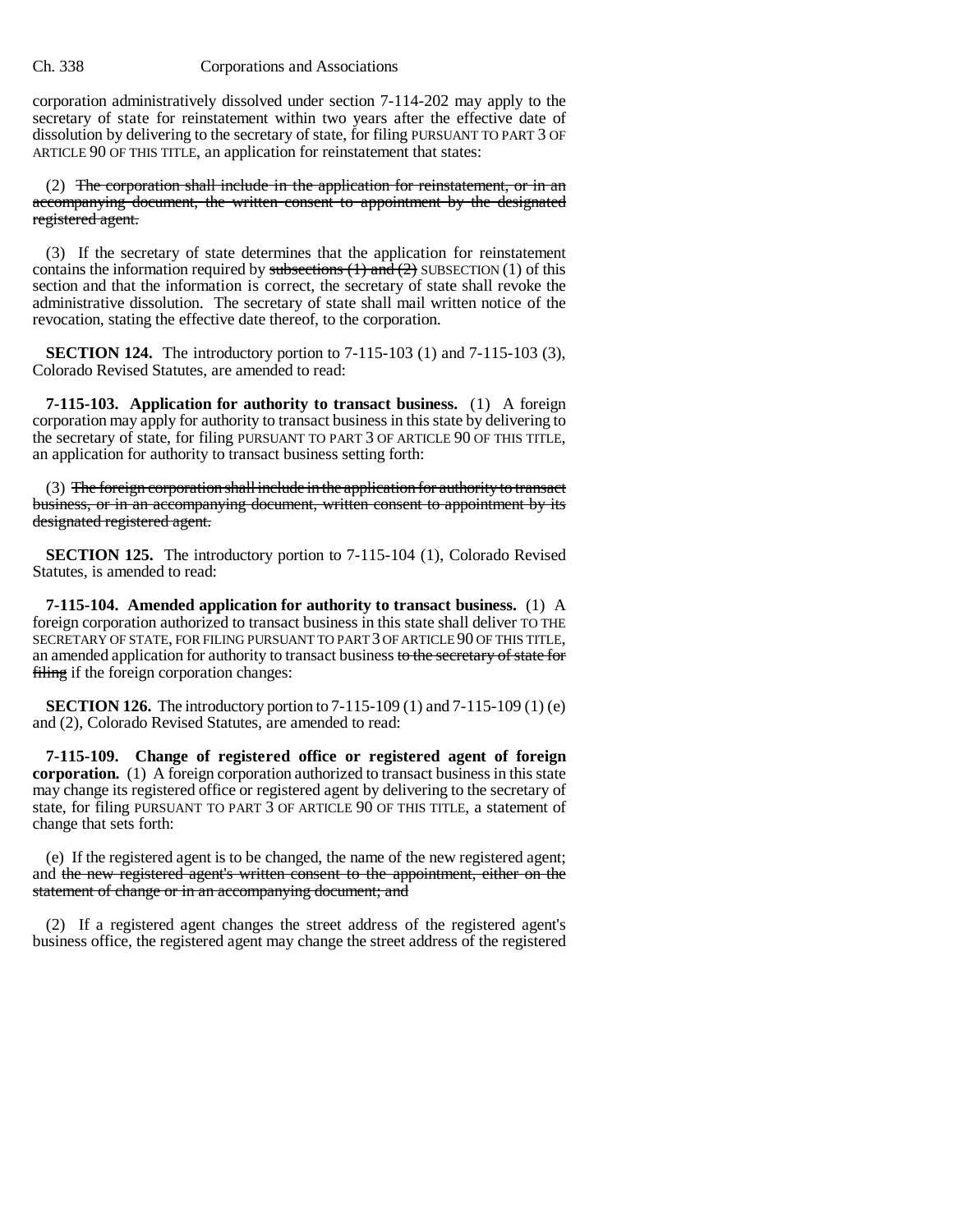office of any foreign corporation for which the registered agent is the registered agent by giving written notice to the foreign corporation of the change and executing, either manually or in facsimile, and delivering to the secretary of state, for filing PURSUANT TO PART 3 OF ARTICLE 90 OF THIS TITLE, a statement of change that complies with the requirements of subsection (1) of this section and recites that notice of the change has been given to the foreign corporation.

**SECTION 127.** 7-115-110 (1), Colorado Revised Statutes, is amended to read:

**7-115-110. Resignation of registered agent of foreign corporation.** (1) The registered agent of a foreign corporation authorized to transact business in this state may resign the agency by delivering to the secretary of state, for filing PURSUANT TO PART 3 OF ARTICLE 90 OF THIS TITLE, a statement of resignation, which shall be accompanied by two exact or conformed copies thereof. The statement of resignation may include a statement that the registered office is also discontinued.

**SECTION 128.** The introductory portion to 7-115-201 (2), Colorado Revised Statutes, is amended to read:

**7-115-201. Withdrawal of foreign corporation.** (2) A foreign corporation authorized to transact business in this state shall apply for withdrawal by delivering to the secretary of state, for filing PURSUANT TO PART 3 OF ARTICLE 90 OF THIS TITLE, an application for withdrawal setting forth:

**SECTION 129.** 7-115-301 (1) (e), Colorado Revised Statutes, is amended to read:

**7-115-301. Grounds for revocation.** (1) The secretary of state shall commence a proceeding under section 7-115-302 to revoke the authority of a foreign corporation to transact business in this state if:

(e) An incorporator, director, officer, or agent of the foreign corporation signed CAUSED a document TO BE DELIVERED TO THE SECRETARY OF STATE FOR FILING THAT such person knew was false in any material respect with the intent that the document be delivered to the secretary of state for filing; or

**SECTION 130.** 7-116-109 (4), Colorado Revised Statutes, is amended to read:

**7-116-109. Interrogatories by secretary of state.** (4) Each officer and director of a domestic or foreign corporation who fails or refuses to answer truthfully and fully, within the time prescribed by subsection (1) of this section, interrogatories propounded to the officer or director by the secretary of state in accordance with the provisions of said subsection (1) or who signs a document filed with DELIVERED TO the secretary of state pursuant to any provision of articles 101 to 117 of this title, FOR FILING PURSUANT TO PART 3 OF ARTICLE 90 OF THIS TITLE, which is known to such officer or director to be false in any material respect is guilty of a misdemeanor and, upon conviction thereof, shall be punished by a fine of not more than one thousand dollars.

**SECTION 131.** 7-121-201, Colorado Revised Statutes, is amended to read: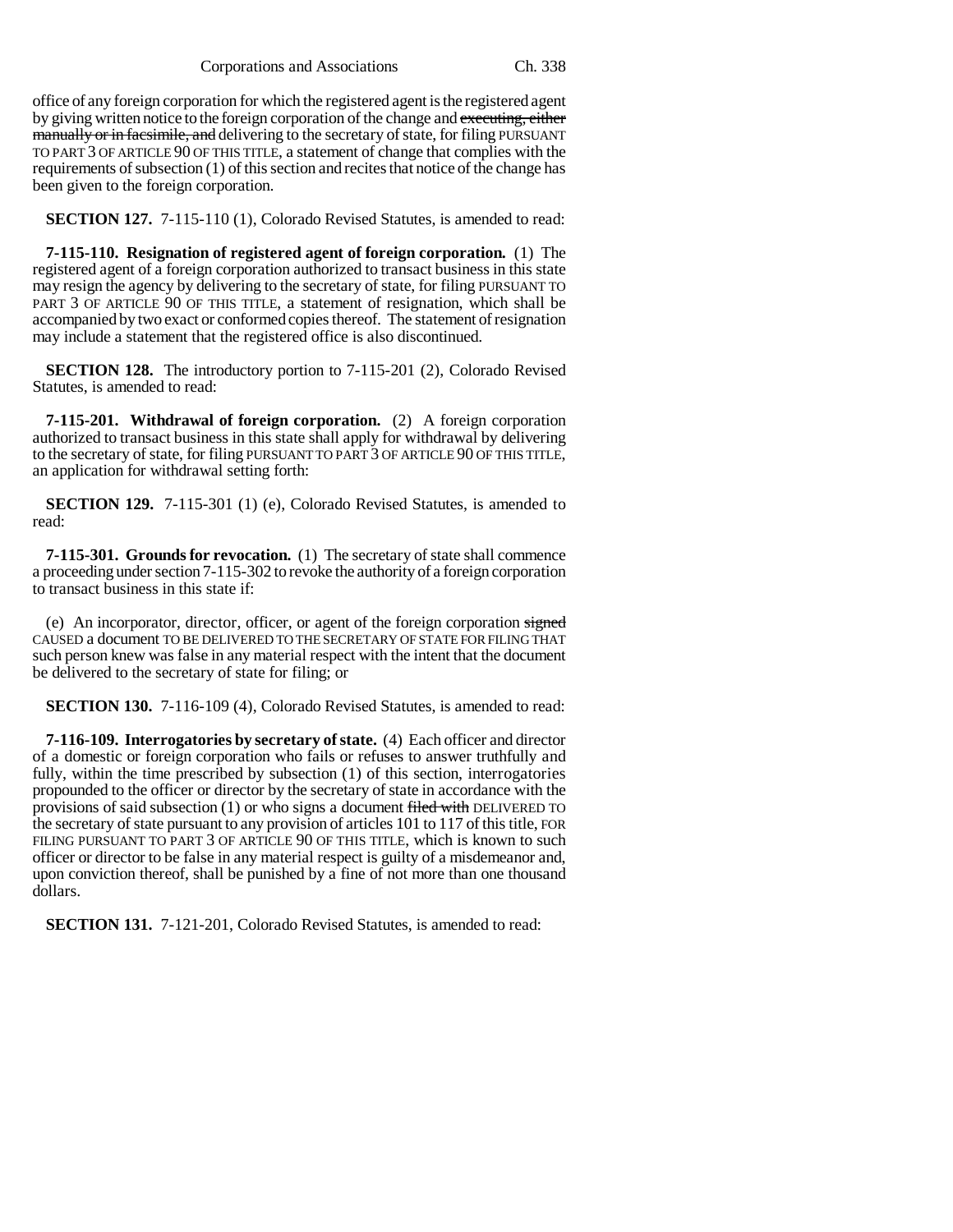**7-121-201. Filing requirements.** (1) A document shall satisfy the requirements of this section, and of any other section that adds to or varies these requirements, to be entitled to filing by the secretary of state. ANY DOCUMENT DELIVERED TO THE SECRETARY OF STATE FOR FILING PURSUANT TO THIS ARTICLE SHALL BE SUBJECT TO THE PROVISIONS OF PART 3 OF ARTICLE 90 OF THIS TITLE.

(2) The document shall be one that is required or permitted by articles 121 to 137 of this title to be filed in the office of the secretary of state.

(3) The document shall contain all information required by articles 121 to 137 of this title and may also contain other information.

(4) The document shall be typewritten or printed.

(5) The document shall be in the English language. An entity name need not be in English if written in English letters or Arabic or Roman numerals, and the certificate of existence required of foreign nonprofit corporations need not be in English if accompanied by a reasonably authenticated English translation.

(6) The document shall be executed, or shall be a true copy made by photographic, xerographic, or other process providing similar copy accuracy of a document that has been executed, as follows:

(a) By the chairperson of the board of directors of a domestic or foreign nonprofit corporation, by all of its directors, by one of its officers, or by any other person authorized to execute the document;

(b) If directors have not been named or the nonprofit corporation has not been formed, by an incorporator;

(c) If the domestic or foreign nonprofit corporation is in the hands of a receiver, trustee, or other court-appointed fiduciary, by that fiduciary; or

(d) If the document is that of a registered agent, by the registered agent, if the person is an individual, or by a person authorized by the registered agent to execute the document, if the registered agent is an entity.

(7) The person executing the document shall state beneath or opposite such person's signature his or her name and the capacity in which the person signs.

(8) The document may but need not contain:

(a) The corporate seal;

(b) An attestation by the secretary or an assistant secretary;

(c) An acknowledgment, verification, or proof.

(9) Whether or not the document contains an acknowledgment, verification, or proof permitted by subsection (8) of this section, the signature of each person signing the document shall constitute the affirmation or acknowledgment of such person,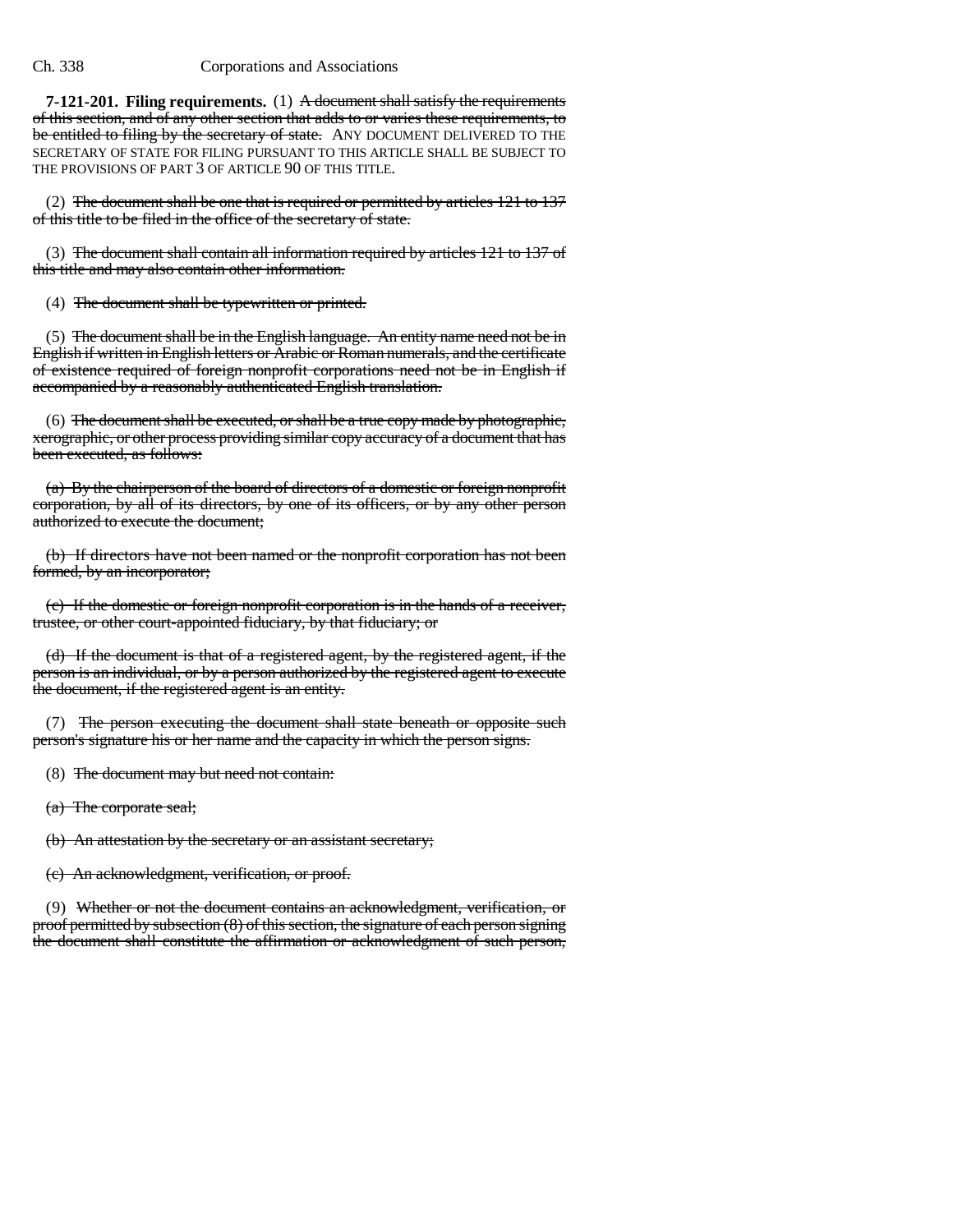under penalties of perjury, that the document is the person's act and deed or the act and deed of the domestic or foreign nonprofit corporation and that the facts stated in the document are true.

(10) If the secretary of state requires the use of a form or cover sheet for a document under section 7-121-202, the document shall be in or on the required form or shall have the required cover sheet.

 $(11)$  The document shall be delivered to the secretary of state for filing and shall be accompanied by one exact or conformed copy thereof, or two exact or conformed copies if the document is delivered pursuant to section 7-125-103 or 7-135-110, the correct filing fee, and any penalty required by articles 121 to 137 of this title or other law. Except with respect to filings pursuant to section 7-125-103, 7-135-110, or 7-90-502, the document shall state, or be accompanied by a writing stating, the address to which the secretary of state may send a copy upon completion of the filing.

**SECTION 132.** 7-122-101, Colorado Revised Statutes, is amended to read:

**7-122-101. Incorporators.** One or more persons may act as the incorporator or incorporators of a nonprofit corporation by delivering articles of incorporation to the secretary of state for filing PURSUANT TO PART 3 OF ARTICLE 90 OF THIS TITLE. An incorporator who is a natural person shall be eighteen years of age or older.

**SECTION 133.** 7-122-102 (1) (f), Colorado Revised Statutes, is repealed as follows:

**7-122-102. Articles of incorporation.** (1) The articles of incorporation shall set forth:

(f) The written consent of the initial registered agent to the appointment unless such consent is provided in an accompanying document; and

**SECTION 134.** The introductory portion to 7-125-102 (1) and 7-125-102 (1) (e) and (2), Colorado Revised Statutes, are amended to read:

**7-125-102. Change of registered office or registered agent.** (1) A nonprofit corporation may change its registered office or registered agent by delivering to the secretary of state, for filing PURSUANT TO PART 3 OF ARTICLE 90 OF THIS TITLE, a statement of change that sets forth:

(e) If the registered agent is to be changed, the name of the new registered agent; and the new registered agent's written consent to the appointment, either on the statement of change or in an accompanying document; and

(2) If a registered agent changes the street address of the registered agent's business office, the registered agent may change the street address of the registered office of any nonprofit corporation for which the registered agent is the registered agent by giving written notice to the nonprofit corporation of the change and executing, either manually or in facsimile, and delivering to the secretary of state, for filing PURSUANT TO PART 3 OF ARTICLE 90 OF THIS TITLE, a statement of change that complies with the requirements of subsection (1) of this section and recites that notice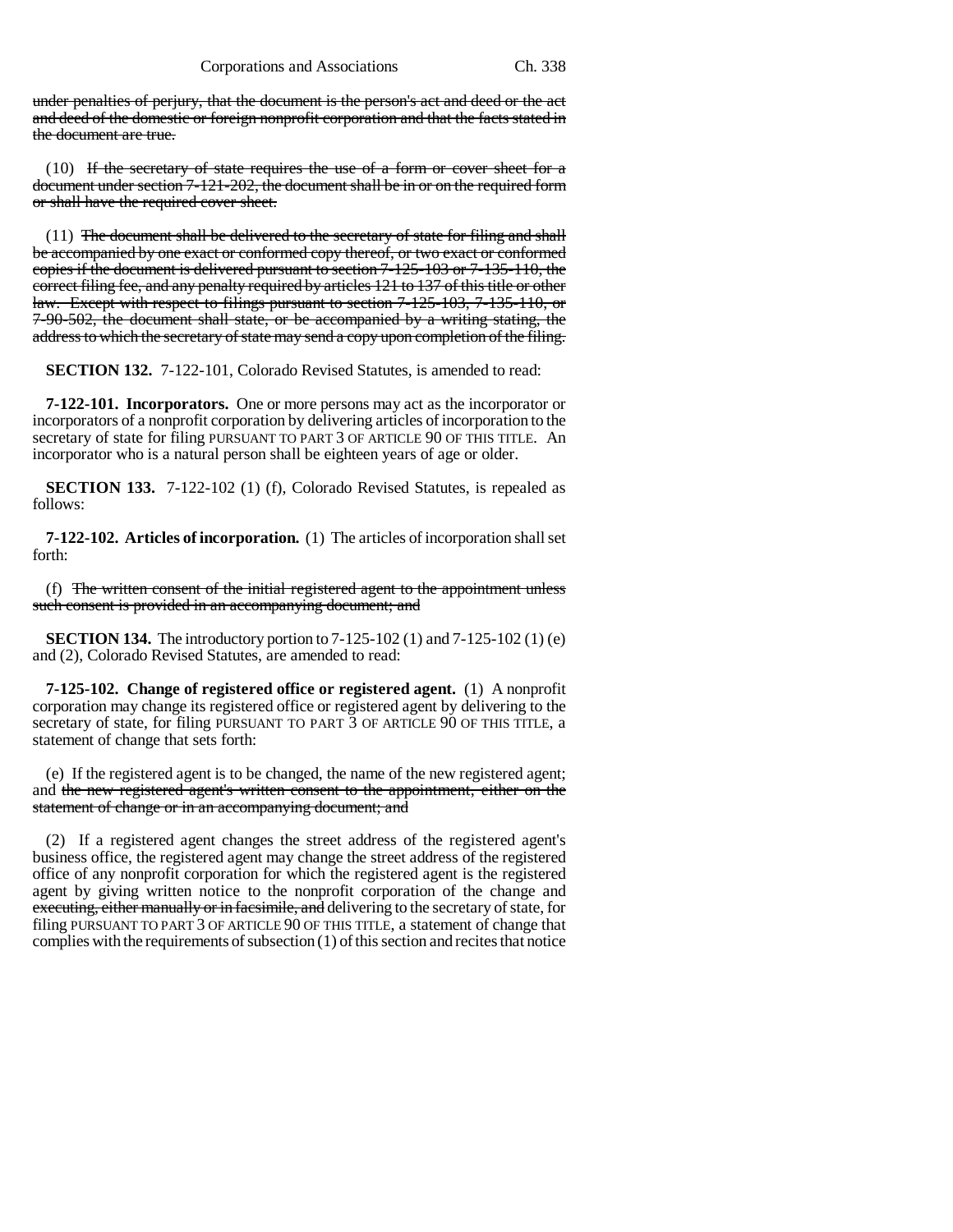of the change has been given to the nonprofit corporation.

**SECTION 135.** 7-125-103 (1), Colorado Revised Statutes, is amended to read:

**7-125-103. Resignation of registered agent.** (1) The registered agent of a nonprofit corporation may resign the agency by delivering to the secretary of state, for filing PURSUANT TO PART 3 OF ARTICLE 90 OF THIS TITLE, a statement of resignation, which shall be accompanied by two exact or conformed copies thereof. The statement of resignation may include a statement that the registered office is also discontinued.

**SECTION 136.** 7-128-105 (6), Colorado Revised Statutes, is amended to read:

**7-128-105. Terms of directors generally.** (6) A director whose term has ended may deliver to the secretary of state, for filing PURSUANT TO PART 3 OF ARTICLE 90 OF THIS TITLE, a statement to that effect pursuant to section 7-90-502.

**SECTION 137.** 7-128-107 (3), Colorado Revised Statutes, is amended to read:

**7-128-107. Resignation of directors.** (3) A director who resigns may deliver to the secretary of state, for filing PURSUANT TO PART 3 OF ARTICLE 90 OF THIS TITLE, a statement to that effect pursuant to section 7-90-502.

**SECTION 138.** 7-128-108 (4), Colorado Revised Statutes, is amended to read:

**7-128-108. Removal of directors.** (4) A director who is removed pursuant to this section may deliver to the secretary of state, for filing PURSUANT TO PART 3 OF ARTICLE 90 OF THIS TITLE, a statement to that effect pursuant to section 7-90-502.

**SECTION 139.** 7-128-109 (4), Colorado Revised Statutes, is amended to read:

**7-128-109. Removal of directors by judicial proceeding.** (4) A director who is removed pursuant to this section may deliver to the secretary of state, for filing PURSUANT TO PART 3 OF ARTICLE 90 OF THIS TITLE, a statement to that effect pursuant to section 7-90-502.

**SECTION 140.** 7-128-303 (5), Colorado Revised Statutes, is amended to read:

**7-128-303. Resignation and removal of officers.** (5) An officer who resigns or is removed or whose appointment has expired may deliver to the secretary of state, for filing PURSUANT TO PART 3 OF ARTICLE 90 OF THIS TITLE, a statement to that effect pursuant to section 7-90-502.

**SECTION 141.** The introductory portion to 7-130-105 (1), Colorado Revised Statutes, is amended to read:

**7-130-105. Articles of amendment to articles of incorporation.** (1) A nonprofit corporation amending its articles of incorporation shall deliver to the secretary of state, for filing PURSUANT TO PART 3 OF ARTICLE 90 OF THIS TITLE, articles of amendment setting forth: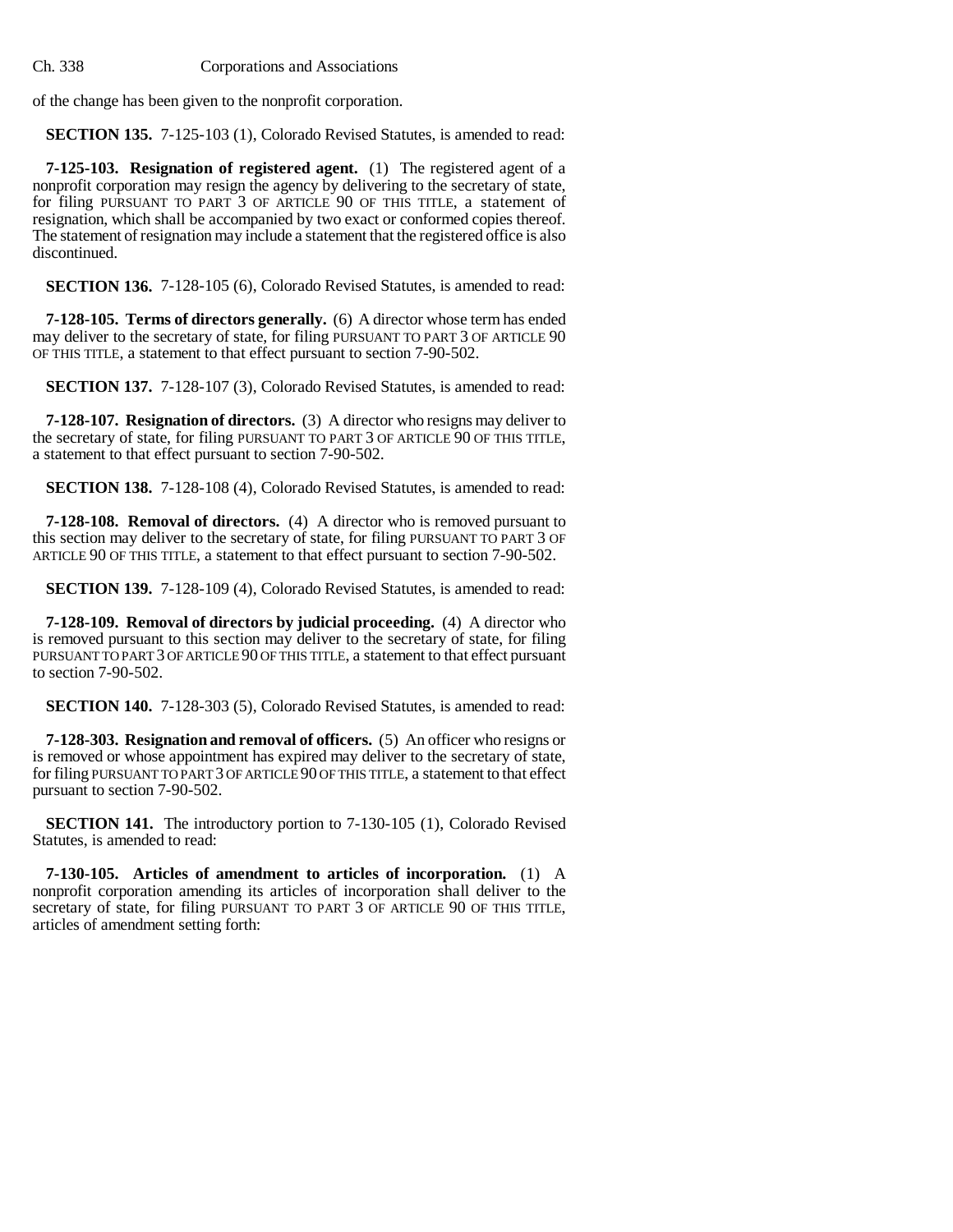**SECTION 142.** The introductory portion to 7-130-106 (4) and 7-130-106 (5), Colorado Revised Statutes, are amended to read:

**7-130-106. Restated articles of incorporation.** (4) A nonprofit corporation restating its articles of incorporation shall deliver to the secretary of state, for filing PURSUANT TO PART 3 OF ARTICLE 90 OF THIS TITLE, articles of restatement setting forth:

(5) Upon filing by the secretary of state or at any later effective date determined pursuant to section 7-121-204 SECTION 7-90-304, restated articles of incorporation supersede the original articles of incorporation and all prior amendments to them.

**SECTION 143.** The introductory portion to 7-130-107 (2), Colorado Revised Statutes, is amended to read:

**7-130-107. Amendment of articles of incorporation pursuant to reorganization.** (2) For an amendment to the articles of incorporation to be made pursuant to subsection (1) of this section, an individual or individuals designated by the court shall deliver to the secretary of state, for filing PURSUANT TO PART 3 OF ARTICLE 90 OF THIS TITLE, articles of amendment setting forth:

**SECTION 144.** The introductory portion to 7-131-103 (1) and 7-131-103 (2) and (3), Colorado Revised Statutes, are amended to read:

**7-131-103. Articles of merger.** (1) After a plan of merger is approved, pursuant to section 7-131-102, the surviving nonprofit corporation shall deliver to the secretary of state, for filing PURSUANT TO PART 3 OF ARTICLE 90 OF THIS TITLE, articles of merger setting forth:

(2) A merger takes effect upon the effective date stated in the articles of merger or, if earlier, on the ninetieth day after the articles of merger are filed by the secretary of state.

(3) Articles of merger shall be executed APPROVED by each party to the merger.

**SECTION 145.** The introductory portion to 7-134-103 (1), Colorado Revised Statutes, is amended to read:

**7-134-103. Articles of dissolution.** (1) At any time after dissolution is authorized, the nonprofit corporation may dissolve by delivering to the secretary of state, for filing PURSUANT TO PART 3 OF ARTICLE 90 OF THIS TITLE, articles of dissolution setting forth:

**SECTION 146.** The introductory portion to 7-134-104 (3) and 7-134-104 (4), Colorado Revised Statutes, are amended to read:

**7-134-104. Revocation of dissolution.** (3) After the revocation of dissolution is authorized, the nonprofit corporation may revoke the dissolution by delivering to the secretary of state, for filing PURSUANT TO PART 3 OF ARTICLE 90 OF THIS TITLE, within one hundred twenty days after the effective date of dissolution, articles of revocation of dissolution, together with a copy of its articles of dissolution, that set forth: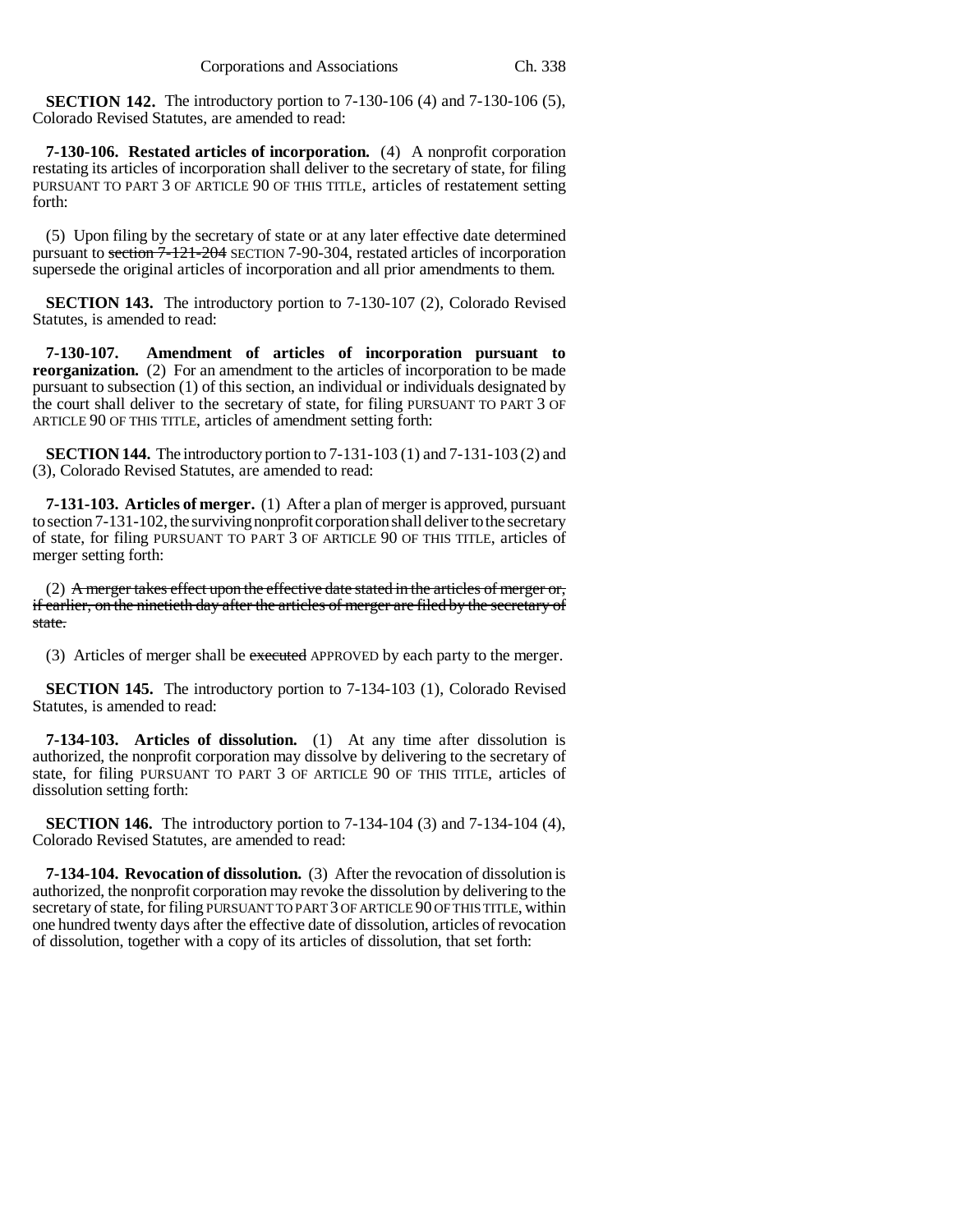(4) Revocation of dissolution is effective as provided in section  $7-121-204$  (1) (a) SECTION 7-90-304, and no delayed effective date may be specified pursuant to section  $7 - 121 - 204$  (2) SECTION 7-90-304.

**SECTION 147.** The introductory portion to 7-134-203 (1) and 7-134-203 (2) and (3) , Colorado Revised Statutes, are amended to read:

**7-134-203. Reinstatement following administrative dissolution.** (1) A nonprofit corporation administratively dissolved under section 7-134-202 may apply to the secretary of state for reinstatement within five years after the effective date of dissolution by delivering to the secretary of state, for filing PURSUANT TO PART 3 OF ARTICLE 90 OF THIS TITLE, an application for reinstatement that states:

(2) The nonprofit corporation shall include in the application for reinstatement, or in an accompanying document, the written consent to appointment by the designated registered agent.

(3) If the secretary of state determines that the application for reinstatement contains the information required by subsections  $(1)$  and  $(2)$  SUBSECTION  $(1)$  of this section and that the information is correct, the secretary of state shall revoke the administrative dissolution. The secretary of state shall mail written notice of the revocation, stating the effective date thereof, to the nonprofit corporation.

**SECTION 148.** The introductory portion to 7-135-103 (1) and 7-135-103 (3), Colorado Revised Statutes, are amended to read:

**7-135-103. Application for authority to conduct affairs.** (1) A foreign nonprofit corporation may apply for authority to conduct affairs in this state by delivering to the secretary of state, for filing PURSUANT TO PART 3 OF ARTICLE 90 OF THIS TITLE, an application for authority to conduct affairs setting forth:

(3) The foreign nonprofit corporation shall include in the application for authority to conduct affairs, or in an accompanying document, written consent to appointment by its designated registered agent.

**SECTION 149.** The introductory portion to 7-135-104 (1), Colorado Revised Statutes, is amended to read:

**7-135-104. Amended application for authority to conduct affairs.** (1) A foreign nonprofit corporation authorized to conduct affairs in this state shall deliver TO THE SECRETARY OF STATE, FOR FILING PURSUANT TO PART 3 OF ARTICLE 90 OF THIS TITLE, an amended application for authority to conduct affairs to the secretary of state for filing if the foreign nonprofit corporation changes:

**SECTION 150.** The introductory portion to 7-135-109 (1) and 7-135-109 (1) (e) and (2), Colorado Revised Statutes, are amended to read:

**7-135-109. Changes of registered office or registered agent of foreign nonprofit corporation.** (1) A foreign nonprofit corporation authorized to conduct affairs in this state may change its registered office or registered agent by delivering to the secretary of state, for filing PURSUANT TO PART 3 OF ARTICLE 90 OF THIS TITLE,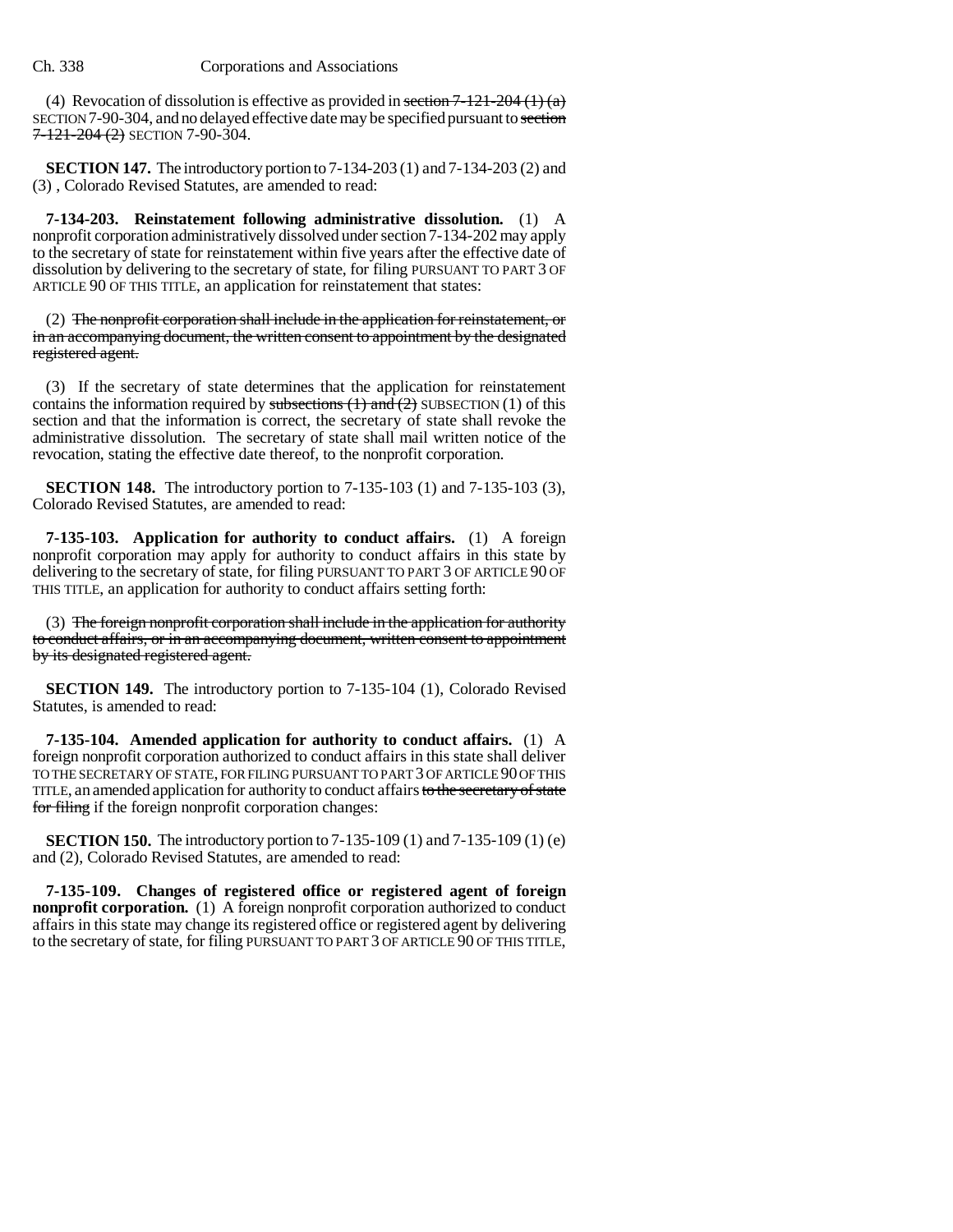a statement of change that sets forth:

(e) If the registered agent is to be changed, the name of the new registered agent; and the new registered agent's written consent to the appointment, either on the statement of change or in an accompanying document; and

(2) If a registered agent changes the street address of the registered agent's business office, the registered agent may change the street address of the registered office of any foreign nonprofit corporation for which the registered agent is the registered agent by giving written notice to the foreign nonprofit corporation of the change and executing, either manually or in facsimile, and delivering to the secretary of state, for filing PURSUANT TO PART 3 OF ARTICLE 90 OF THIS TITLE, a statement of change that complies with the requirements of subsection (1) of this section and recites that notice of the change has been given to the foreign nonprofit corporation.

**SECTION 151.** 7-135-110 (1) and (2), Colorado Revised Statutes, are amended to read:

**7-135-110. Resignation of registered agent of foreign nonprofit corporation.** (1) The registered agent of a foreign nonprofit corporation authorized to conduct affairs in this state may resign from an agency by delivering to the secretary of state, for filing PURSUANT TO PART 3 OF ARTICLE 90 OF THIS TITLE, a statement of resignation which shall be accompanied by two exact or conformed copies thereof. The statement of resignation may include a statement that the registered office is also discontinued.

(2) After filing the statement of resignation, the secretary of state shall deliver one copy together with the receipt for filing fees, if any, to the registered office of the foreign nonprofit corporation and the other copy to the principal office of the foreign nonprofit corporation.

**SECTION 152.** The introductory portion to 7-135-201 (2), Colorado Revised Statutes, is amended to read:

**7-135-201. Withdrawal of foreign nonprofit corporation.** (2) A foreign nonprofit corporation authorized to conduct affairs in this state shall apply for withdrawal by delivering to the secretary of state, for filing PURSUANT TO PART 3 OF ARTICLE 90 OF THIS TITLE, an application for withdrawal setting forth:

**SECTION 153.** 7-135-301 (1) (e), Colorado Revised Statutes, is amended to read:

**7-135-301. Grounds for revocation.** (1) The secretary of state shall commence a proceeding under section 7-135-302 to revoke the authority of a foreign nonprofit corporation to conduct affairs in this state if:

(e) An incorporator, director, officer, or agent of the foreign nonprofit corporation signed CAUSED a document TO BE DELIVERED TO THE SECRETARY OF STATE FOR FILING THAT such person knew was false in any material respect with the intent that the document be delivered to the secretary of state for filing; or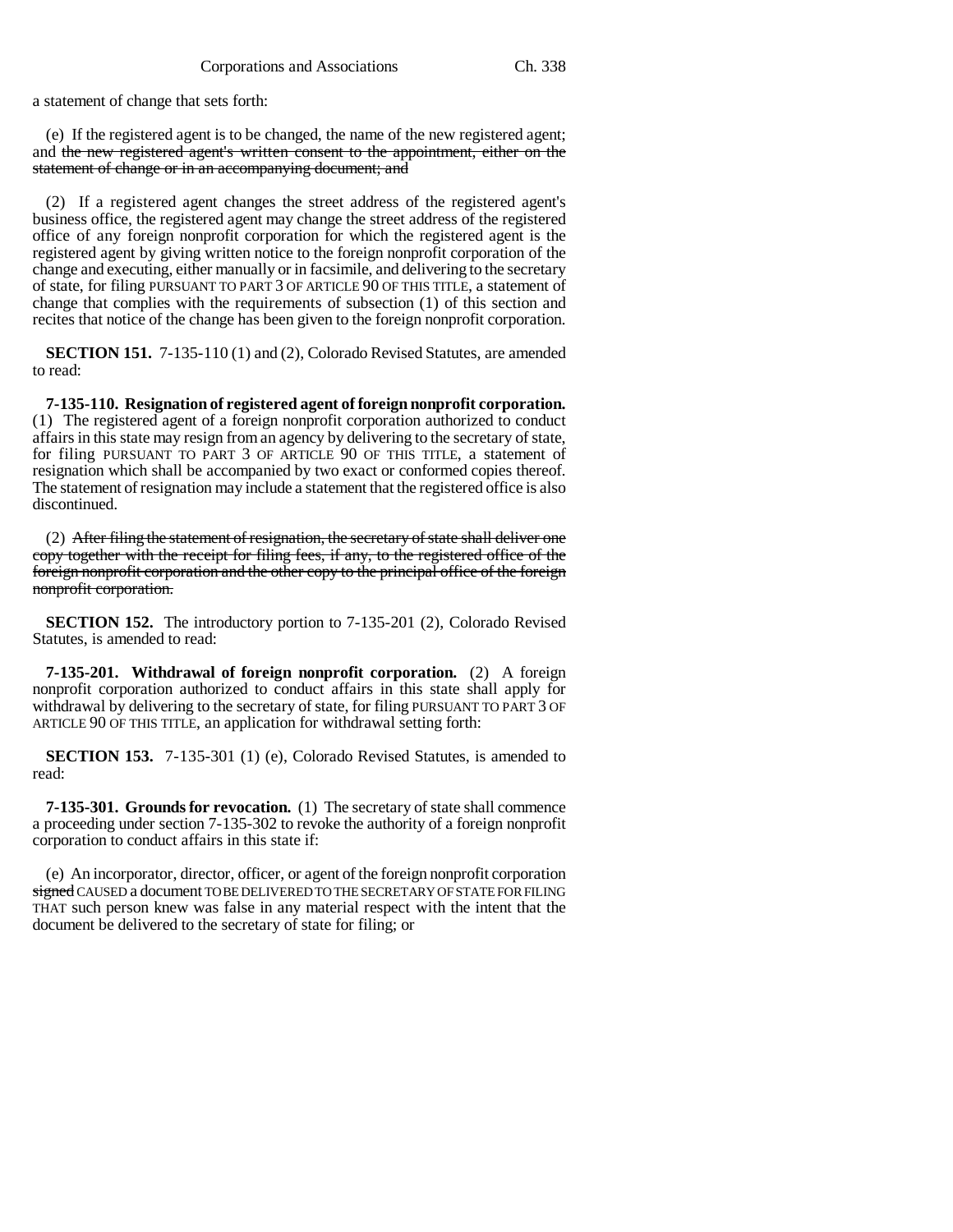**SECTION 154.** 7-136-109 (4), Colorado Revised Statutes, is amended to read:

**7-136-109. Interrogatories by secretary of state.** (4) Each officer and director of a domestic or foreign nonprofit corporation who fails or refuses to answer truthfully and fully, within the time prescribed by subsection (1) of this section, interrogatories propounded to the officer or director by the secretary of state in accordance with the provisions of subsection (1) of this section or who signs a document filed with DELIVERED the secretary of state pursuant to any provision of articles 121 to 137 of this title, FOR FILING PURSUANT TO PART 3 OF ARTICLE 90 OF THIS TITLE, which is known to such officer or director to be false in any material respect, is guilty of a misdemeanor and, upon conviction thereof, shall be punished by a fine of not more than one thousand dollars.

**SECTION 155.** 7-137-203, Colorado Revised Statutes, is amended to read:

**7-137-203. Filing statement of election to accept articles 121 to 137 of this title.** The statement of election to accept articles 121 to 137 of this title shall be delivered to the secretary of state for filing PURSUANT TO PART 3 OF ARTICLE 90 OF THIS TITLE.

**SECTION 156.** 7-101-401 (14), Colorado Revised Statutes, is amended to read:

**7-101-401. General definitions.** As used in articles 101 to 117 of this title, unless the context otherwise requires:

(14) "Effective date", when referring to a document filed by the secretary of state, means the time and date determined in accordance with section  $7-101-204$  SECTION 7-90-304.

**SECTION 157.** 7-102-103 (1), Colorado Revised Statutes, is amended to read:

**7-102-103. Incorporation.** (1) A corporation is incorporated when the articles of incorporation are filed by the secretary of state or, if a delayed effective date is specified pursuant to section  $7-101-204$  (2) SECTION 7-90-304 in the articles of incorporation as filed by the secretary of state and a certificate of withdrawal is not filed, on such delayed effective date. The corporate existence begins upon incorporation.

**SECTION 158.** 7-121-401 (14), Colorado Revised Statutes, is amended to read:

**7-121-401. General definitions.** As used in articles 121 to 137 of this title, unless the context otherwise requires:

(14) "Effective date", when referring to a document filed by the secretary of state, means the time and date determined in accordance with section 7-121-204 SECTION 7-90-304.

**SECTION 159.** 7-122-103 (1), Colorado Revised Statutes, is amended to read:

**7-122-103. Incorporation.** (1) A nonprofit corporation is incorporated when the articles of incorporation are filed by the secretary of state or, if a delayed effective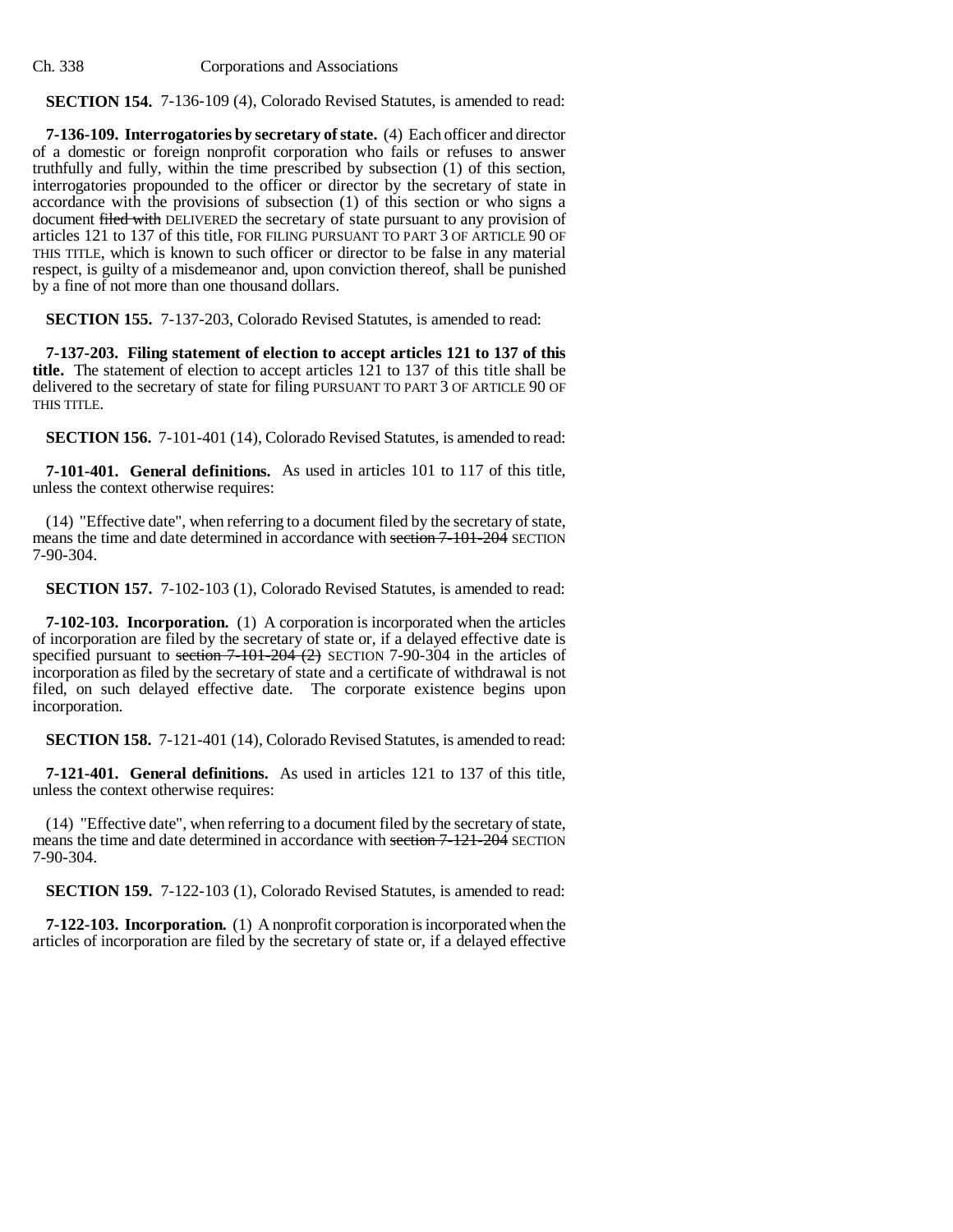date is specified pursuant to section 7-121-204 (2) SECTION 7-90-304 in the articles of incorporation as filed by the secretary of state and a certificate of withdrawal is not filed, on such delayed effective date. The corporate existence begins upon incorporation.

**SECTION 160.** 24-21-109, Colorado Revised Statutes, is amended to read:

**24-21-109. Documents in court proceedings - designation of person to attend court proceedings.** Subject to provisions of section 13-25-115, C.R.S., documents from the office of secretary of state used in court proceedings shall be acknowledged, exemplified, verified, or attested to in a manner which shall make unnecessary the personal appearance of the secretary of state in a court proceeding to acknowledge, exemplify, verify, or attest to the validity of such documents. The secretary of state may designate a person to attend court proceedings if the secretary of state is subpoenaed for the purpose of acknowledging, exemplifying, verifying, or attesting to the validity of documents furnished by that office. The revenues derived from fees as established in section  $7-101-203$  (2), C.R.S., and section 24-21-104 (1) shall be deposited in the department of state cash fund created in section 24-21-104 (3).

**SECTION 161.** 35-2-101, Colorado Revised Statutes, is amended to read:

**35-2-101. Information furnished, by whom.** The commissioner of agriculture, acting under the direction of the state agricultural commission in the collection of information necessary to the performance of his OR HER duties as such commissioner and subject to the provisions of section 24-1-136, C.R.S., in regard to publication of such information, is authorized to call upon the several state, county, city, town, and school district officers and officers of the several state institutions of education and penal and other state institutions, and it is the duty of all such officers to furnish, upon written or printed request of the commissioner, such information as may be required for properly setting forth the resources of the state and their development, upon blanks furnished by the commissioner. Each owner, operator, or manager of any manufacturing, mining, or other business establishment operating in this state, or other person having information necessary for carrying out the purposes of this article, upon the request of the commissioner, shall furnish the same upon blanks supplied by the state agricultural commission. EXCEPT AS OTHERWISE PROVIDED BY LAW, ANY AGRICULTURAL STATISTICS COLLECTED BY ANY OF THE SEVERAL STATE, COUNTY, CITY, TOWN, SCHOOL DISTRICT, OR INSTITUTIONAL OFFICERS SPECIFIED IN THIS SECTION SHALL BE COLLECTED IN ACCORDANCE WITH THE REQUIREMENTS OF THIS ARTICLE.

**SECTION 162.** 35-2-106, Colorado Revised Statutes, is amended to read:

**35-2-106. Reports confidential.** The reports made to the commissioner of agriculture by individuals, firms, or corporations, OR TO ANY OF THE SEVERAL STATE, COUNTY, CITY, TOWN, SCHOOL DISTRICT, OR INSTITUTIONAL OFFICERS SPECIFIED IN SECTION 35-2-101, shall be regarded as confidential and not for the purpose of disclosing personal or corporate affairs. In the reports of the commissioner, of agriculture no use shall be made of the names of individuals, firms, or corporations supplying the information called for in this article. Any officer or employee of the state agricultural commission disclosing such information is guilty of a misdemeanor and, upon conviction thereof, shall be punished by a fine of not more than five